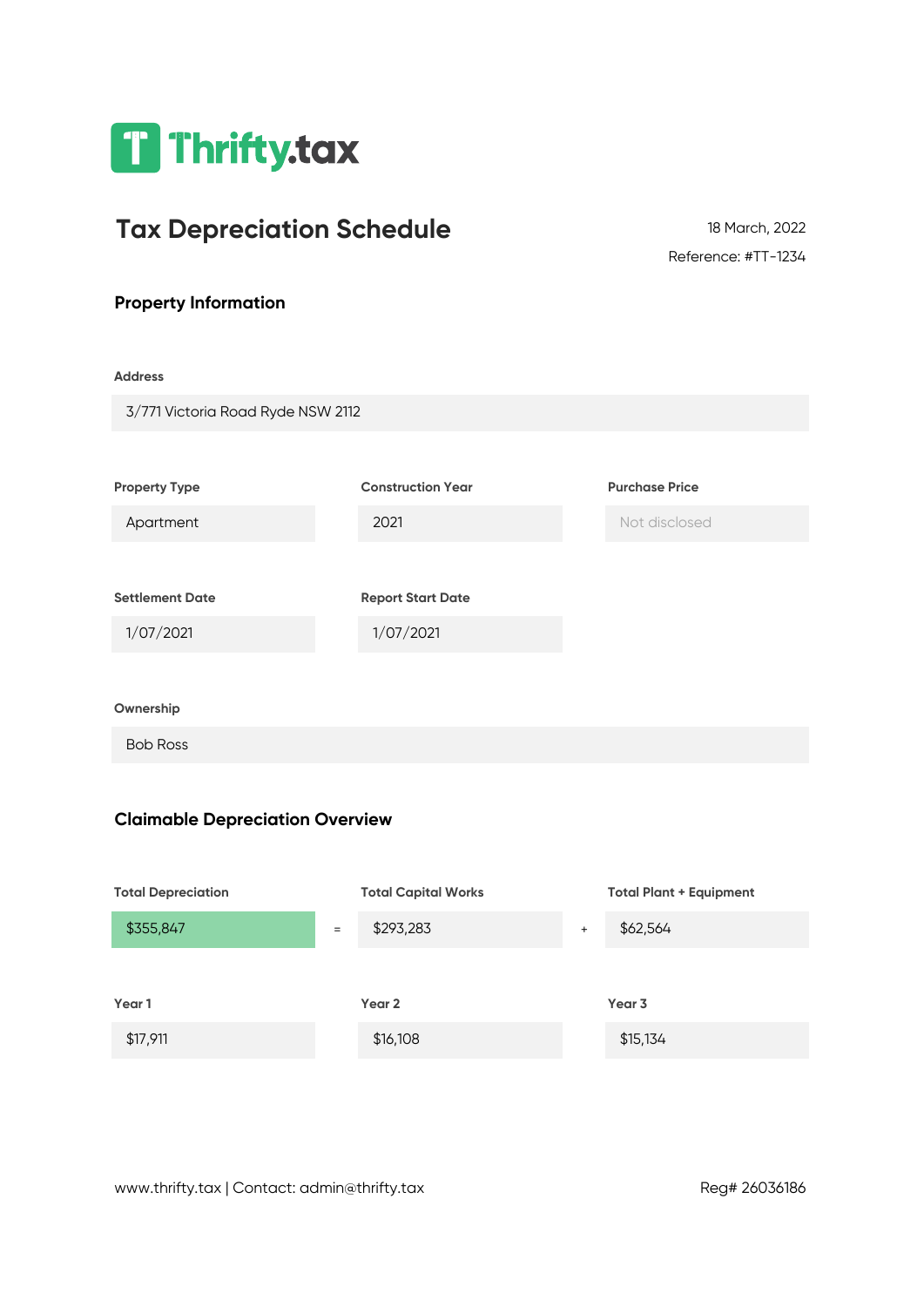# **Table of Contents**

| Diminishing value schedule                     | 3       |
|------------------------------------------------|---------|
| Prime cost schedule                            | 4       |
| Breakdown of items by diminishing value method | 5       |
| Breakdown of items by prime cost method        | 14      |
| Capital works breakdown                        | 21      |
| Tax depreciation report guide                  | $22 \,$ |

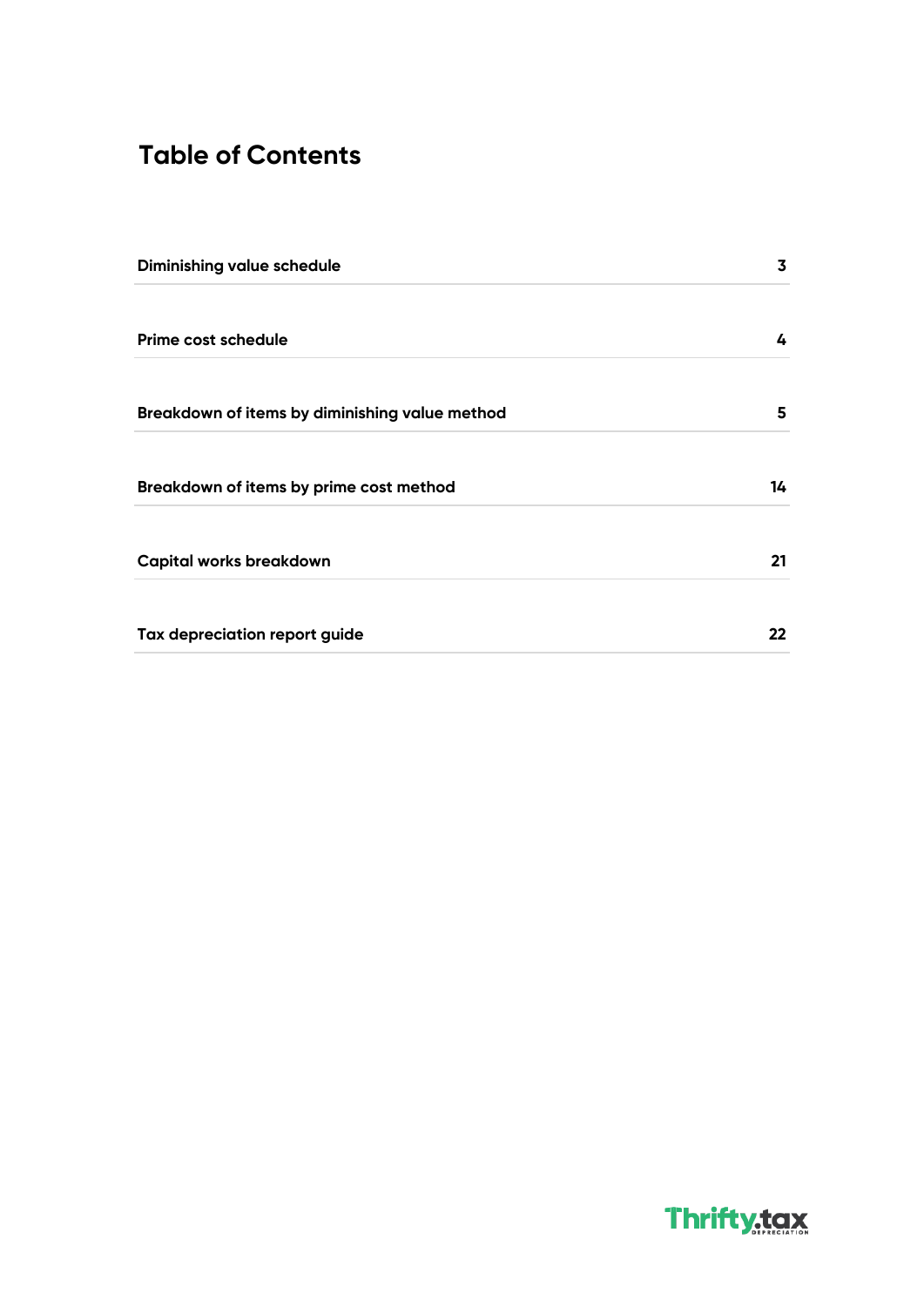# **DIMINISHING VALUE METHOD**

| Year<br>No.      |         |                          | <b>Financial Year Period</b> | <b>DIV 40</b><br>Plant & equipment | <b>DIV 43</b><br><b>Capital Works</b> | <b>Total Depreciation</b> |
|------------------|---------|--------------------------|------------------------------|------------------------------------|---------------------------------------|---------------------------|
| 1                | 1/07/21 | $\overline{\phantom{a}}$ | 30/06/22                     | \$10,579                           | \$7,332                               | \$17,911                  |
| $\overline{2}$   | 1/07/22 | $\qquad \qquad -$        | 30/06/23                     | \$8,776                            | \$7,332                               | \$16,108                  |
| 3                | 1/07/23 | $\qquad \qquad -$        | 30/06/24                     | \$7,802                            | \$7,332                               | \$15,134                  |
| 4                | 1/07/24 | $\qquad \qquad -$        | 30/06/25                     | \$5,877                            | \$7,332                               | \$13,209                  |
| 5                | 1/07/25 | $\qquad \qquad -$        | 30/06/26                     | \$4,703                            | \$7,332                               | \$12,035                  |
| $\boldsymbol{6}$ | 1/07/26 | $\overline{\phantom{0}}$ | 30/06/27                     | \$3,732                            | \$7,332                               | \$11,064                  |
| 7                | 1/07/27 | $\overline{\phantom{a}}$ | 30/06/28                     | \$3,125                            | \$7,332                               | \$10,457                  |
| 8                | 1/07/28 | $\qquad \qquad -$        | 30/06/29                     | \$2,391                            | \$7,332                               | \$9,723                   |
| 9                | 1/07/29 | $\equiv$                 | 30/06/30                     | \$1,888                            | \$7,332                               | \$9,220                   |
| 10               | 1/07/30 | $\qquad \qquad -$        | 30/06/31                     | \$1,531                            | \$7,332                               | \$8,863                   |
| 11               | 1/07/31 | $\overline{\phantom{a}}$ | 30/06/32                     | \$1,275                            | \$7,332                               | \$8,607                   |
| 12               | 1/07/32 | $\overline{\phantom{0}}$ | 30/06/33                     | \$1,325                            | \$7,332                               | \$8,657                   |
| 13               | 1/07/33 | -                        | 30/06/34                     | \$1,055                            | \$7,332                               | \$8,387                   |
| 14               | 1/07/34 | $\overline{\phantom{0}}$ | 30/06/35                     | \$865                              | \$7,332                               | \$8,197                   |
| 15               | 1/07/35 | $\qquad \qquad -$        | 30/06/36                     | \$728                              | \$7,332                               | \$8,060                   |
| 16               | 1/07/36 | $\qquad \qquad -$        | 30/06/37                     | \$623                              | \$7,332                               | \$7,955                   |
| 17               | 1/07/37 | $\overline{\phantom{a}}$ | 30/06/38                     | \$543                              | \$7,332                               | \$7,875                   |
| 18               | 1/07/38 | $\qquad \qquad -$        | 30/06/39                     | \$478                              | \$7,332                               | \$7,810                   |
| 19               | 1/07/39 | $\qquad \qquad -$        | 30/06/40                     | \$659                              | \$7,332                               | \$7,991                   |
| 20               | 1/07/40 | $\qquad \qquad -$        | 30/06/41                     | \$499                              | \$7,332                               | \$7,831                   |
| 21               | 1/07/41 | $\overline{\phantom{a}}$ | 30/06/42                     | \$394                              | \$7,332                               | \$7,726                   |
| 22               | 1/07/42 | $\qquad \qquad -$        | 30/06/43                     | \$322                              | \$7,332                               | \$7,654                   |
| 23               | 1/07/43 | $\overline{\phantom{a}}$ | 30/06/44                     | \$272                              | \$7,332                               | \$7,604                   |
| 24               | 1/07/44 | $\overline{\phantom{a}}$ | 30/06/45                     | \$238                              | \$7,332                               | \$7,570                   |
| 25               | 1/07/45 | $\overline{\phantom{a}}$ | 30/06/46                     | \$210                              | \$7,332                               | \$7,542                   |
| 26               | 1/07/46 |                          | 30/06/47                     | \$191                              | \$7,332                               | \$7,523                   |
| 27               | 1/07/47 | $\qquad \qquad -$        | 30/06/48                     | \$172                              | \$7,332                               | \$7,504                   |
| 28               | 1/07/48 | $\qquad \qquad -$        | 30/06/49                     | \$158                              | \$7,332                               | \$7,490                   |
| 29               | 1/07/49 | $\qquad \qquad -$        | 30/06/50                     | \$146                              | \$7,332                               | \$7,478                   |
| 30               | 1/07/50 | $\overline{\phantom{0}}$ | 30/06/51                     | \$135                              | \$7,332                               | \$7,467                   |
| 31               | 1/07/51 | $\overline{\phantom{0}}$ | 30/06/52                     | \$127                              | \$7,332                               | \$7,459                   |
| 32               | 1/07/52 | $\overline{\phantom{a}}$ | 30/06/53                     | \$117                              | \$7,332                               | \$7,449                   |
| 33               | 1/07/53 | $\overline{\phantom{0}}$ | 30/06/54                     | \$109                              | \$7,332                               | \$7,441                   |
| 34               | 1/07/54 | $\overline{\phantom{0}}$ | 30/06/55                     | \$101                              | \$7,332                               | \$7,433                   |
| 35               | 1/07/55 | -                        | 30/06/56                     | \$95                               | \$7,332                               | \$7,427                   |
| 36               | 1/07/56 | $\qquad \qquad -$        | 30/06/57                     | \$88                               | \$7,332                               | \$7,420                   |
| 37               | 1/07/57 | -                        | 30/06/58                     | \$82                               | \$7,332                               | \$7,414                   |
| 38               | 1/07/58 | $\overline{\phantom{a}}$ | 30/06/59                     | \$77                               | \$7,332                               | \$7,409                   |
| 39               | 1/07/59 | -                        | 30/06/60                     | \$72                               | \$7,332                               | \$7,404                   |
| 40               | 1/07/60 | -                        | 30/06/61                     | \$67                               | \$7,332                               | \$7,399                   |
| 41               | 1/07/61 | -                        | 30/06/62                     | \$937                              | \$3                                   | \$940                     |
| Total            |         |                          |                              | \$62,564                           | \$355,847                             | \$418,411                 |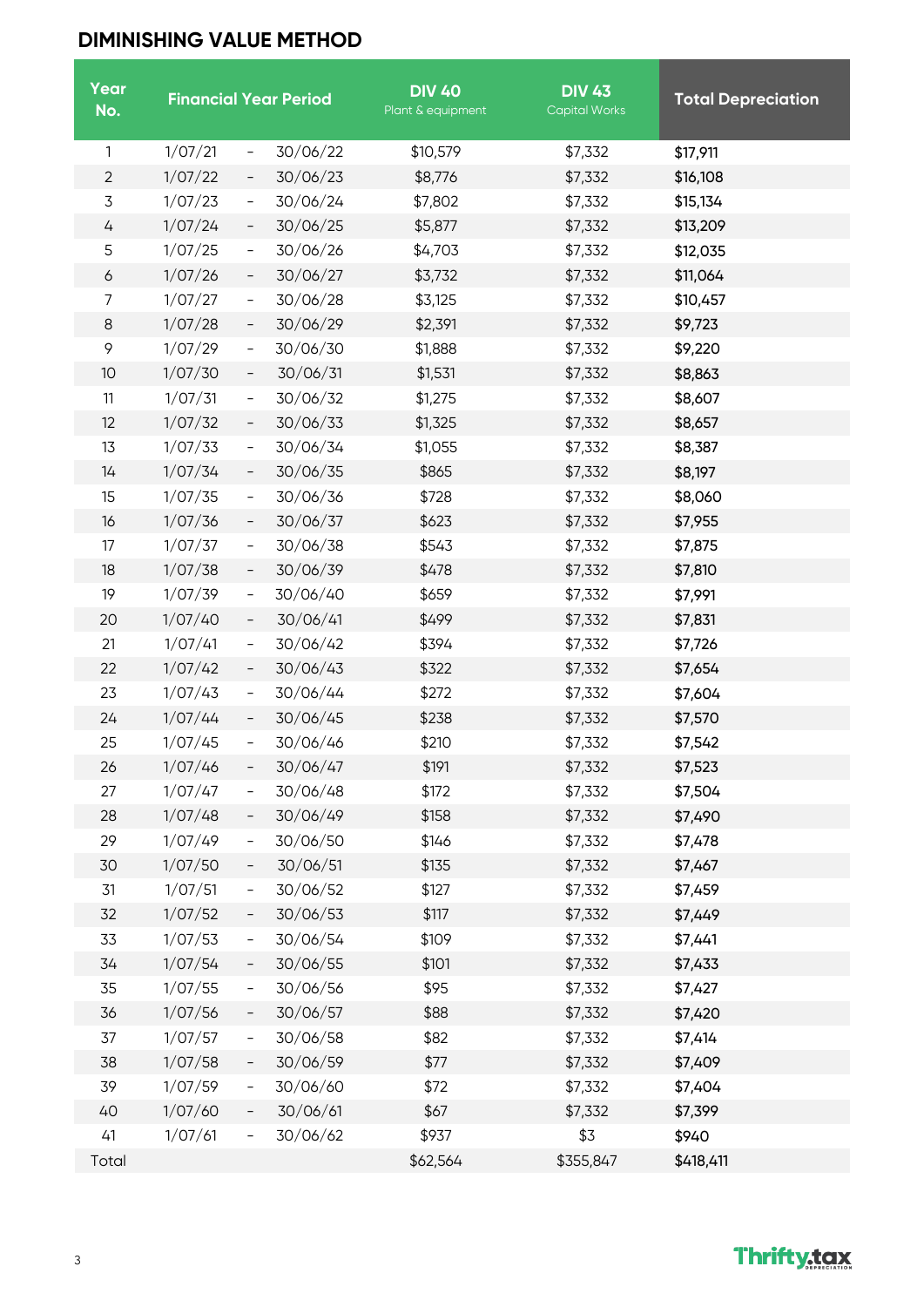## **PRIME COST SCHEDULE**

| Year<br>No.        |         |                          | <b>Financial Year Period</b> | <b>DIV 40</b><br>Plant & equipment | <b>DIV 43</b><br><b>Capital Works</b> | <b>Total Depreciation</b> |
|--------------------|---------|--------------------------|------------------------------|------------------------------------|---------------------------------------|---------------------------|
| 1                  | 1/07/21 | $\qquad \qquad -$        | 30/06/22                     | \$5,334                            | \$7,332                               | \$12,666                  |
| $\overline{2}$     | 1/07/22 | $\overline{\phantom{0}}$ | 30/06/23                     | \$5,334                            | \$7,332                               | \$12,666                  |
| 3                  | 1/07/23 | $\qquad \qquad -$        | 30/06/24                     | \$5,334                            | \$7,332                               | \$12,666                  |
| 4                  | 1/07/24 | $\overline{\phantom{a}}$ | 30/06/25                     | \$5,034                            | \$7,332                               | \$12,366                  |
| 5                  | 1/07/25 | $\overline{\phantom{0}}$ | 30/06/26                     | \$4,977                            | \$7,332                               | \$12,309                  |
| $\boldsymbol{6}$   | 1/07/26 | $\overline{\phantom{0}}$ | 30/06/27                     | \$4,078                            | \$7,332                               | \$11,410                  |
| 7                  | 1/07/27 | -                        | 30/06/28                     | \$3,944                            | \$7,332                               | \$11,276                  |
| 8                  | 1/07/28 | $\overline{\phantom{0}}$ | 30/06/29                     | \$3,653                            | \$7,332                               | \$10,985                  |
| $\mathsf{\varphi}$ | 1/07/29 | $\qquad \qquad -$        | 30/06/30                     | \$3,137                            | \$7,332                               | \$10,469                  |
| 10                 | 1/07/30 | $\overline{\phantom{0}}$ | 30/06/31                     | \$3,124                            | \$7,332                               | \$10,456                  |
| 11                 | 1/07/31 | $\overline{\phantom{0}}$ | 30/06/32                     | \$2,378                            | \$7,332                               | \$9,710                   |
| 12                 | 1/07/32 | $\qquad \qquad -$        | 30/06/33                     | \$2,367                            | \$7,332                               | \$9,699                   |
| 13                 | 1/07/33 | $\overline{\phantom{0}}$ | 30/06/34                     | \$1,821                            | \$7,332                               | \$9,153                   |
| 14                 | 1/07/34 | $\overline{\phantom{0}}$ | 30/06/35                     | \$1,781                            | \$7,332                               | \$9,113                   |
| 15                 | 1/07/35 | $\qquad \qquad -$        | 30/06/36                     | \$1,775                            | \$7,332                               | \$9,107                   |
| 16                 | 1/07/36 | $\overline{\phantom{0}}$ | 30/06/37                     | \$613                              | \$7,332                               | \$7,945                   |
| 17                 | 1/07/37 | -                        | 30/06/38                     | \$601                              | \$7,332                               | \$7,933                   |
| 18                 | 1/07/38 | $\overline{\phantom{0}}$ | 30/06/39                     | \$601                              | \$7,332                               | \$7,933                   |
| 19                 | 1/07/39 | $\overline{\phantom{0}}$ | 30/06/40                     | \$601                              | \$7,332                               | \$7,933                   |
| 20                 | 1/07/40 | $\overline{\phantom{0}}$ | 30/06/41                     | \$601                              | \$7,332                               | \$7,933                   |
| 21                 | 1/07/41 | -                        | 30/06/42                     | \$601                              | \$7,332                               | \$7,933                   |
| 22                 | 1/07/42 | $\overline{\phantom{0}}$ | 30/06/43                     | \$601                              | \$7,332                               | \$7,933                   |
| 23                 | 1/07/43 | $\qquad \qquad -$        | 30/06/44                     | \$601                              | \$7,332                               | \$7,933                   |
| 24                 | 1/07/44 | $\qquad \qquad -$        | 30/06/45                     | \$601                              | \$7,332                               | \$7,933                   |
| 25                 | 1/07/45 | $\overline{\phantom{a}}$ | 30/06/46                     | \$601                              | \$7,332                               | \$7,933                   |
| 26                 | 1/07/46 |                          | 30/06/47                     | \$493                              | \$7,332                               | \$7,825                   |
| 27                 | 1/07/47 | -                        | 30/06/48                     | \$493                              | \$7,332                               | \$7,825                   |
| 28                 | 1/07/48 | $\overline{\phantom{0}}$ | 30/06/49                     | \$493                              | \$7,332                               | \$7,825                   |
| 29                 | 1/07/49 | -                        | 30/06/50                     | \$493                              | \$7,332                               | \$7,825                   |
| 30                 | 1/07/50 |                          | 30/06/51                     | \$493                              | \$7,332                               | \$7,825                   |
| 31                 | 1/07/51 | -                        | 30/06/52                     | \$6                                | \$7,332                               | \$7,338                   |
| 32                 | 1/07/52 |                          | 30/06/53                     | \$0                                | \$7,332                               | \$7,332                   |
| 33                 | 1/07/53 | -                        | 30/06/54                     | \$0                                | \$7,332                               | \$7,332                   |
| 34                 | 1/07/54 | $\qquad \qquad -$        | 30/06/55                     | \$0                                | \$7,332                               | \$7,332                   |
| 35                 | 1/07/55 | $\qquad \qquad =$        | 30/06/56                     | \$0                                | \$7,332                               | \$7,332                   |
| 36                 | 1/07/56 | $\overline{\phantom{0}}$ | 30/06/57                     | \$0                                | \$7,332                               | \$7,332                   |
| 37                 | 1/07/57 | $\qquad \qquad =$        | 30/06/58                     | \$0                                | \$7,332                               | \$7,332                   |
| 38                 | 1/07/58 | $\overline{\phantom{0}}$ | 30/06/59                     | \$0                                | \$7,332                               | \$7,332                   |
| 39                 | 1/07/59 | $\qquad \qquad -$        | 30/06/60                     | \$0                                | \$7,332                               | \$7,332                   |
| 40                 | 1/07/60 | $\overline{\phantom{a}}$ | 30/06/61                     | \$0                                | \$7,332                               | \$7,332                   |
| 41                 | 1/07/61 |                          | 30/06/62                     | \$0                                | \$3                                   | \$3                       |
| Total              |         |                          |                              | \$62,564                           | \$355,847                             | \$418,411                 |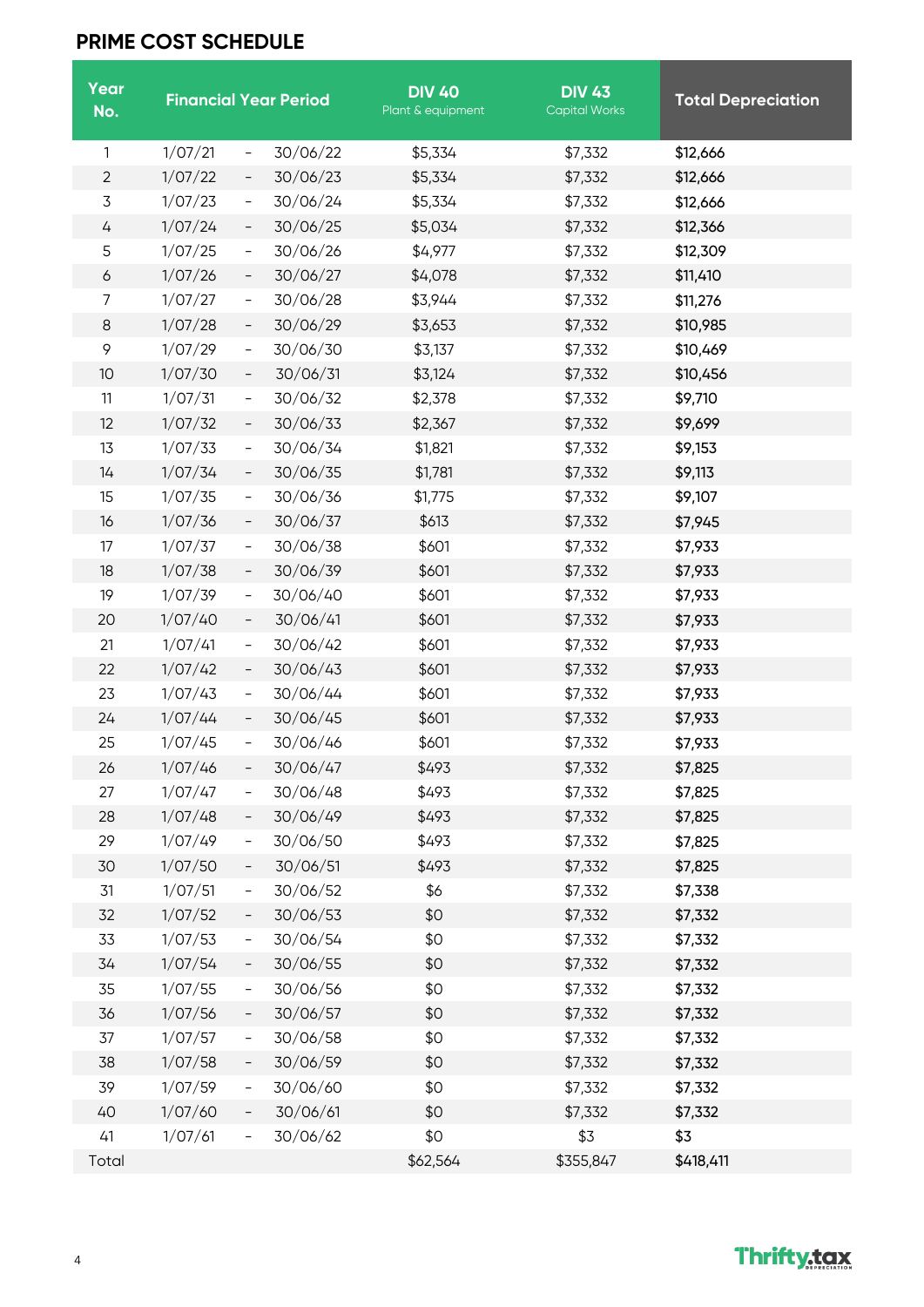| <b>DIMINISHING VALUE SCHEDULE:</b><br><b>DIVISION 40 BREAKDOWN</b> |          | Year No.<br><b>Year Period</b> | 1 (pro-rated)<br>1 Jul 2021 - 30 Jun 2022 |                 |               | $\overline{2}$<br>1 Jul 2022 - 30 Jun 2023 |               | $\overline{\mathbf{3}}$<br>1 Jul 2023 - 30 Jun 2024 |               | 4<br>1 Jul 2024 - 30 Jun 2025 |               | 5 <sup>1</sup><br>1 Jul 2025 - 30 Jun 2026 |
|--------------------------------------------------------------------|----------|--------------------------------|-------------------------------------------|-----------------|---------------|--------------------------------------------|---------------|-----------------------------------------------------|---------------|-------------------------------|---------------|--------------------------------------------|
| Client-owned items                                                 | Cost     | <b>Effective Life</b>          | Depr.<br>Rate                             | Depr.<br>Amount | Depr.<br>Rate | Depr.<br>Amount                            | Depr.<br>Rate | Depr.<br>Amount                                     | Depr.<br>Rate | Depr.<br>Amount               | Depr.<br>Rate | Depr.<br>Amount                            |
| Packaged air conditioner                                           | \$12,500 | 15                             | 13.33%                                    | \$1,667         | 13.33%        | \$1,444                                    | 13.33%        | \$1,252                                             | 13.33%        | \$1,085                       | 13.33%        | \$940                                      |
| Bathroom accessories                                               | \$900    | $\overline{3}$                 | 18.75%                                    | \$169           | 37.50%        | \$274                                      | 37.50%        | \$171                                               | 37.50%        | \$107                         | 37.50%        | \$67                                       |
| Blinds                                                             | \$1,320  | 10                             | 20%                                       | \$264           | 20%           | \$211                                      | 37.50%        | \$317                                               | 37.50%        | \$198                         | 37.50%        | \$124                                      |
| Clothes dryer (type A)                                             | \$900    | $7\overline{ }$                | 18.75%                                    | \$169           | 37.50%        | \$274                                      | 37.50%        | \$171                                               | 37.50%        | \$107                         | 37.50%        | \$67                                       |
| Cooktop (type A)                                                   | \$1,400  | 12                             | 16.67%                                    | \$233           | 16.67%        | \$195                                      | 37.50%        | \$365                                               | 37.50%        | \$228                         | 37.50%        | \$142                                      |
| Dishwasher (type A)                                                | \$1,100  | $^{\rm 8}$                     | 25%                                       | \$275           | 37.50%        | \$309                                      | 37.50%        | \$194                                               | 37.50%        | \$121                         | 37.50%        | \$75                                       |
| Door closers                                                       | \$200    | 5                              | 100%                                      | \$200           |               |                                            |               |                                                     |               |                               |               |                                            |
| Carpet flooring                                                    | \$2,470  | $^{\rm 8}$                     | 25%                                       | \$618           | 25%           | \$463                                      | 25%           | \$347                                               | 25%           | \$261                         | 37.50%        | \$293                                      |
| Timber flooring                                                    | \$4,785  | 15                             | 13.33%                                    | \$638           | 13.33%        | \$553                                      | 13.33%        | \$479                                               | 13.33%        | \$415                         | 13.33%        | \$360                                      |
| Hot water system                                                   | \$2,200  | 12                             | 16.67%                                    | \$367           | 16.67%        | \$306                                      | 16.67%        | \$255                                               | 16.67%        | \$212                         | 16.67%        | \$177                                      |
| Mechanical ventilation                                             | \$1,200  | 10                             | 20%                                       | \$240           | 37.50%        | \$360                                      | 37.50%        | \$225                                               | 37.50%        | \$141                         | 37.50%        | \$88                                       |
| Microwave oven (type A)                                            | \$600    | 8                              | 18.75%                                    | \$113           | 37.50%        | \$183                                      | 37.50%        | \$114                                               | 37.50%        | \$71                          | 37.50%        | \$45                                       |
| Oven (type A)                                                      | \$1,800  | 12                             | 16.67%                                    | \$300           | 16.67%        | \$250                                      | 16.67%        | \$208                                               | 16.67%        | \$174                         | 37.50%        | \$326                                      |
| Rangehood (type A)                                                 | \$1,300  | 12                             | 16.67%                                    | \$217           | 16.67%        | \$181                                      | 37.50%        | \$338                                               | 37.50%        | \$212                         | 37.50%        | \$132                                      |
| Smoke alarm                                                        | \$750    | 6                              | 18.75%                                    | \$141           | 37.50%        | \$228                                      | 37.50%        | \$143                                               | 37.50%        | \$89                          | 37.50%        | \$56                                       |
| Storage shelves and racks                                          | \$500    | 13                             | 18.75%                                    | \$94            | 37.50%        | \$152                                      | 37.50%        | \$95                                                | 37.50%        | \$60                          | 37.50%        | \$37                                       |
| <b>Light Shades</b>                                                | \$3,675  | $\mathsf S$                    | 40%                                       | \$1,470         | 40%           | \$882                                      | 40%           | \$529                                               | 37.50%        | \$298                         | 37.50%        | \$186                                      |
|                                                                    |          |                                |                                           |                 |               |                                            |               |                                                     |               |                               |               |                                            |
|                                                                    |          |                                |                                           |                 |               |                                            |               |                                                     |               |                               |               |                                            |
|                                                                    |          |                                |                                           |                 |               |                                            |               |                                                     |               |                               |               |                                            |
|                                                                    |          |                                |                                           |                 |               |                                            |               |                                                     |               |                               |               |                                            |
|                                                                    |          |                                |                                           |                 |               |                                            |               |                                                     |               |                               |               |                                            |
|                                                                    |          |                                |                                           |                 |               |                                            |               |                                                     |               |                               |               |                                            |
|                                                                    |          |                                |                                           |                 |               |                                            |               |                                                     |               |                               |               |                                            |
|                                                                    |          |                                |                                           |                 |               |                                            |               |                                                     |               |                               |               |                                            |
|                                                                    |          |                                |                                           |                 |               |                                            |               |                                                     |               |                               |               |                                            |
|                                                                    |          |                                |                                           |                 |               |                                            |               |                                                     |               |                               |               |                                            |
|                                                                    |          |                                |                                           |                 |               |                                            |               |                                                     |               |                               |               |                                            |
|                                                                    |          |                                |                                           |                 |               |                                            |               |                                                     |               |                               |               |                                            |

|                                    | \$37,600 |                            | \$7,175 |       | \$6,265 |       | \$5,203 |       | \$3,779 |       | \$3,115 |       |
|------------------------------------|----------|----------------------------|---------|-------|---------|-------|---------|-------|---------|-------|---------|-------|
| <b>Client-Owned Items Subtotal</b> |          |                            |         |       |         |       |         |       |         |       |         |       |
| Strata-Titled Items                |          |                            |         |       |         |       |         |       |         |       |         |       |
| Audio visual system                | \$1,260  | 10                         | 20%     | \$252 | 20%     | \$202 | 37.50%  | \$302 | 37.50%  | \$189 | 37.50%  | \$118 |
| Barbecue                           | \$157    | 10                         | 100%    | \$157 |         |       |         |       |         |       |         |       |
| CCTV (Cameras)                     | \$225    | $\mathcal{L}_{\mathbf{i}}$ | 100%    | \$225 |         |       |         |       |         |       |         |       |
| Fire booster pump                  | \$1,575  | 25                         | 8%      | \$126 | 8%      | \$116 | 8%      | \$107 | 8%      | \$98  | 8%      | \$90  |
| Fire reels and extinguishers       | \$337    | 15                         | 18.75%  | \$63  | 37.50%  | \$103 | 37.50%  | \$64  | 37.50%  | \$40  | 37.50%  | \$25  |
| Garage electric (single motor)     | \$63     | 10                         | 100%    | \$63  |         |       |         |       |         |       |         |       |
| Gym equipment (cardiovascular)     | \$360    | 5                          | 18.75%  | \$68  | 37.50%  | \$110 | 37.50%  | \$68  | 37.50%  | \$43  | 37.50%  | \$27  |
| Intercom system (building)         | \$1,350  | 10                         | 20%     | \$270 | 20%     | \$216 | 37.50%  | \$324 | 37.50%  | \$203 | 37.50%  | \$126 |
| Lifts                              | \$14,796 | 30                         | 6.67%   | \$986 | 6.67%   | \$921 | 6.67%   | \$859 | 6.67%   | \$802 | 6.67%   | \$749 |
| Light fittings                     | \$205    | $5 -$                      | 100%    | \$205 |         |       |         |       |         |       |         |       |
| Lights (emergency)                 | \$6      | $\mathsf S$                | 100%    | \$6   |         |       |         |       |         |       |         |       |
| MATV system                        | \$675    | 10                         | 18.75%  | \$127 | 37.50%  | \$206 | 37.50%  | \$128 | 37.50%  | \$80  | 37.50%  | \$50  |
| Mechanical ventilation (basement)  | \$1,575  | 10                         | 20%     | \$315 | 20%     | \$252 | 20%     | \$202 | 37.50%  | \$302 | 37.50%  | \$189 |
| Outdoor furniture                  | \$45     | 5                          | 100%    | \$45  |         |       |         |       |         |       |         |       |
| Pool (pumps)                       | \$54     | 12                         | 100%    | \$54  |         |       |         |       |         |       |         |       |
| Pool (cleaning equipment)          | \$18     | 7                          | 100%    | \$18  |         |       |         |       |         |       |         |       |
| Stair pressurisation system        | \$1,125  | 25                         | $8\%$   | \$90  | 8%      | \$83  | 37.50%  | \$357 | 37.50%  | \$223 | 37.50%  | \$140 |
| Waste management equipment         | \$1,125  | 7                          | 28.57%  | \$321 | 37.50%  | \$302 | 37.50%  | \$188 | 37.50%  | \$118 | 37.50%  | \$74  |
| Garage electric (remote)           | \$13     | 5                          | 100%    | \$13  |         |       |         |       |         |       |         |       |
|                                    |          |                            |         |       |         |       |         |       |         |       |         |       |
|                                    |          |                            |         |       |         |       |         |       |         |       |         |       |
|                                    |          |                            |         |       |         |       |         |       |         |       |         |       |

| <b>Strata-Titled Items Subtotal</b> | \$24,964 | \$3,404  | \$2,511 | \$2,599 | \$2,098 | \$1,588 |
|-------------------------------------|----------|----------|---------|---------|---------|---------|
| Low Value Pools Subtotal            |          | \$1,930  | \$2,501 | \$3,564 | \$2,830 | \$2,387 |
| <b>Effective Life Subtotal</b>      |          | \$8,649  | \$6,275 | \$4,238 | \$3,047 | \$2,316 |
| <b>Division 40 Total</b>            | \$62,564 | \$10,579 | \$8,776 | \$7,802 | \$5,877 | \$4,703 |

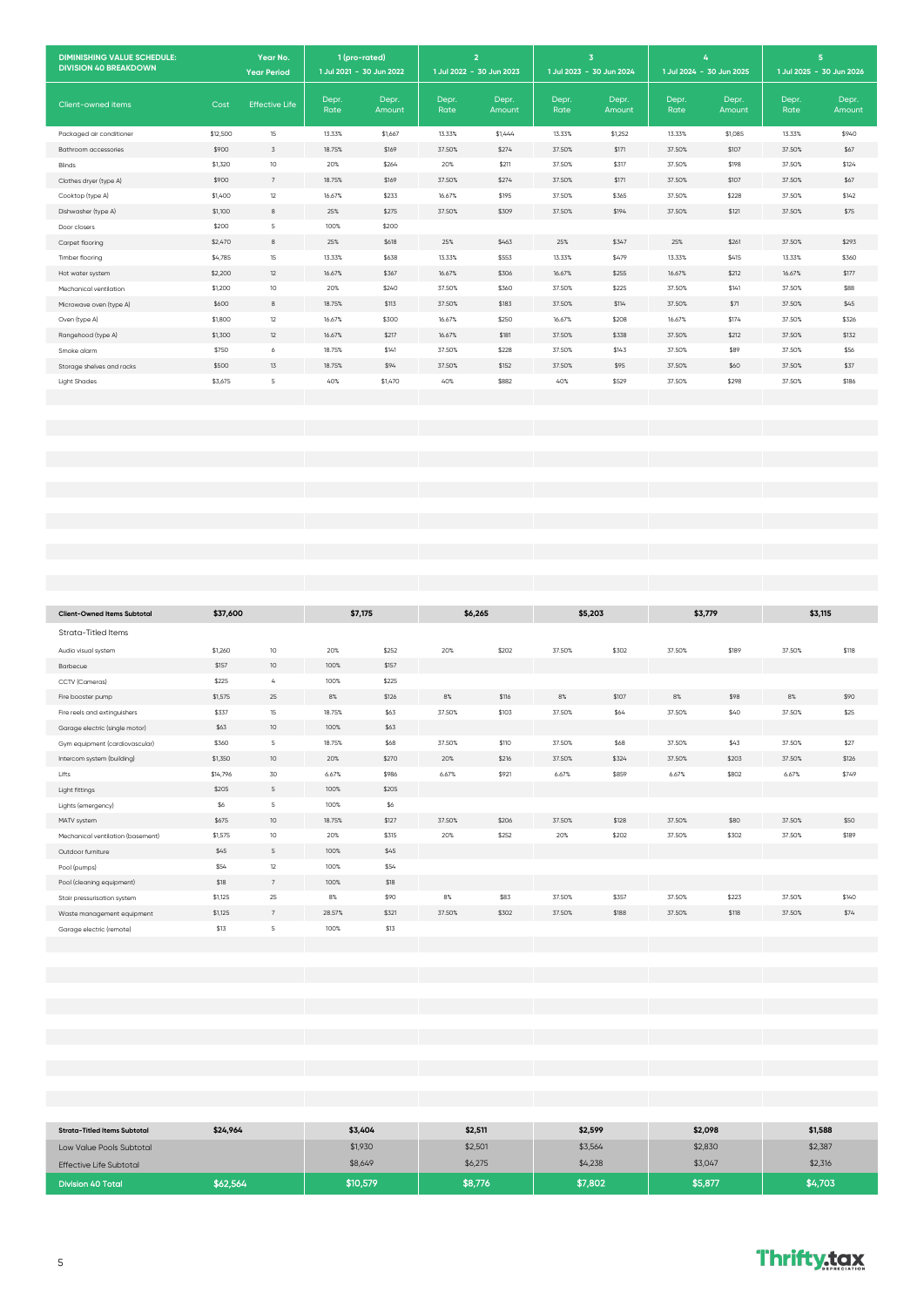| <b>DIMINISHING VALUE SCHEDULE:</b><br><b>DIVISION 40 BREAKDOWN</b> |          | Year No.<br><b>Year Period</b> |               | $\epsilon$<br>1 Jul 2026 - 30 Jun 2027 | $\overline{7}$<br>1 Jul 2027 - 30 Jun 2028 |                 |               | 8<br>1 Jul 2028 - 30 Jun 2029 |               | $\overline{9}$<br>1 Jul 2029 - 30 Jun 2030 |               | 10 <sub>o</sub><br>1 Jul 2030 - 30 Jun 2031 |
|--------------------------------------------------------------------|----------|--------------------------------|---------------|----------------------------------------|--------------------------------------------|-----------------|---------------|-------------------------------|---------------|--------------------------------------------|---------------|---------------------------------------------|
| Client-owned items                                                 | Cost     | <b>Effective Life</b>          | Depr.<br>Rate | Depr.<br>Amount                        | Depr.<br>Rate                              | Depr.<br>Amount | Depr.<br>Rate | Depr.<br>Amount               | Depr.<br>Rate | Depr.<br>Amount                            | Depr.<br>Rate | Depr.<br>Amount                             |
| Packaged air conditioner                                           | \$12,500 | 15                             | 13.33%        | \$815                                  | 13.33%                                     | \$706           | 13.33%        | \$612                         | 13.33%        | \$531                                      | 13.33%        | \$460                                       |
| Bathroom accessories                                               | \$900    | $\overline{3}$                 | 37.50%        | \$42                                   | 37.50%                                     | \$26            | 37.50%        | \$17                          | 37.50%        | \$10                                       | 37.50%        | \$6                                         |
| Blinds                                                             | \$1,320  | 10                             | 37.50%        | \$77                                   | 37.50%                                     | \$48            | 37.50%        | \$30                          | 37.50%        | \$19                                       | 37.50%        | \$12                                        |
| Clothes dryer (type A)                                             | \$900    | 7                              | 37.50%        | \$42                                   | 37.50%                                     | \$26            | 37.50%        | \$17                          | 37.50%        | \$10                                       | 37.50%        | \$6                                         |
| Cooktop (type A)                                                   | \$1,400  | 12                             | 37.50%        | \$89                                   | 37.50%                                     | \$56            | 37.50%        | \$35                          | 37.50%        | \$21                                       | 37.50%        | \$14                                        |
| Dishwasher (type A)                                                | \$1,100  | $_{\rm 8}$                     | 37.50%        | \$47                                   | 37.50%                                     | \$30            | 37.50%        | \$18                          | 37.50%        | \$12                                       | 37.50%        | \$7                                         |
| Door closers                                                       | \$200    | 5                              |               |                                        |                                            |                 |               |                               |               |                                            |               |                                             |
| Carpet flooring                                                    | \$2,470  | $^{\rm 8}$                     | 37.50%        | \$183                                  | 37.50%                                     | \$114           | 37.50%        | \$72                          | 37.50%        | \$45                                       | 37.50%        | \$28                                        |
| Timber flooring                                                    | \$4,785  | 15                             | 13.33%        | \$312                                  | 13.33%                                     | \$270           | 13.33%        | \$234                         | 13.33%        | \$203                                      | 13.33%        | \$176                                       |
| Hot water system                                                   | \$2,200  | 12                             | 37.50%        | \$331                                  | 37.50%                                     | \$207           | 37.50%        | \$129                         | 37.50%        | \$81                                       | 37.50%        | \$51                                        |
| Mechanical ventilation                                             | \$1,200  | 10                             | 37.50%        | \$55                                   | 37.50%                                     | \$34            | 37.50%        | \$21                          | 37.50%        | \$14                                       | 37.50%        | \$8                                         |
| Microwave oven (type A)                                            | \$600    | $^{\rm 8}$                     | 37.50%        | \$28                                   | 37.50%                                     | \$17            | 37.50%        | \$11                          | 37.50%        | \$7                                        | 37.50%        | \$4                                         |
| Oven (type A)                                                      | \$1,800  | $12\,$                         | 37.50%        | \$203                                  | 37.50%                                     | \$127           | 37.50%        | \$80                          | 37.50%        | \$50                                       | 37.50%        | \$31                                        |
| Rangehood (type A)                                                 | \$1,300  | 12                             | 37.50%        | \$83                                   | 37.50%                                     | \$51            | 37.50%        | \$32                          | 37.50%        | \$20                                       | 37.50%        | \$13                                        |
| Smoke alarm                                                        | \$750    | 6                              | 37.50%        | \$35                                   | 37.50%                                     | \$22            | 37.50%        | \$14                          | 37.50%        | \$8                                        | 37.50%        | \$5                                         |
| Storage shelves and racks                                          | \$500    | 13                             | 37.50%        | \$23                                   | 37.50%                                     | \$15            | 37.50%        | \$9                           | 37.50%        | \$6                                        | 37.50%        | \$3                                         |
| <b>Light Shades</b>                                                | \$3,675  | 5                              | 37.50%        | \$116                                  | 37.50%                                     | \$73            | 37.50%        | \$45                          | 37.50%        | \$29                                       | 37.50%        | \$18                                        |
|                                                                    |          |                                |               |                                        |                                            |                 |               |                               |               |                                            |               |                                             |
|                                                                    |          |                                |               |                                        |                                            |                 |               |                               |               |                                            |               |                                             |
|                                                                    |          |                                |               |                                        |                                            |                 |               |                               |               |                                            |               |                                             |
|                                                                    |          |                                |               |                                        |                                            |                 |               |                               |               |                                            |               |                                             |
|                                                                    |          |                                |               |                                        |                                            |                 |               |                               |               |                                            |               |                                             |
|                                                                    |          |                                |               |                                        |                                            |                 |               |                               |               |                                            |               |                                             |
|                                                                    |          |                                |               |                                        |                                            |                 |               |                               |               |                                            |               |                                             |
|                                                                    |          |                                |               |                                        |                                            |                 |               |                               |               |                                            |               |                                             |
|                                                                    |          |                                |               |                                        |                                            |                 |               |                               |               |                                            |               |                                             |
|                                                                    |          |                                |               |                                        |                                            |                 |               |                               |               |                                            |               |                                             |

| <b>Client-Owned Items Subtotal</b> | \$37,600 |                         |        | \$1.822<br>\$2,481 |        |       | \$1,376 |       | \$1,066 |       | \$842  |       |
|------------------------------------|----------|-------------------------|--------|--------------------|--------|-------|---------|-------|---------|-------|--------|-------|
|                                    |          |                         |        |                    |        |       |         |       |         |       |        |       |
| Strata-Titled Items                |          |                         |        |                    |        |       |         |       |         |       |        |       |
| Audio visual system                | \$1,260  | 10                      | 37.50% | \$74               | 37.50% | \$46  | 37.50%  | \$29  | 37.50%  | \$18  | 37.50% | \$11  |
| Barbecue                           | \$157    | 10 <sup>°</sup>         |        |                    |        |       |         |       |         |       |        |       |
| CCTV (Cameras)                     | \$225    | $\overline{4}$          |        |                    |        |       |         |       |         |       |        |       |
| Fire booster pump                  | \$1,575  | 25                      | 8%     | \$83               | 37.50% | \$358 | 37.50%  | \$224 | 37.50%  | \$140 | 37.50% | \$87  |
| Fire reels and extinguishers       | \$337    | 15                      | 37.50% | \$16               | 37.50% | \$10  | 37.50%  | $$6$  | 37.50%  | \$4   | 37.50% | \$2   |
| Garage electric (single motor)     | \$63     | 10 <sup>°</sup>         |        |                    |        |       |         |       |         |       |        |       |
| Gym equipment (cardiovascular)     | \$360    | $5\phantom{.0}$         | 37.50% | \$17               | 37.50% | \$10  | 37.50%  | \$6   | 37.50%  | \$4   | 37.50% | \$3   |
| Intercom system (building)         | \$1,350  | 10 <sup>°</sup>         | 37.50% | \$79               | 37.50% | \$50  | 37.50%  | \$31  | 37.50%  | \$19  | 37.50% | \$12  |
| Lifts                              | \$14,796 | 30                      | 6.67%  | \$699              | 6.67%  | \$652 | 6.67%   | \$609 | 6.67%   | \$568 | 6.67%  | \$530 |
| Light fittings                     | \$205    | $5\overline{5}$         |        |                    |        |       |         |       |         |       |        |       |
| Lights (emergency)                 | \$6      | $\mathsf S$             |        |                    |        |       |         |       |         |       |        |       |
| MATV system                        | \$675    | 10 <sup>°</sup>         | 37.50% | \$32               | 37.50% | \$20  | 37.50%  | \$12  | 37.50%  | \$8   | 37.50% | \$5   |
| Mechanical ventilation (basement)  | \$1,575  | $10$                    | 37.50% | \$118              | 37.50% | \$74  | 37.50%  | \$46  | 37.50%  | \$29  | 37.50% | \$18  |
| Outdoor furniture                  | \$45     | 5                       |        |                    |        |       |         |       |         |       |        |       |
| Pool (pumps)                       | \$54     | 12                      |        |                    |        |       |         |       |         |       |        |       |
| Pool (cleaning equipment)          | \$18     | 7                       |        |                    |        |       |         |       |         |       |        |       |
| Stair pressurisation system        | \$1,125  | 25                      | 37.50% | \$87               | 37.50% | \$54  | 37.50%  | \$34  | 37.50%  | \$21  | 37.50% | \$14  |
| Waste management equipment         | \$1,125  | 7                       | 37.50% | \$46               | 37.50% | \$29  | 37.50%  | \$18  | 37.50%  | \$11  | 37.50% | \$7   |
| Garage electric (remote)           | \$13     | $\overline{\mathbf{5}}$ |        |                    |        |       |         |       |         |       |        |       |
|                                    |          |                         |        |                    |        |       |         |       |         |       |        |       |
|                                    |          |                         |        |                    |        |       |         |       |         |       |        |       |
|                                    |          |                         |        |                    |        |       |         |       |         |       |        |       |

| <b>Strata-Titled Items Subtotal</b> | \$24,964 | \$1,251 | \$1,303 | \$1,015 | \$822   | \$689   |
|-------------------------------------|----------|---------|---------|---------|---------|---------|
| Low Value Pools Subtotal            |          | \$1,823 | \$1,497 | \$936   | \$586   | \$365   |
| <b>Effective Life Subtotal</b>      |          | \$1,909 | \$1,628 | \$1,455 | \$1,302 | \$1,166 |
| Division 40 Total                   | \$62,564 | \$3,732 | \$3,125 | \$2,391 | \$1,888 | \$1,531 |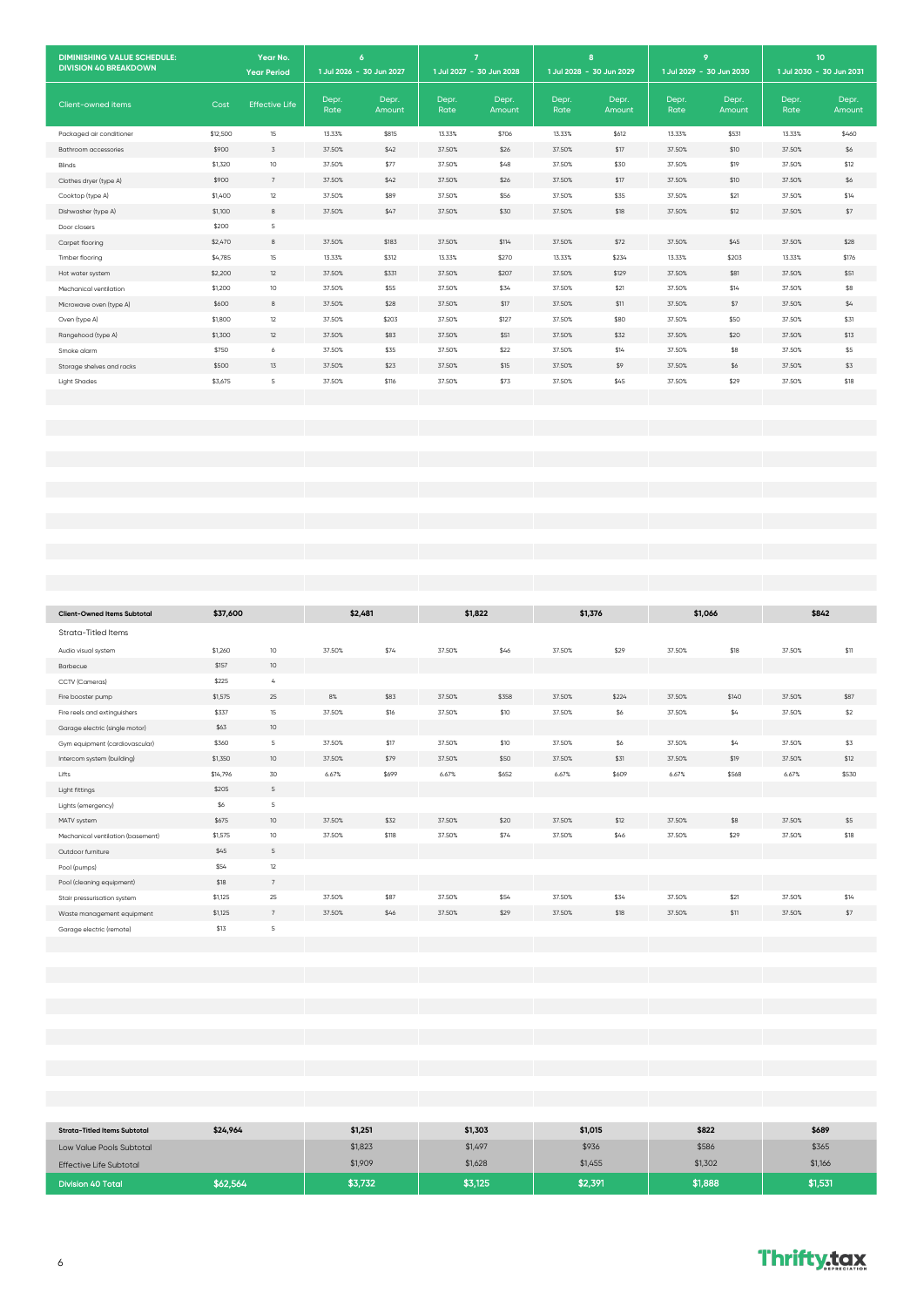| <b>DIMINISHING VALUE SCHEDULE:</b>  |                    | Year No.               |                  | 11                       |               | 12 <sub>2</sub>          |               | 13                       |                  | 14                       |                  | 15                       |
|-------------------------------------|--------------------|------------------------|------------------|--------------------------|---------------|--------------------------|---------------|--------------------------|------------------|--------------------------|------------------|--------------------------|
| <b>DIVISION 40 BREAKDOWN</b>        |                    | <b>Year Period</b>     |                  | 1 Jul 2031 - 30 Jun 2032 |               | 1 Jul 2032 - 30 Jun 2033 |               | 1 Jul 2033 - 30 Jun 2034 |                  | 1 Jul 2034 - 30 Jun 2035 |                  | 1 Jul 2035 - 30 Jun 2036 |
| Client-owned items                  | Cost               | <b>Effective Life</b>  | Depr.<br>Rate    | Depr.<br>Amount          | Depr.<br>Rate | Depr.<br>Amount          | Depr.<br>Rate | Depr.<br>Amount          | Depr.<br>Rate    | Depr.<br>Amount          | Depr.<br>Rate    | Depr.<br>Amount          |
| Packaged air conditioner            | \$12,500           | 15                     | 13.33%           | \$398                    | 13.33%        | \$345                    | 13.33%        | \$299                    | 13.33%           | \$259                    | 13.33%           | \$225                    |
| Bathroom accessories                | \$900              | $\overline{3}$         | 37.50%           | \$4                      | 37.50%        | \$3                      | 37.50%        | \$2                      | 37.50%           | \$1                      | 100%             | $$1\,$                   |
| Blinds                              | \$1,320            | 10                     | 37.50%           | \$8                      | 37.50%        | \$5                      | 37.50%        | \$3                      | 37.50%           | \$2                      | 37.50%           | \$1                      |
| Clothes dryer (type A)              | \$900              | 7                      | 37.50%           | \$4                      | 37.50%        | \$3                      | 37.50%        | \$2                      | 37.50%           | \$1                      | 100%             | $$1\,$                   |
| Cooktop (type A)                    | \$1,400            | 12                     | 37.50%           | \$8                      | 37.50%        | \$5                      | 37.50%        | \$3                      | 37.50%           | \$2                      | 37.50%           | \$2                      |
| Dishwasher (type A)                 | \$1,100            | $^{\rm 8}$             | 37.50%           | \$5                      | 37.50%        | \$3                      | 37.50%        | \$2                      | 37.50%           | \$1                      | 100%             | $$1$                     |
| Door closers                        | \$200              | $\overline{5}$         |                  |                          | 37.50%        |                          | 37.50%        |                          |                  |                          |                  |                          |
| Carpet flooring                     | \$2,470<br>\$4,785 | $\boldsymbol{8}$<br>15 | 37.50%<br>13.33% | \$17<br>\$153            | 37.50%        | \$11<br>\$372            | 37.50%        | $$7$<br>\$233            | 37.50%<br>37.50% | \$4<br>\$145             | 37.50%<br>37.50% | \$3<br>\$91              |
| Timber flooring<br>Hot water system | \$2,200            | 12                     | 37.50%           | \$32                     | 37.50%        | \$20                     | 37.50%        | \$12                     | 37.50%           | \$8                      | 37.50%           | \$5                      |
| Mechanical ventilation              | \$1,200            | $10$                   | 37.50%           | \$5                      | 37.50%        | \$3                      | 37.50%        | \$2                      | 37.50%           | \$2                      | 37.50%           | \$1                      |
| Microwave oven (type A)             | \$600              | $^{\rm 8}$             | 37.50%           | \$3                      | 37.50%        | \$2                      | 37.50%        | \$1                      | 100%             | \$1                      |                  |                          |
| Oven (type A)                       | \$1,800            | 12                     | 37.50%           | \$19                     | 37.50%        | \$12                     | 37.50%        | \$8                      | 37.50%           | \$5                      | 37.50%           | \$3                      |
| Rangehood (type A)                  | \$1,300            | 12                     | 37.50%           | \$8                      | 37.50%        | \$5                      | 37.50%        | \$3                      | 37.50%           | \$2                      | 37.50%           | \$1                      |
| Smoke alarm                         | \$750              | 6                      | 37.50%           | \$3                      | 37.50%        | \$2                      | 37.50%        | \$2                      | 37.50%           | \$1                      | 100%             | \$1                      |
| Storage shelves and racks           | \$500              | 13                     | 37.50%           | \$2                      | 37.50%        | \$2                      | 37.50%        | \$1                      | 100%             | \$1                      |                  |                          |
| <b>Light Shades</b>                 | \$3,675            | 5                      | 37.50%           | \$11                     | 37.50%        | \$7                      | 37.50%        | \$4                      | 37.50%           | \$3                      | 37.50%           | $$2$                     |
|                                     |                    |                        |                  |                          |               |                          |               |                          |                  |                          |                  |                          |
|                                     |                    |                        |                  |                          |               |                          |               |                          |                  |                          |                  |                          |
|                                     |                    |                        |                  |                          |               |                          |               |                          |                  |                          |                  |                          |
|                                     |                    |                        |                  |                          |               |                          |               |                          |                  |                          |                  |                          |
|                                     |                    |                        |                  |                          |               |                          |               |                          |                  |                          |                  |                          |
|                                     |                    |                        |                  |                          |               |                          |               |                          |                  |                          |                  |                          |
|                                     |                    |                        |                  |                          |               |                          |               |                          |                  |                          |                  |                          |
|                                     |                    |                        |                  |                          |               |                          |               |                          |                  |                          |                  |                          |
|                                     |                    |                        |                  |                          |               |                          |               |                          |                  |                          |                  |                          |
|                                     |                    |                        |                  |                          |               |                          |               |                          |                  |                          |                  |                          |
|                                     |                    |                        |                  |                          |               |                          |               |                          |                  |                          |                  |                          |
|                                     |                    |                        |                  |                          |               |                          |               |                          |                  |                          |                  |                          |
|                                     |                    |                        |                  |                          |               |                          |               |                          |                  |                          |                  |                          |
| <b>Client-Owned Items Subtotal</b>  | \$37,600           |                        |                  | \$680                    |               | \$800                    |               | \$584                    |                  | \$438                    |                  | \$338                    |
| Strata-Titled Items                 |                    |                        |                  |                          |               |                          |               |                          |                  |                          |                  |                          |
| Audio visual system                 | \$1,260            | 10                     | 37.50%           | \$7                      | 37.50%        | \$5                      | 37.50%        | \$3                      | 37.50%           | \$2                      | 37.50%           | \$1                      |
| Barbecue                            | \$157              | $10\,$                 |                  |                          |               |                          |               |                          |                  |                          |                  |                          |
| CCTV (Cameras)                      | \$225              | $\overline{4}$         |                  |                          |               |                          |               |                          |                  |                          |                  |                          |
| Fire booster pump                   | \$1,575            | 25                     | 37.50%           | \$55                     | 37.50%        | \$34                     | 37.50%        | \$21                     | 37.50%           | \$14                     | 37.50%           | \$8                      |
| Fire reels and extinguishers        | \$337              | 15                     | 37.50%           | \$2                      | 37.50%        | $\$1$                    | 100%          | \$1                      |                  |                          |                  |                          |
| Garage electric (single motor)      | \$63               | $10$                   |                  |                          |               |                          |               |                          |                  |                          |                  |                          |
| Gym equipment (cardiovascular)      | \$360              | $\,$ 5                 | 37.50%           | $$2$                     | 37.50%        | $\$1$                    | 100%          | $\$1$                    |                  |                          |                  |                          |
| Intercom system (building)          | \$1,350            | $10\,$                 | 37.50%           | $$8\,$                   | 37.50%        | \$5                      | 37.50%        | \$3                      | 37.50%           | $$2$$                    | 37.50%           | $$1\,$                   |
| Lifts                               | \$14,796           | 30                     | 6.67%            | \$495                    | 6.67%         | \$462                    | 6.67%         | \$431                    | 6.67%            | \$402                    | 6.67%            | \$375                    |
| Light fittings                      | \$205              | $\mathsf S$            |                  |                          |               |                          |               |                          |                  |                          |                  |                          |
| Lights (emergency)                  | \$6                | $\,$ 5                 |                  |                          |               |                          |               |                          |                  |                          |                  |                          |
| MATV system                         | \$675              | $10\,$                 | 37.50%           | \$3                      | 37.50%        | $$2$                     | 37.50%        | $$1$                     | 100%             | $$1\,$                   |                  |                          |
| Mechanical ventilation (basement)   | \$1,575            | $10\,$                 | 37.50%           | \$11                     | 37.50%        | $$7\,$                   | 37.50%        | \$5                      | 37.50%           | \$3                      | 37.50%           | \$2                      |
| Outdoor furniture                   | \$45               | $\mathsf S$            |                  |                          |               |                          |               |                          |                  |                          |                  |                          |
| Pool (pumps)                        | \$54               | 12                     |                  |                          |               |                          |               |                          |                  |                          |                  |                          |
| Pool (cleaning equipment)           | \$18               | $7\phantom{.0}$        |                  |                          |               |                          |               |                          |                  |                          |                  |                          |
| Stair pressurisation system         | \$1,125            | $25\,$                 | 37.50%           | \$8                      | 37.50%        | \$5                      | 37.50%        | \$3                      | 37.50%           | \$2                      | 37.50%           | $$2$$                    |
| Waste management equipment          | \$1,125            | $\boldsymbol{7}$       | 37.50%           | $\$4$                    | 37.50%        | \$3                      | 37.50%        | $$2$$                    | 37.50%           | $$1\,$                   | 100%             | $\$1$                    |
| Garage electric (remote)            | \$13               | $\,$ 5                 |                  |                          |               |                          |               |                          |                  |                          |                  |                          |
|                                     |                    |                        |                  |                          |               |                          |               |                          |                  |                          |                  |                          |
|                                     |                    |                        |                  |                          |               |                          |               |                          |                  |                          |                  |                          |
|                                     |                    |                        |                  |                          |               |                          |               |                          |                  |                          |                  |                          |
|                                     |                    |                        |                  |                          |               |                          |               |                          |                  |                          |                  |                          |
|                                     |                    |                        |                  |                          |               |                          |               |                          |                  |                          |                  |                          |

| <b>Strata-Titled Items Subtotal</b> | \$24,964 | \$595   | \$525   | \$471   | \$427 | \$390 |
|-------------------------------------|----------|---------|---------|---------|-------|-------|
| Low Value Pools Subtotal            |          | \$229   | \$518   | \$325   | \$204 | \$128 |
| <b>Effective Life Subtotal</b>      |          | \$1,046 | \$807   | \$730   | \$661 | \$600 |
| <b>Division 40 Total</b>            | \$62,564 | \$1,275 | \$1,325 | \$1,055 | \$865 | \$728 |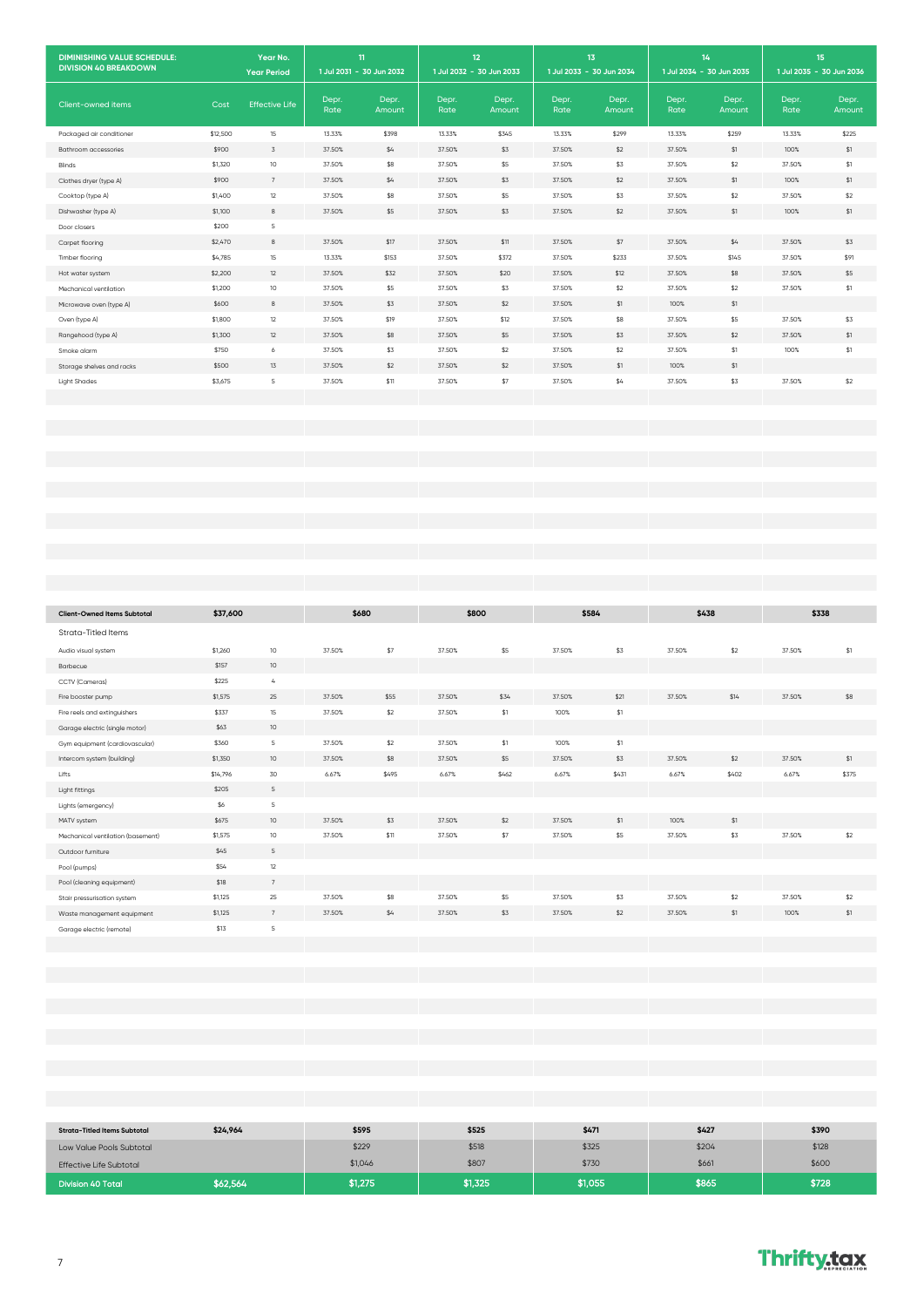| <b>DIMINISHING VALUE SCHEDULE:</b><br><b>DIVISION 40 BREAKDOWN</b> |          | Year No.<br><b>Year Period</b> |               | $16\,$<br>1 Jul 2036 - 30 Jun 2037 |               | 17 <sub>2</sub><br>1 Jul 2037 - 30 Jun 2038 |               | 18<br>1 Jul 2038 - 30 Jun 2039 |               | 19<br>1 Jul 2039 - 30 Jun 2040 |               | 20<br>1 Jul 2040 - 30 Jun 2041 |
|--------------------------------------------------------------------|----------|--------------------------------|---------------|------------------------------------|---------------|---------------------------------------------|---------------|--------------------------------|---------------|--------------------------------|---------------|--------------------------------|
| Client-owned items                                                 | Cost     | <b>Effective Life</b>          | Depr.<br>Rate | Depr.<br>Amount                    | Depr.<br>Rate | Depr.<br>Amount                             | Depr.<br>Rate | Depr.<br>Amount                | Depr.<br>Rate | Depr.<br>Amount                | Depr.<br>Rate | Depr.<br>Amount                |
| Packaged air conditioner                                           | \$12,500 | 15                             | 13.33%        | \$195                              | 13.33%        | \$169                                       | 13.33%        | \$146                          | 37.50%        | \$357                          | 37.50%        | \$223                          |
| Bathroom accessories                                               | \$900    | $\overline{3}$                 |               |                                    |               |                                             |               |                                |               |                                |               |                                |
| Blinds                                                             | \$1,320  | $10$                           | 100%          | $\$1$                              |               |                                             |               |                                |               |                                |               |                                |
| Clothes dryer (type A)                                             | \$900    | $7\phantom{.0}$                |               |                                    |               |                                             |               |                                |               |                                |               |                                |
| Cooktop (type A)                                                   | \$1,400  | $12\,$                         | 37.50%        | $\$1$                              | 100%          | $\$1$                                       |               |                                |               |                                |               |                                |
| Dishwasher (type A)                                                | \$1,100  | $^{\rm 8}$                     |               |                                    |               |                                             |               |                                |               |                                |               |                                |
| Door closers                                                       | \$200    | $\,$ 5                         |               |                                    |               |                                             |               |                                |               |                                |               |                                |
| Carpet flooring                                                    | \$2,470  | $^{\rm 8}$                     | 37.50%        | $$2$$                              | 37.50%        | $\$1$                                       | 100%          | \$1                            |               |                                |               |                                |
| Timber flooring                                                    | \$4,785  | 15                             | 37.50%        | \$57                               | 37.50%        | \$35                                        | 37.50%        | \$22                           | 37.50%        | \$14                           | 37.50%        | $$9$                           |
| Hot water system                                                   | \$2,200  | $12\,$                         | 37.50%        | \$3                                | 37.50%        | $$2$                                        | 37.50%        | $\$1$                          | 100%          | $\$1$                          |               |                                |
| Mechanical ventilation                                             | \$1,200  | $10\,$                         | 100%          | $\$1$                              |               |                                             |               |                                |               |                                |               |                                |
| Microwave oven (type A)                                            | \$600    | $^{\rm 8}$                     |               |                                    |               |                                             |               |                                |               |                                |               |                                |
| Oven (type A)                                                      | \$1,800  | $12\,$                         | 37.50%        | \$2                                | 37.50%        | $\$1$                                       | 100%          | $$1\,$                         |               |                                |               |                                |
| Rangehood (type A)                                                 | \$1,300  | $12\,$                         | 37.50%        | $$1$                               | 100%          | $$1$                                        |               |                                |               |                                |               |                                |
| Smoke alarm                                                        | \$750    | 6                              |               |                                    |               |                                             |               |                                |               |                                |               |                                |
| Storage shelves and racks                                          | \$500    | $1\overline{3}$                |               |                                    |               |                                             |               |                                |               |                                |               |                                |
| <b>Light Shades</b>                                                | \$3,675  | $\mathsf S$                    | 37.50%        | $$1\,$                             | 100%          | $\$1$                                       |               |                                |               |                                |               |                                |
|                                                                    |          |                                |               |                                    |               |                                             |               |                                |               |                                |               |                                |
|                                                                    |          |                                |               |                                    |               |                                             |               |                                |               |                                |               |                                |
|                                                                    |          |                                |               |                                    |               |                                             |               |                                |               |                                |               |                                |
|                                                                    |          |                                |               |                                    |               |                                             |               |                                |               |                                |               |                                |
|                                                                    |          |                                |               |                                    |               |                                             |               |                                |               |                                |               |                                |
|                                                                    |          |                                |               |                                    |               |                                             |               |                                |               |                                |               |                                |
|                                                                    |          |                                |               |                                    |               |                                             |               |                                |               |                                |               |                                |
|                                                                    |          |                                |               |                                    |               |                                             |               |                                |               |                                |               |                                |
|                                                                    |          |                                |               |                                    |               |                                             |               |                                |               |                                |               |                                |
|                                                                    |          |                                |               |                                    |               |                                             |               |                                |               |                                |               |                                |
|                                                                    |          |                                |               |                                    |               |                                             |               |                                |               |                                |               |                                |
|                                                                    |          |                                |               |                                    |               |                                             |               |                                |               |                                |               |                                |
|                                                                    |          |                                |               |                                    |               |                                             |               |                                |               |                                |               |                                |
| <b>Client-Owned Items Subtotal</b>                                 | \$37,600 |                                |               | \$264                              |               | \$211                                       |               | \$171                          |               | \$372                          |               | \$232                          |
|                                                                    |          |                                |               |                                    |               |                                             |               |                                |               |                                |               |                                |
| Strata-Titled Items                                                |          |                                |               |                                    |               |                                             |               |                                |               |                                |               |                                |
| Audio visual system                                                | \$1,260  | 10                             | 100%          | \$1                                |               |                                             |               |                                |               |                                |               |                                |
| Barbecue                                                           | \$157    | $10$                           |               |                                    |               |                                             |               |                                |               |                                |               |                                |
| CCTV (Cameras)                                                     | \$225    | $\mathcal{L}_{\mathbf{i}}$     |               |                                    |               |                                             |               |                                |               |                                |               |                                |
| Fire booster pump                                                  | \$1,575  | $25\,$                         | 37.50%        | \$5                                | 37.50%        | \$3                                         | 37.50%        | \$2                            | 37.50%        | $$2$                           | 37.50%        | \$1                            |
| Fire reels and extinguishers                                       | \$337    | $15\,$                         |               |                                    |               |                                             |               |                                |               |                                |               |                                |
| Garage electric (single motor)                                     | \$63     | $10$                           |               |                                    |               |                                             |               |                                |               |                                |               |                                |
| Gym equipment (cardiovascular)                                     | \$360    | -5                             |               |                                    |               |                                             |               |                                |               |                                |               |                                |
| Intercom system (building)                                         | \$1,350  | $10$                           | 100%          | $\$1$                              |               |                                             |               |                                |               |                                |               |                                |
| Lifts                                                              | \$14,796 | 30                             | 6.67%         | \$350                              | 6.67%         | \$327                                       | 6.67%         | \$305                          | 6.67%         | \$285                          | 6.67%         | \$266                          |
| Light fittings                                                     | \$205    | $\sqrt{5}$                     |               |                                    |               |                                             |               |                                |               |                                |               |                                |
| Lights (emergency)                                                 | \$6      | $\,$ 5                         |               |                                    |               |                                             |               |                                |               |                                |               |                                |
| MATV system                                                        | \$675    | $10$                           |               |                                    |               |                                             |               |                                |               |                                |               |                                |
| Mechanical ventilation (basement)                                  | \$1,575  | $10$                           | 37.50%        | $\$1$                              | 100%          | $\$1$                                       |               |                                |               |                                |               |                                |
| Outdoor furniture                                                  | \$45     | $\mathsf S$                    |               |                                    |               |                                             |               |                                |               |                                |               |                                |
| Pool (pumps)                                                       | \$54     | $12\,$                         |               |                                    |               |                                             |               |                                |               |                                |               |                                |
| Pool (cleaning equipment)                                          | $$18$    | $\scriptstyle{7}$              |               |                                    |               |                                             |               |                                |               |                                |               |                                |
| Stair pressurisation system                                        | \$1,125  | $25\,$                         | 37.50%        | $\$1$                              | 100%          | $\$1$                                       |               |                                |               |                                |               |                                |
| Waste management equipment                                         | \$1,125  | $\,$ 7                         |               |                                    |               |                                             |               |                                |               |                                |               |                                |
| Garage electric (remote)                                           | \$13     | $\mathsf S$                    |               |                                    |               |                                             |               |                                |               |                                |               |                                |
|                                                                    |          |                                |               |                                    |               |                                             |               |                                |               |                                |               |                                |
|                                                                    |          |                                |               |                                    |               |                                             |               |                                |               |                                |               |                                |
|                                                                    |          |                                |               |                                    |               |                                             |               |                                |               |                                |               |                                |

| <b>Strata-Titled Items Subtotal</b> | \$24,964 | \$359 | \$332 | \$307 | \$287 | \$267 |
|-------------------------------------|----------|-------|-------|-------|-------|-------|
| Low Value Pools Subtotal            |          | \$78  | \$47  | \$27  | \$374 | \$233 |
| <b>Effective Life Subtotal</b>      |          | \$545 | \$496 | \$451 | \$285 | \$266 |
| <b>Division 40 Total</b>            | \$62,564 | \$623 | \$543 | \$478 | \$659 | \$499 |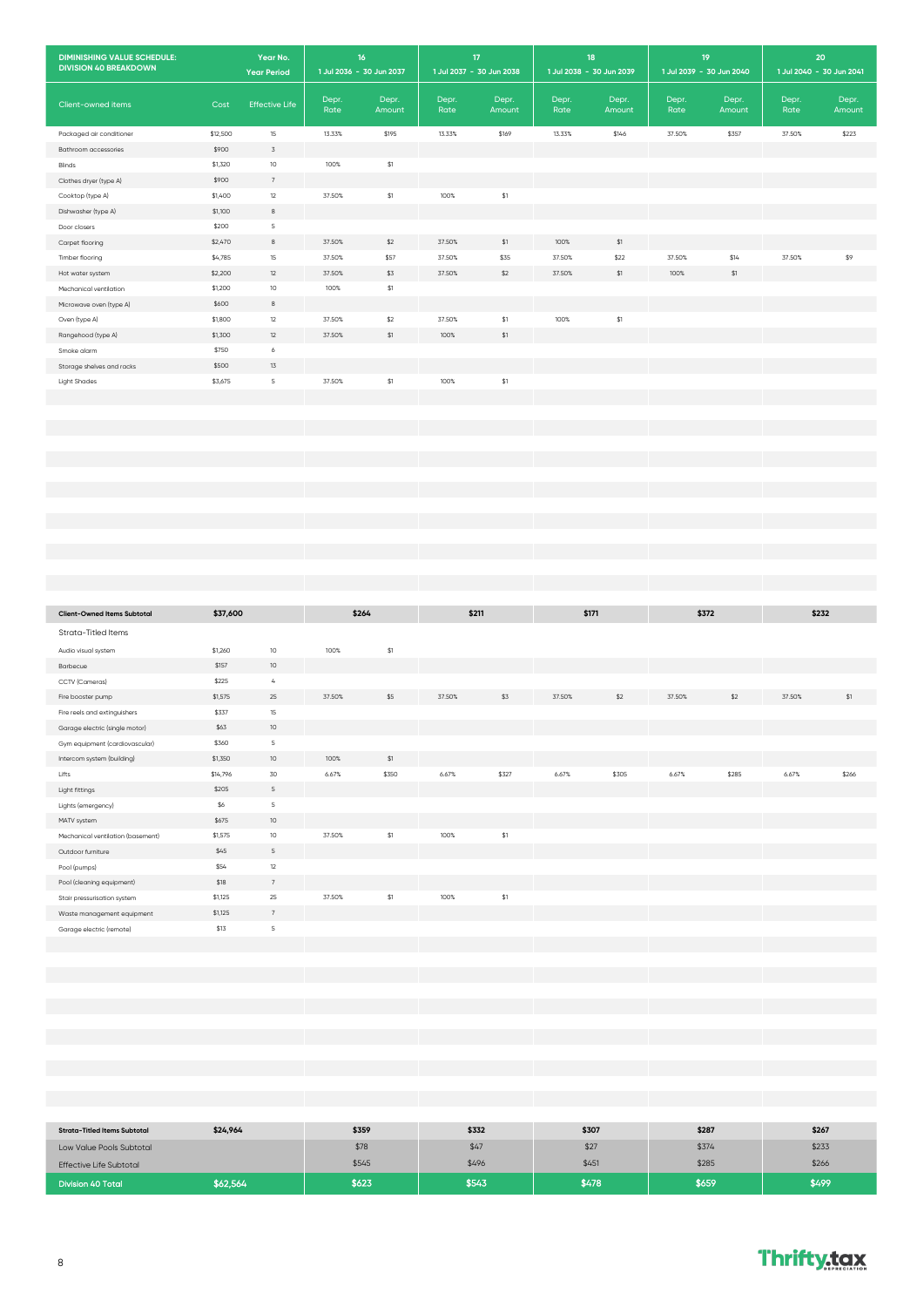| <b>DIMINISHING VALUE SCHEDULE:</b><br><b>DIVISION 40 BREAKDOWN</b> | 21<br>Year No.<br>1 Jul 2041 - 30 Jun 2042<br><b>Year Period</b> |                       |               | 22<br>1 Jul 2042 - 30 Jun 2043 |               | 23<br>1 Jul 2043 - 30 Jun 2044 |               | 24<br>1 Jul 2044 - 30 Jun 2045 |               | 25<br>1 Jul 2045 - 30 Jun 2046 |               |                 |
|--------------------------------------------------------------------|------------------------------------------------------------------|-----------------------|---------------|--------------------------------|---------------|--------------------------------|---------------|--------------------------------|---------------|--------------------------------|---------------|-----------------|
| Client-owned items                                                 | Cost                                                             | <b>Effective Life</b> | Depr.<br>Rate | Depr.<br>Amount                | Depr.<br>Rate | Depr.<br>Amount                | Depr.<br>Rate | Depr.<br>Amount                | Depr.<br>Rate | Depr.<br>Amount                | Depr.<br>Rate | Depr.<br>Amount |
| Packaged air conditioner                                           | \$12,500                                                         | 15                    | 37.50%        | \$140                          | 37.50%        | \$87                           | 37.50%        | \$54                           | 37.50%        | \$34                           | 37.50%        | \$21            |
| Bathroom accessories                                               | \$900                                                            | $\overline{3}$        |               |                                |               |                                |               |                                |               |                                |               |                 |
| Blinds                                                             | \$1,320                                                          | 10                    |               |                                |               |                                |               |                                |               |                                |               |                 |
| Clothes dryer (type A)                                             | \$900                                                            | 7                     |               |                                |               |                                |               |                                |               |                                |               |                 |
| Cooktop (type A)                                                   | \$1,400                                                          | 12                    |               |                                |               |                                |               |                                |               |                                |               |                 |
| Dishwasher (type A)                                                | \$1,100                                                          | $^{\rm 8}$            |               |                                |               |                                |               |                                |               |                                |               |                 |
| Door closers                                                       | \$200                                                            | 5                     |               |                                |               |                                |               |                                |               |                                |               |                 |
| Carpet flooring                                                    | \$2,470                                                          | $^{\rm 8}$            |               |                                |               |                                |               |                                |               |                                |               |                 |
| Timber flooring                                                    | \$4,785                                                          | 15                    | 37.50%        | \$5                            | 37.50%        | \$3                            | 37.50%        | $$2$                           | 37.50%        | \$2                            | 37.50%        | \$1             |
| Hot water system                                                   | \$2,200                                                          | 12                    |               |                                |               |                                |               |                                |               |                                |               |                 |
| Mechanical ventilation                                             | \$1,200                                                          | 10                    |               |                                |               |                                |               |                                |               |                                |               |                 |
| Microwave oven (type A)                                            | \$600                                                            | 8                     |               |                                |               |                                |               |                                |               |                                |               |                 |
| Oven (type A)                                                      | \$1,800                                                          | 12                    |               |                                |               |                                |               |                                |               |                                |               |                 |
| Rangehood (type A)                                                 | \$1,300                                                          | 12                    |               |                                |               |                                |               |                                |               |                                |               |                 |
| Smoke alarm                                                        | \$750                                                            | 6                     |               |                                |               |                                |               |                                |               |                                |               |                 |
| Storage shelves and racks                                          | \$500                                                            | 13                    |               |                                |               |                                |               |                                |               |                                |               |                 |
| <b>Light Shades</b>                                                | \$3,675                                                          | 5                     |               |                                |               |                                |               |                                |               |                                |               |                 |
|                                                                    |                                                                  |                       |               |                                |               |                                |               |                                |               |                                |               |                 |

| <b>Client-Owned Items Subtotal</b> | \$37,600 |                 |       | \$145 | \$90  |       | \$56  |       | \$36  |       |       | \$22  |
|------------------------------------|----------|-----------------|-------|-------|-------|-------|-------|-------|-------|-------|-------|-------|
| Strata-Titled Items                |          |                 |       |       |       |       |       |       |       |       |       |       |
| Audio visual system                | \$1,260  | 10              |       |       |       |       |       |       |       |       |       |       |
| Barbecue                           | \$157    | 10              |       |       |       |       |       |       |       |       |       |       |
| CCTV (Cameras)                     | \$225    | $\overline{4}$  |       |       |       |       |       |       |       |       |       |       |
| Fire booster pump                  | \$1,575  | 25              | 100%  | \$1   |       |       |       |       |       |       |       |       |
| Fire reels and extinguishers       | \$337    | 15              |       |       |       |       |       |       |       |       |       |       |
| Garage electric (single motor)     | \$63     | 10              |       |       |       |       |       |       |       |       |       |       |
| Gym equipment (cardiovascular)     | \$360    | $\mathsf S$     |       |       |       |       |       |       |       |       |       |       |
| Intercom system (building)         | \$1,350  | 10              |       |       |       |       |       |       |       |       |       |       |
| Lifts                              | \$14,796 | 30              | 6.67% | \$248 | 6.67% | \$232 | 6.67% | \$216 | 6.67% | \$202 | 6.67% | \$188 |
| Light fittings                     | \$205    | $5\overline{5}$ |       |       |       |       |       |       |       |       |       |       |
| Lights (emergency)                 | \$6      | $\overline{5}$  |       |       |       |       |       |       |       |       |       |       |
| MATV system                        | \$675    | 10              |       |       |       |       |       |       |       |       |       |       |
| Mechanical ventilation (basement)  | \$1,575  | 10              |       |       |       |       |       |       |       |       |       |       |
| Outdoor furniture                  | \$45     | $\mathsf S$     |       |       |       |       |       |       |       |       |       |       |
| Pool (pumps)                       | \$54     | 12              |       |       |       |       |       |       |       |       |       |       |
| Pool (cleaning equipment)          | \$18     | 7               |       |       |       |       |       |       |       |       |       |       |
| Stair pressurisation system        | \$1,125  | 25              |       |       |       |       |       |       |       |       |       |       |
| Waste management equipment         | \$1,125  | $7\overline{ }$ |       |       |       |       |       |       |       |       |       |       |
| Garage electric (remote)           | \$13     | $\overline{5}$  |       |       |       |       |       |       |       |       |       |       |
|                                    |          |                 |       |       |       |       |       |       |       |       |       |       |

| <b>Strata-Titled Items Subtotal</b> | \$24,964 | \$249 | \$232 | \$216 | \$202 | \$188 |
|-------------------------------------|----------|-------|-------|-------|-------|-------|
| Low Value Pools Subtotal            |          | \$146 | \$90  | \$56  | \$36  | \$22  |
| <b>Effective Life Subtotal</b>      |          | \$248 | \$232 | \$216 | \$202 | \$188 |
| <b>Division 40 Total</b>            | \$62,564 | \$394 | \$322 | \$272 | \$238 | \$210 |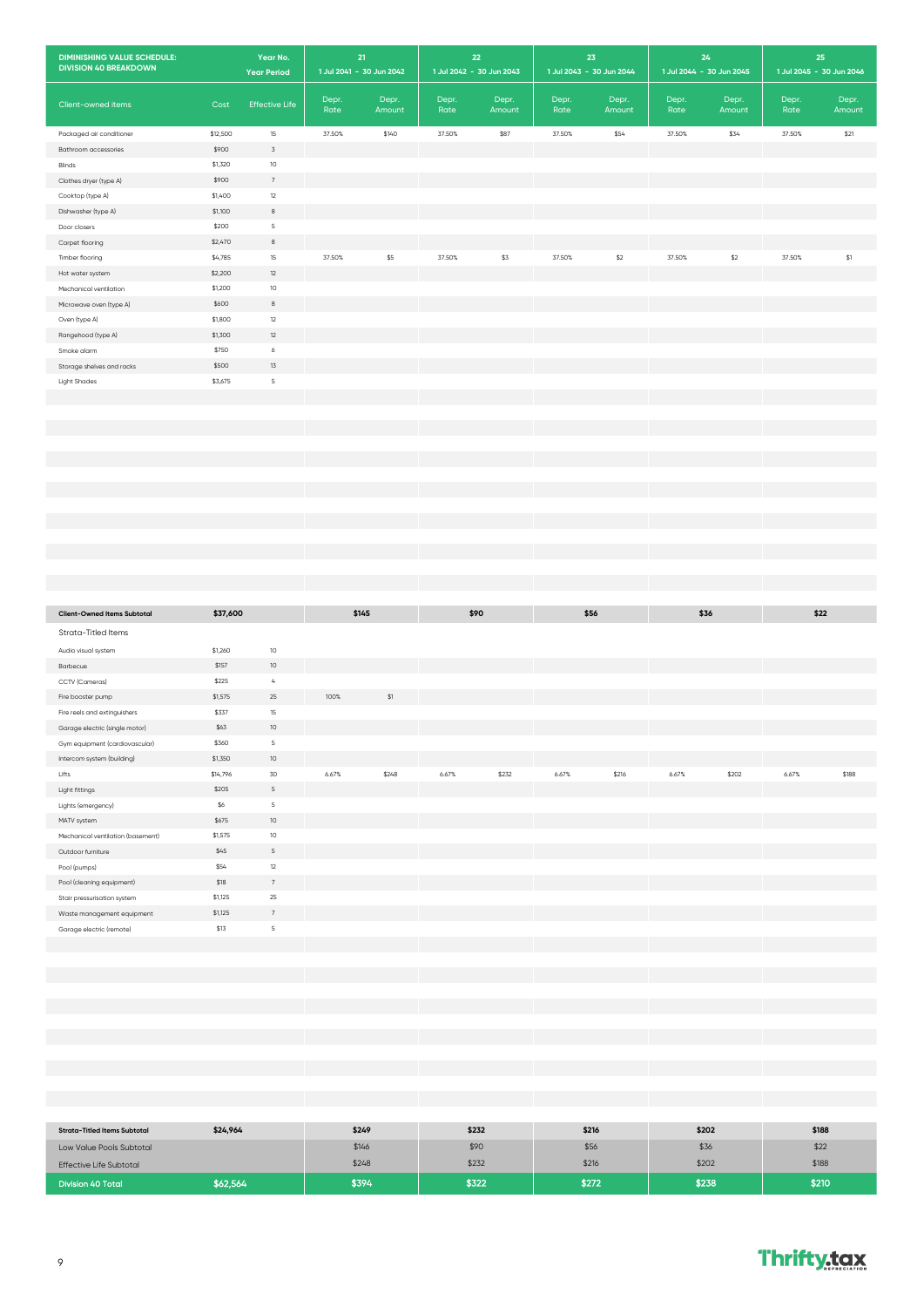| <b>DIMINISHING VALUE SCHEDULE:</b><br><b>DIVISION 40 BREAKDOWN</b> |                     | Year No.<br><b>Year Period</b> |               | 26<br>1 Jul 2046 - 30 Jun 2047 |               | 27<br>1 Jul 2047 - 30 Jun 2048 |               | 28<br>1 Jul 2048 - 30 Jun 2049 |               | 29<br>1 Jul 2049 - 30 Jun 2050 | 30<br>1 Jul 2050 - 30 Jun 2051 |                 |
|--------------------------------------------------------------------|---------------------|--------------------------------|---------------|--------------------------------|---------------|--------------------------------|---------------|--------------------------------|---------------|--------------------------------|--------------------------------|-----------------|
| Client-owned items                                                 | Cost                | <b>Effective Life</b>          | Depr.<br>Rate | Depr.<br>Amount                | Depr.<br>Rate | Depr.<br>Amount                | Depr.<br>Rate | Depr.<br>Amount                | Depr.<br>Rate | Depr.<br>Amount                | Depr.<br>Rate                  | Depr.<br>Amount |
| Packaged air conditioner                                           | \$12,500            | 15                             | 37.50%        | \$14                           | 37.50%        | \$8                            | 37.50%        | \$5                            | 37.50%        | \$3                            | 37.50%                         | \$2             |
| Bathroom accessories                                               | \$900               | $\mathsf 3$                    |               |                                |               |                                |               |                                |               |                                |                                |                 |
| Blinds                                                             | \$1,320             | $10$                           |               |                                |               |                                |               |                                |               |                                |                                |                 |
| Clothes dryer (type A)                                             | \$900               | 7                              |               |                                |               |                                |               |                                |               |                                |                                |                 |
| Cooktop (type A)                                                   | \$1,400             | $12\,$                         |               |                                |               |                                |               |                                |               |                                |                                |                 |
| Dishwasher (type A)                                                | \$1,100             | $^{\rm 8}$                     |               |                                |               |                                |               |                                |               |                                |                                |                 |
| Door closers                                                       | \$200               | 5                              |               |                                |               |                                |               |                                |               |                                |                                |                 |
| Carpet flooring                                                    | \$2,470             | $^{\rm 8}$                     |               |                                |               |                                |               |                                |               |                                |                                |                 |
| Timber flooring                                                    | \$4,785             | $15\,$                         | 100%          | $\$1$                          |               |                                |               |                                |               |                                |                                |                 |
| Hot water system                                                   | \$2,200             | 12                             |               |                                |               |                                |               |                                |               |                                |                                |                 |
| Mechanical ventilation                                             | \$1,200             | $10$                           |               |                                |               |                                |               |                                |               |                                |                                |                 |
| Microwave oven (type A)                                            | \$600               | $_{\rm 8}$                     |               |                                |               |                                |               |                                |               |                                |                                |                 |
| Oven (type A)                                                      | \$1,800             | $12\,$                         |               |                                |               |                                |               |                                |               |                                |                                |                 |
| Rangehood (type A)                                                 | \$1,300             | $12\,$                         |               |                                |               |                                |               |                                |               |                                |                                |                 |
| Smoke alarm                                                        | \$750               | $\acute{\rm{o}}$               |               |                                |               |                                |               |                                |               |                                |                                |                 |
| Storage shelves and racks                                          | \$500               | 13                             |               |                                |               |                                |               |                                |               |                                |                                |                 |
| <b>Light Shades</b>                                                | \$3,675             | $\mathsf S$                    |               |                                |               |                                |               |                                |               |                                |                                |                 |
|                                                                    |                     |                                |               |                                |               |                                |               |                                |               |                                |                                |                 |
|                                                                    |                     |                                |               |                                |               |                                |               |                                |               |                                |                                |                 |
|                                                                    |                     |                                |               |                                |               |                                |               |                                |               |                                |                                |                 |
|                                                                    |                     |                                |               |                                |               |                                |               |                                |               |                                |                                |                 |
|                                                                    |                     |                                |               |                                |               |                                |               |                                |               |                                |                                |                 |
|                                                                    |                     |                                |               |                                |               |                                |               |                                |               |                                |                                |                 |
|                                                                    |                     |                                |               |                                |               |                                |               |                                |               |                                |                                |                 |
|                                                                    |                     |                                |               |                                |               |                                |               |                                |               |                                |                                |                 |
|                                                                    |                     |                                |               |                                |               |                                |               |                                |               |                                |                                |                 |
|                                                                    |                     |                                |               |                                |               |                                |               |                                |               |                                |                                |                 |
|                                                                    |                     |                                |               |                                |               |                                |               |                                |               |                                |                                |                 |
|                                                                    |                     |                                |               |                                |               |                                |               |                                |               |                                |                                |                 |
|                                                                    |                     |                                |               |                                |               |                                |               |                                |               |                                |                                |                 |
| <b>Client-Owned Items Subtotal</b>                                 | \$37,600            |                                |               | \$15                           |               | \$8                            |               | \$5                            |               | \$3                            | \$2                            |                 |
|                                                                    |                     |                                |               |                                |               |                                |               |                                |               |                                |                                |                 |
| Strata-Titled Items                                                |                     |                                |               |                                |               |                                |               |                                |               |                                |                                |                 |
| Audio visual system                                                | \$1,260             | $10$                           |               |                                |               |                                |               |                                |               |                                |                                |                 |
| Barbecue                                                           | \$157               | $10$                           |               |                                |               |                                |               |                                |               |                                |                                |                 |
| CCTV (Cameras)                                                     | \$225               | $\mathcal{L}_{\mathbf{i}}$     |               |                                |               |                                |               |                                |               |                                |                                |                 |
| Fire booster pump                                                  | \$1,575             | 25                             |               |                                |               |                                |               |                                |               |                                |                                |                 |
| Fire reels and extinguishers                                       | \$337               | $15\,$                         |               |                                |               |                                |               |                                |               |                                |                                |                 |
| Garage electric (single motor)                                     | \$63                | $10$                           |               |                                |               |                                |               |                                |               |                                |                                |                 |
| Gym equipment (cardiovascular)                                     | \$360               | $\mathsf S$                    |               |                                |               |                                |               |                                |               |                                |                                |                 |
| Intercom system (building)                                         | \$1,350<br>\$14,796 | $10$<br>30                     | 6.67%         | \$176                          | 6.67%         | \$164                          | 6.67%         | \$153                          | 6.67%         | \$143                          | 6.67%                          | \$133           |
| Lifts                                                              | \$205               | $\mathsf S$                    |               |                                |               |                                |               |                                |               |                                |                                |                 |
| Light fittings                                                     | \$6                 | $\,$ 5 $\,$                    |               |                                |               |                                |               |                                |               |                                |                                |                 |
| Lights (emergency)                                                 | \$675               | $10$                           |               |                                |               |                                |               |                                |               |                                |                                |                 |
| MATV system<br>Mechanical ventilation (basement)                   | \$1,575             | $10\,$                         |               |                                |               |                                |               |                                |               |                                |                                |                 |
|                                                                    | \$45                | $\mathsf S$                    |               |                                |               |                                |               |                                |               |                                |                                |                 |
| Outdoor furniture<br>Pool (pumps)                                  | \$54                | 12                             |               |                                |               |                                |               |                                |               |                                |                                |                 |
| Pool (cleaning equipment)                                          | \$18                | $\scriptstyle{7}$              |               |                                |               |                                |               |                                |               |                                |                                |                 |
| Stair pressurisation system                                        | \$1,125             | $25\,$                         |               |                                |               |                                |               |                                |               |                                |                                |                 |
| Waste management equipment                                         | \$1,125             | $7\phantom{.0}$                |               |                                |               |                                |               |                                |               |                                |                                |                 |
| Garage electric (remote)                                           | \$13                | $\mathsf S$                    |               |                                |               |                                |               |                                |               |                                |                                |                 |
|                                                                    |                     |                                |               |                                |               |                                |               |                                |               |                                |                                |                 |
|                                                                    |                     |                                |               |                                |               |                                |               |                                |               |                                |                                |                 |
|                                                                    |                     |                                |               |                                |               |                                |               |                                |               |                                |                                |                 |
|                                                                    |                     |                                |               |                                |               |                                |               |                                |               |                                |                                |                 |
|                                                                    |                     |                                |               |                                |               |                                |               |                                |               |                                |                                |                 |

| <b>Strata-Titled Items Subtotal</b> | \$24,964 | \$176 | \$164 | \$153 | \$143 | \$133 |
|-------------------------------------|----------|-------|-------|-------|-------|-------|
| Low Value Pools Subtotal            |          | \$15  | \$8   | 35    | \$3   | \$2   |
| <b>Effective Life Subtotal</b>      |          | \$176 | \$164 | \$153 | \$143 | \$133 |
| <b>Division 40 Total</b>            | \$62,564 | \$191 | \$172 | \$158 | \$146 | \$135 |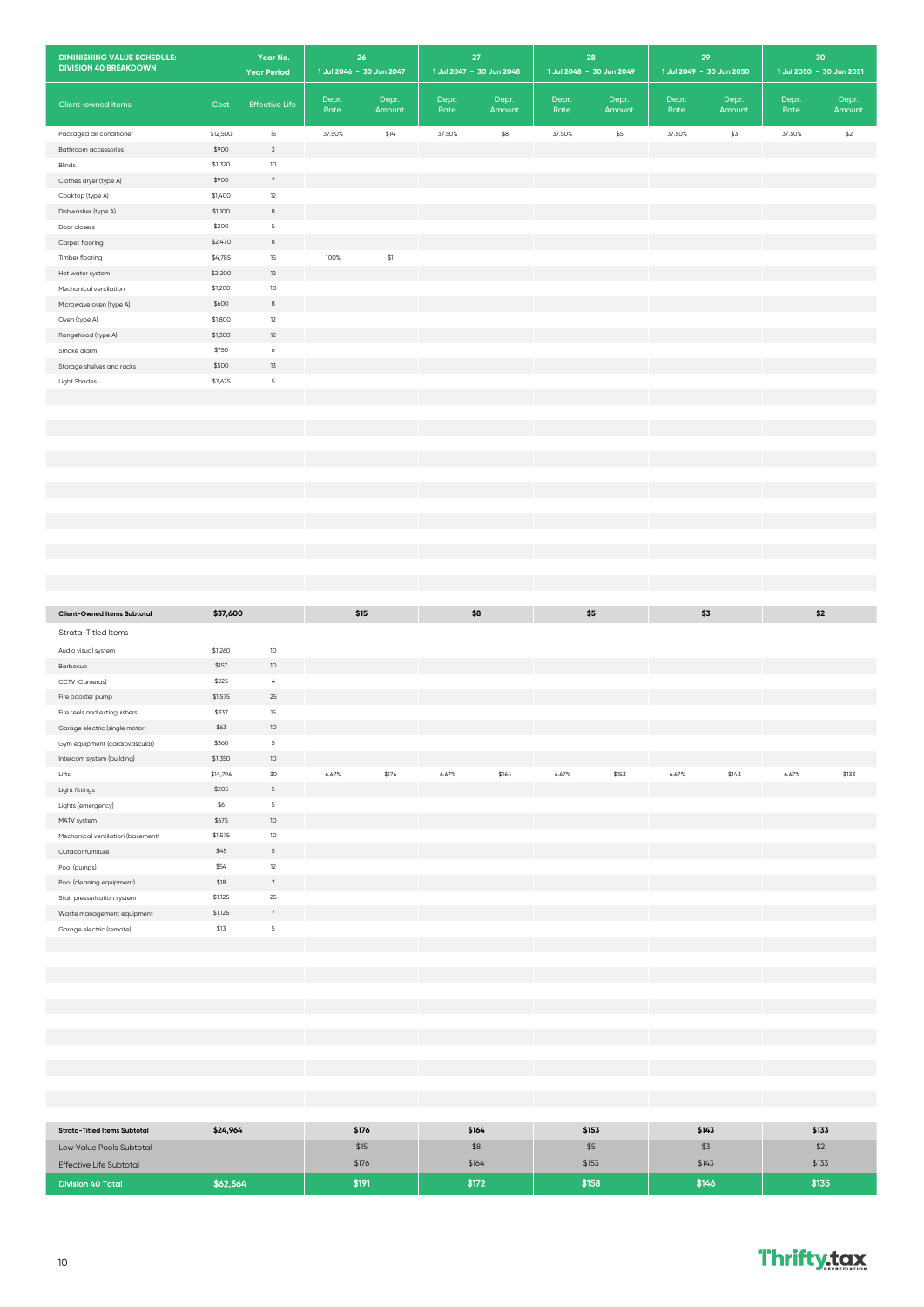| <b>DIMINISHING VALUE SCHEDULE:</b><br><b>DIVISION 40 BREAKDOWN</b> |          | Year No.<br><b>Year Period</b> |               | 31<br>1 Jul 2051 - 30 Jun 2052 |               | 32<br>1 Jul 2052 - 30 Jun 2053 |               | 33<br>1 Jul 2053 - 30 Jun 2054 |               | 34<br>1 Jul 2054 - 30 Jun 2055 |               | 35<br>1 Jul 2055 - 30 Jun 2056 |
|--------------------------------------------------------------------|----------|--------------------------------|---------------|--------------------------------|---------------|--------------------------------|---------------|--------------------------------|---------------|--------------------------------|---------------|--------------------------------|
| Client-owned items                                                 | Cost     | <b>Effective Life</b>          | Depr.<br>Rate | Depr.<br>Amount                | Depr.<br>Rate | Depr.<br>Amount                | Depr.<br>Rate | Depr.<br>Amount                | Depr.<br>Rate | Depr.<br>Amount                | Depr.<br>Rate | Depr.<br>Amount                |
| Packaged air conditioner                                           | \$12,500 | 15                             | 37.50%        | $$2$$                          | 37.50%        | $$1$                           | 100%          | $$1$                           |               |                                |               |                                |
| Bathroom accessories                                               | \$900    | $\overline{3}$                 |               |                                |               |                                |               |                                |               |                                |               |                                |
| Blinds                                                             | \$1,320  | $10$                           |               |                                |               |                                |               |                                |               |                                |               |                                |
| Clothes dryer (type A)                                             | \$900    | 7                              |               |                                |               |                                |               |                                |               |                                |               |                                |
| Cooktop (type A)                                                   | \$1,400  | $12\,$                         |               |                                |               |                                |               |                                |               |                                |               |                                |
| Dishwasher (type A)                                                | \$1,100  | $_{\rm 8}$                     |               |                                |               |                                |               |                                |               |                                |               |                                |
| Door closers                                                       | \$200    | 5                              |               |                                |               |                                |               |                                |               |                                |               |                                |
| Carpet flooring                                                    | \$2,470  | $^{\rm 8}$                     |               |                                |               |                                |               |                                |               |                                |               |                                |
| Timber flooring                                                    | \$4,785  | $15\,$                         |               |                                |               |                                |               |                                |               |                                |               |                                |
| Hot water system                                                   | \$2,200  | 12                             |               |                                |               |                                |               |                                |               |                                |               |                                |
| Mechanical ventilation                                             | \$1,200  | $10$                           |               |                                |               |                                |               |                                |               |                                |               |                                |
| Microwave oven (type A)                                            | \$600    | $^{\rm 8}$                     |               |                                |               |                                |               |                                |               |                                |               |                                |
| Oven (type A)                                                      | \$1,800  | 12                             |               |                                |               |                                |               |                                |               |                                |               |                                |
| Rangehood (type A)                                                 | \$1,300  | $12\,$                         |               |                                |               |                                |               |                                |               |                                |               |                                |
| Smoke alarm                                                        | \$750    | $\acute{\rm{o}}$               |               |                                |               |                                |               |                                |               |                                |               |                                |
| Storage shelves and racks                                          | \$500    | 13                             |               |                                |               |                                |               |                                |               |                                |               |                                |
| <b>Light Shades</b>                                                | \$3,675  | $\mathsf S$                    |               |                                |               |                                |               |                                |               |                                |               |                                |
|                                                                    |          |                                |               |                                |               |                                |               |                                |               |                                |               |                                |
|                                                                    |          |                                |               |                                |               |                                |               |                                |               |                                |               |                                |
|                                                                    |          |                                |               |                                |               |                                |               |                                |               |                                |               |                                |
|                                                                    |          |                                |               |                                |               |                                |               |                                |               |                                |               |                                |
|                                                                    |          |                                |               |                                |               |                                |               |                                |               |                                |               |                                |
|                                                                    |          |                                |               |                                |               |                                |               |                                |               |                                |               |                                |
|                                                                    |          |                                |               |                                |               |                                |               |                                |               |                                |               |                                |
|                                                                    |          |                                |               |                                |               |                                |               |                                |               |                                |               |                                |
| <b>Client-Owned Items Subtotal</b>                                 | \$37,600 |                                |               | \$2                            |               | \$1                            |               | \$1                            |               | \$0                            |               | \$0                            |
| Strata-Titled Items                                                |          |                                |               |                                |               |                                |               |                                |               |                                |               |                                |
| Audio visual system                                                | \$1,260  | 10                             |               |                                |               |                                |               |                                |               |                                |               |                                |
| Barbecue                                                           | \$157    | $10$                           |               |                                |               |                                |               |                                |               |                                |               |                                |
| CCTV (Cameras)                                                     | \$225    | $\mathcal{L}_{\rm i}$          |               |                                |               |                                |               |                                |               |                                |               |                                |
| Fire booster pump                                                  | \$1,575  | 25                             |               |                                |               |                                |               |                                |               |                                |               |                                |
| Fire reels and extinguishers                                       | \$337    | $15\,$                         |               |                                |               |                                |               |                                |               |                                |               |                                |
| Garage electric (single motor)                                     | \$63     | $10$                           |               |                                |               |                                |               |                                |               |                                |               |                                |
| Gym equipment (cardiovascular)                                     | \$360    | $\overline{5}$                 |               |                                |               |                                |               |                                |               |                                |               |                                |
| Intercom system (building)                                         | \$1,350  | $10$                           |               |                                |               |                                |               |                                |               |                                |               |                                |
| Lifts                                                              | \$14,796 | 30                             | 6.67%         | \$125                          | 6.67%         | \$116                          | 6.67%         | \$108                          | 6.67%         | \$101                          | 6.67%         | \$95                           |
| Light fittings                                                     | \$205    | $\mathsf S$                    |               |                                |               |                                |               |                                |               |                                |               |                                |
| Lights (emergency)                                                 | \$6      | $\,$ 5 $\,$                    |               |                                |               |                                |               |                                |               |                                |               |                                |
| MATV system                                                        | \$675    | $10$                           |               |                                |               |                                |               |                                |               |                                |               |                                |
| Mechanical ventilation (basement)                                  | \$1,575  | $10\,$                         |               |                                |               |                                |               |                                |               |                                |               |                                |
| Outdoor furniture                                                  | \$45     | $\mathsf S$                    |               |                                |               |                                |               |                                |               |                                |               |                                |
| Pool (pumps)                                                       | \$54     | 12                             |               |                                |               |                                |               |                                |               |                                |               |                                |
| Pool (cleaning equipment)                                          | \$18     | $\,$ 7                         |               |                                |               |                                |               |                                |               |                                |               |                                |
| Stair pressurisation system                                        | \$1,125  | $25\,$                         |               |                                |               |                                |               |                                |               |                                |               |                                |
| Waste management equipment                                         | \$1,125  | $\overline{7}$                 |               |                                |               |                                |               |                                |               |                                |               |                                |
| Garage electric (remote)                                           | \$13     | $\mathsf S$                    |               |                                |               |                                |               |                                |               |                                |               |                                |
|                                                                    |          |                                |               |                                |               |                                |               |                                |               |                                |               |                                |
|                                                                    |          |                                |               |                                |               |                                |               |                                |               |                                |               |                                |
|                                                                    |          |                                |               |                                |               |                                |               |                                |               |                                |               |                                |
|                                                                    |          |                                |               |                                |               |                                |               |                                |               |                                |               |                                |

| <b>Strata-Titled Items Subtotal</b> | \$24,964 | \$125 | \$116 | \$108 | \$101 | \$95 |
|-------------------------------------|----------|-------|-------|-------|-------|------|
| Low Value Pools Subtotal            |          | \$2   |       |       | \$0   | \$0  |
| <b>Effective Life Subtotal</b>      |          | \$125 | \$116 | \$108 | \$101 | \$95 |
| <b>Division 40 Total</b>            | \$62,564 | \$127 | \$117 | \$109 | \$101 | \$95 |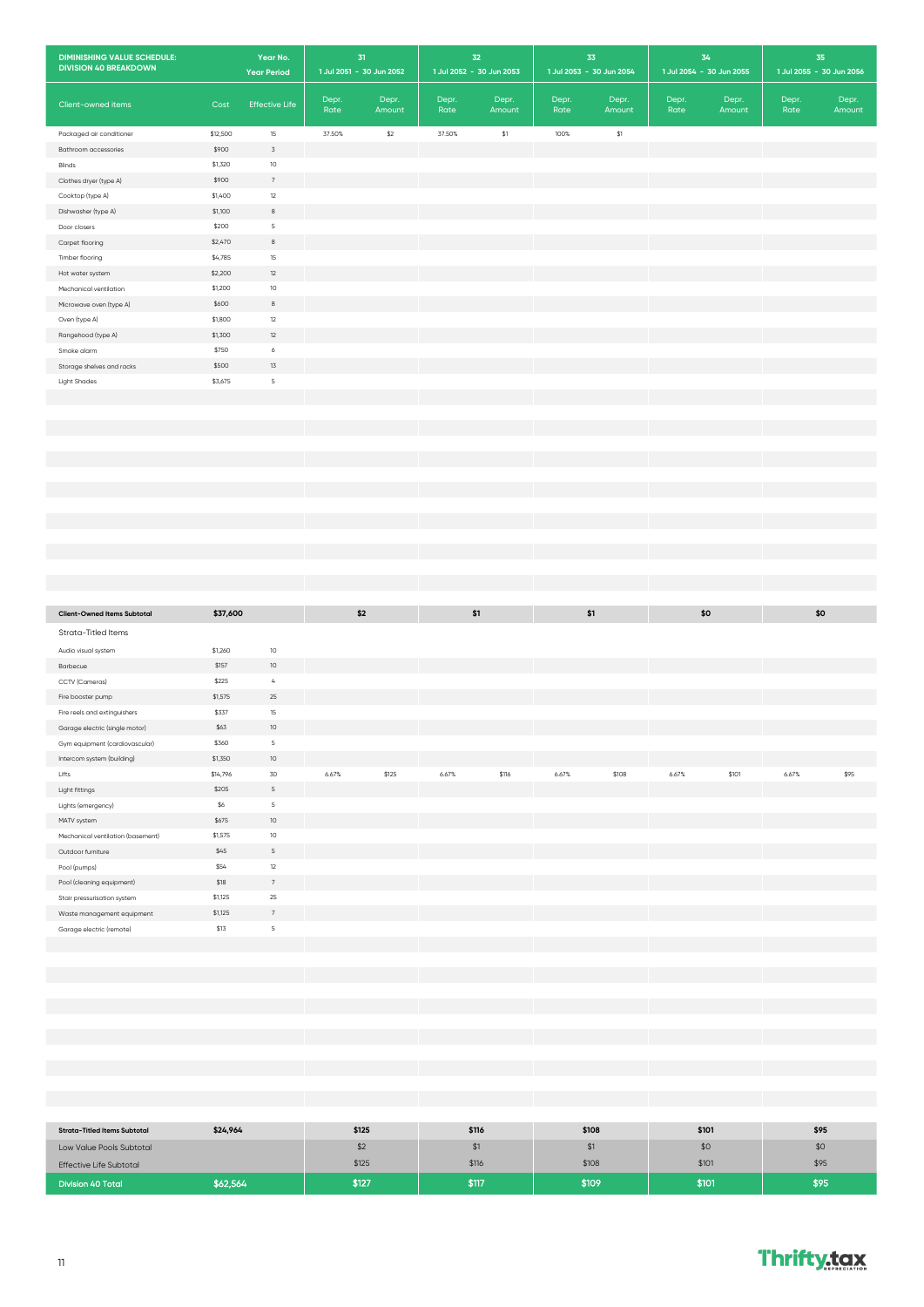| <b>DIMINISHING VALUE SCHEDULE:</b><br><b>DIVISION 40 BREAKDOWN</b> |          | Year No.<br><b>Year Period</b> |               | 36<br>1 Jul 2056 - 30 Jun 2057 |               | 37<br>1 Jul 2057 - 30 Jun 2058 |               | 38<br>1 Jul 2058 - 30 Jun 2059 |               | 39<br>1 Jul 2059 - 30 Jun 2060 |               | 40<br>1 Jul 2060 - 30 Jun 2061 |
|--------------------------------------------------------------------|----------|--------------------------------|---------------|--------------------------------|---------------|--------------------------------|---------------|--------------------------------|---------------|--------------------------------|---------------|--------------------------------|
| Client-owned items                                                 | Cost     | <b>Effective Life</b>          | Depr.<br>Rate | Depr.<br>Amount                | Depr.<br>Rate | Depr.<br>Amount                | Depr.<br>Rate | Depr.<br>Amount                | Depr.<br>Rate | Depr.<br>Amount                | Depr.<br>Rate | Depr.<br>Amount                |
| Packaged air conditioner                                           | \$12,500 | $15\,$                         |               |                                |               |                                |               |                                |               |                                |               |                                |
| Bathroom accessories                                               | \$900    | $\mathsf 3$                    |               |                                |               |                                |               |                                |               |                                |               |                                |
| Blinds                                                             | \$1,320  | $10\,$                         |               |                                |               |                                |               |                                |               |                                |               |                                |
| Clothes dryer (type A)                                             | \$900    | 7                              |               |                                |               |                                |               |                                |               |                                |               |                                |
| Cooktop (type A)                                                   | \$1,400  | 12                             |               |                                |               |                                |               |                                |               |                                |               |                                |
| Dishwasher (type A)                                                | \$1,100  | $_{\rm 8}$                     |               |                                |               |                                |               |                                |               |                                |               |                                |
| Door closers                                                       | \$200    | $\overline{5}$                 |               |                                |               |                                |               |                                |               |                                |               |                                |
| Carpet flooring                                                    | \$2,470  | $_{\rm 8}$                     |               |                                |               |                                |               |                                |               |                                |               |                                |
| Timber flooring                                                    | \$4,785  | $15\,$                         |               |                                |               |                                |               |                                |               |                                |               |                                |
| Hot water system                                                   | \$2,200  | $12\,$                         |               |                                |               |                                |               |                                |               |                                |               |                                |
| Mechanical ventilation                                             | \$1,200  | $10$                           |               |                                |               |                                |               |                                |               |                                |               |                                |
| Microwave oven (type A)                                            | \$600    | $^{\rm 8}$                     |               |                                |               |                                |               |                                |               |                                |               |                                |
| Oven (type A)                                                      | \$1,800  | 12                             |               |                                |               |                                |               |                                |               |                                |               |                                |
| Rangehood (type A)                                                 | \$1,300  | $12\,$                         |               |                                |               |                                |               |                                |               |                                |               |                                |
| Smoke alarm                                                        | \$750    | $\acute{\rm{o}}$               |               |                                |               |                                |               |                                |               |                                |               |                                |
| Storage shelves and racks                                          | \$500    | $13\,$                         |               |                                |               |                                |               |                                |               |                                |               |                                |
| <b>Light Shades</b>                                                | \$3,675  | $\,$ 5                         |               |                                |               |                                |               |                                |               |                                |               |                                |
|                                                                    |          |                                |               |                                |               |                                |               |                                |               |                                |               |                                |
|                                                                    |          |                                |               |                                |               |                                |               |                                |               |                                |               |                                |
|                                                                    |          |                                |               |                                |               |                                |               |                                |               |                                |               |                                |
|                                                                    |          |                                |               |                                |               |                                |               |                                |               |                                |               |                                |
|                                                                    |          |                                |               |                                |               |                                |               |                                |               |                                |               |                                |
|                                                                    |          |                                |               |                                |               |                                |               |                                |               |                                |               |                                |
|                                                                    |          |                                |               |                                |               |                                |               |                                |               |                                |               |                                |
|                                                                    |          |                                |               |                                |               |                                |               |                                |               |                                |               |                                |
|                                                                    |          |                                |               |                                |               |                                |               |                                |               |                                |               |                                |
|                                                                    |          |                                |               |                                |               |                                |               |                                |               |                                |               |                                |
|                                                                    |          |                                |               |                                |               |                                |               |                                |               |                                |               |                                |
|                                                                    |          |                                |               |                                |               |                                |               |                                |               |                                |               |                                |
|                                                                    |          |                                |               |                                |               |                                |               |                                |               |                                |               |                                |
|                                                                    |          |                                |               |                                |               |                                |               |                                |               |                                |               |                                |
| <b>Client-Owned Items Subtotal</b>                                 | \$37,600 |                                |               | \$0                            |               | \$0                            |               | \$0                            |               | \$0                            |               | \$0                            |
| Strata-Titled Items                                                |          |                                |               |                                |               |                                |               |                                |               |                                |               |                                |
| Audio visual system                                                | \$1,260  | $10\,$                         |               |                                |               |                                |               |                                |               |                                |               |                                |
| Barbecue                                                           | \$157    | 10                             |               |                                |               |                                |               |                                |               |                                |               |                                |
| CCTV (Cameras)                                                     | \$225    | $\mathcal{L}_{\!4}$            |               |                                |               |                                |               |                                |               |                                |               |                                |
| Fire booster pump                                                  | \$1,575  | $25\,$                         |               |                                |               |                                |               |                                |               |                                |               |                                |
| Fire reels and extinguishers                                       | \$337    | 15                             |               |                                |               |                                |               |                                |               |                                |               |                                |
| Garage electric (single motor)                                     | \$63     | $10\,$                         |               |                                |               |                                |               |                                |               |                                |               |                                |
|                                                                    | \$360    | $\mathsf S$                    |               |                                |               |                                |               |                                |               |                                |               |                                |
| Gym equipment (cardiovascular)<br>Intercom system (building)       | \$1,350  | 10                             |               |                                |               |                                |               |                                |               |                                |               |                                |
| Lifts                                                              | \$14,796 | $30$                           | 6.67%         | \$88                           | 6.67%         | \$82                           | 6.67%         | \$77                           | 6.67%         | \$72                           | 6.67%         | \$67                           |
| Light fittings                                                     | \$205    | $\sqrt{5}$                     |               |                                |               |                                |               |                                |               |                                |               |                                |
| Lights (emergency)                                                 | \$6      | $\overline{5}$                 |               |                                |               |                                |               |                                |               |                                |               |                                |
| MATV system                                                        | \$675    | $10\,$                         |               |                                |               |                                |               |                                |               |                                |               |                                |
| Mechanical ventilation (basement)                                  | \$1,575  | $10\,$                         |               |                                |               |                                |               |                                |               |                                |               |                                |
|                                                                    | \$45     | $\mathsf S$                    |               |                                |               |                                |               |                                |               |                                |               |                                |
| Outdoor furniture                                                  | \$54     | $12\,$                         |               |                                |               |                                |               |                                |               |                                |               |                                |
| Pool (pumps)                                                       | \$18     | $7\phantom{.0}$                |               |                                |               |                                |               |                                |               |                                |               |                                |
| Pool (cleaning equipment)                                          |          | $25\,$                         |               |                                |               |                                |               |                                |               |                                |               |                                |
| Stair pressurisation system                                        | \$1,125  | $7\phantom{.0}$                |               |                                |               |                                |               |                                |               |                                |               |                                |
| Waste management equipment                                         | \$1,125  | $\mathsf S$                    |               |                                |               |                                |               |                                |               |                                |               |                                |
| Garage electric (remote)                                           | \$13     |                                |               |                                |               |                                |               |                                |               |                                |               |                                |
|                                                                    |          |                                |               |                                |               |                                |               |                                |               |                                |               |                                |
|                                                                    |          |                                |               |                                |               |                                |               |                                |               |                                |               |                                |
|                                                                    |          |                                |               |                                |               |                                |               |                                |               |                                |               |                                |

| <b>Strata-Titled Items Subtotal</b> | \$24,964 | \$88 | \$82 | \$77 | \$72 | \$67 |
|-------------------------------------|----------|------|------|------|------|------|
| Low Value Pools Subtotal            |          | \$0  | \$0  | \$0  | \$0  | \$0  |
| <b>Effective Life Subtotal</b>      |          | \$88 | \$82 | \$77 | \$72 | \$67 |
| <b>Division 40 Total</b>            | \$62,564 | \$88 | \$82 | \$77 | \$72 | \$67 |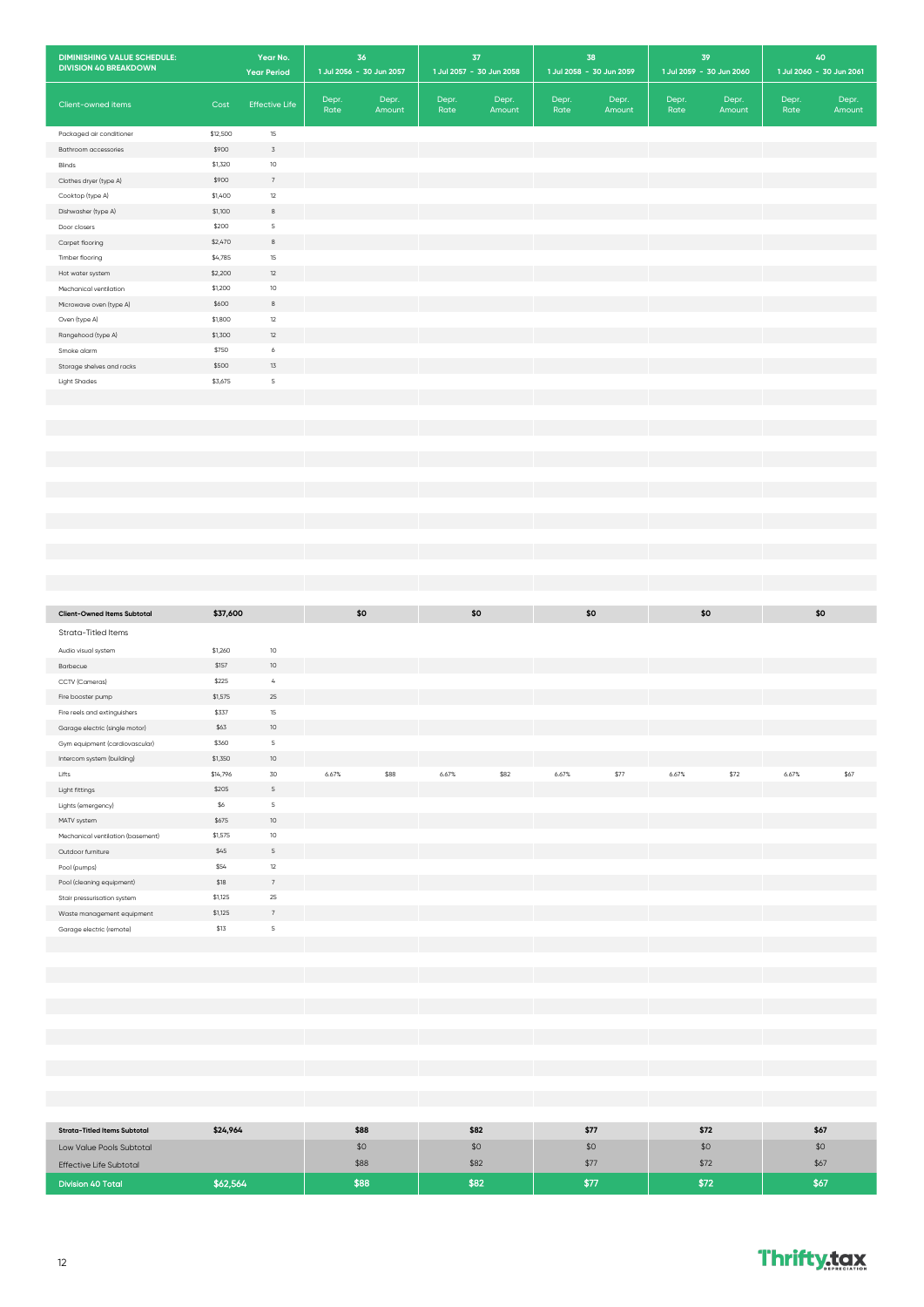| <b>DIMINISHING VALUE SCHEDULE:</b><br><b>DIVISION 40 BREAKDOWN</b> |          | Year No.<br><b>Year Period</b> |               | 41<br>1 Jul 2061 - 30 Jun 2062 |               | 42<br>1 Jul 2062 - 30 Jun 2063 |               | 43<br>1 Jul 2063 - 30 Jun 2064 |               | 44<br>1 Jul 2064 - 30 Jun 2065 |               | 45<br>1 Jul 2065 - 30 Jun 2066 |
|--------------------------------------------------------------------|----------|--------------------------------|---------------|--------------------------------|---------------|--------------------------------|---------------|--------------------------------|---------------|--------------------------------|---------------|--------------------------------|
| Client-owned items                                                 | Cost     | <b>Effective Life</b>          | Depr.<br>Rate | Depr.<br>Amount                | Depr.<br>Rate | Depr.<br>Amount                | Depr.<br>Rate | Depr.<br>Amount                | Depr.<br>Rate | Depr.<br>Amount                | Depr.<br>Rate | Depr.<br>Amount                |
| Packaged air conditioner                                           | \$12,500 | 15                             |               |                                |               |                                |               |                                |               |                                |               |                                |
| Bathroom accessories                                               | \$900    | $\ensuremath{\mathsf{3}}$      |               |                                |               |                                |               |                                |               |                                |               |                                |
| Blinds                                                             | \$1,320  | $10$                           |               |                                |               |                                |               |                                |               |                                |               |                                |
| Clothes dryer (type A)                                             | \$900    | $\overline{\phantom{a}}$       |               |                                |               |                                |               |                                |               |                                |               |                                |
| Cooktop (type A)                                                   | \$1,400  | 12                             |               |                                |               |                                |               |                                |               |                                |               |                                |
| Dishwasher (type A)                                                | \$1,100  | $^{\rm 8}$                     |               |                                |               |                                |               |                                |               |                                |               |                                |
| Door closers                                                       | \$200    | $\mathsf S$                    |               |                                |               |                                |               |                                |               |                                |               |                                |
| Carpet flooring                                                    | \$2,470  | $^{\rm 8}$                     |               |                                |               |                                |               |                                |               |                                |               |                                |
| Timber flooring                                                    | \$4,785  | $15\,$                         |               |                                |               |                                |               |                                |               |                                |               |                                |
| Hot water system                                                   | \$2,200  | $12\,$                         |               |                                |               |                                |               |                                |               |                                |               |                                |
| Mechanical ventilation                                             | \$1,200  | $10$                           |               |                                |               |                                |               |                                |               |                                |               |                                |
| Microwave oven (type A)                                            | \$600    | $^{\rm 8}$                     |               |                                |               |                                |               |                                |               |                                |               |                                |
| Oven (type A)                                                      | \$1,800  | $12\,$                         |               |                                |               |                                |               |                                |               |                                |               |                                |
| Rangehood (type A)                                                 | \$1,300  | $12\,$                         |               |                                |               |                                |               |                                |               |                                |               |                                |
| Smoke alarm                                                        | \$750    | 6                              |               |                                |               |                                |               |                                |               |                                |               |                                |
| Storage shelves and racks                                          | \$500    | $13\,$                         |               |                                |               |                                |               |                                |               |                                |               |                                |
| <b>Light Shades</b>                                                | \$3,675  | $\mathsf S$                    |               |                                |               |                                |               |                                |               |                                |               |                                |
|                                                                    |          |                                |               |                                |               |                                |               |                                |               |                                |               |                                |
|                                                                    |          |                                |               |                                |               |                                |               |                                |               |                                |               |                                |
|                                                                    |          |                                |               |                                |               |                                |               |                                |               |                                |               |                                |
|                                                                    |          |                                |               |                                |               |                                |               |                                |               |                                |               |                                |
|                                                                    |          |                                |               |                                |               |                                |               |                                |               |                                |               |                                |
|                                                                    |          |                                |               |                                |               |                                |               |                                |               |                                |               |                                |
|                                                                    |          |                                |               |                                |               |                                |               |                                |               |                                |               |                                |
|                                                                    |          |                                |               |                                |               |                                |               |                                |               |                                |               |                                |
|                                                                    |          |                                |               |                                |               |                                |               |                                |               |                                |               |                                |
|                                                                    |          |                                |               |                                |               |                                |               |                                |               |                                |               |                                |
|                                                                    |          |                                |               |                                |               |                                |               |                                |               |                                |               |                                |
| <b>Client-Owned Items Subtotal</b>                                 | \$37,600 |                                |               | \$0                            |               | \$0                            |               | \$0                            |               | \$0                            |               | \$0                            |
| Strata-Titled Items                                                |          |                                |               |                                |               |                                |               |                                |               |                                |               |                                |
| Audio visual system                                                | \$1,260  | $10$                           |               |                                |               |                                |               |                                |               |                                |               |                                |
| Barbecue                                                           | \$157    | $10$                           |               |                                |               |                                |               |                                |               |                                |               |                                |
| CCTV (Cameras)                                                     | \$225    | $\overline{4}$                 |               |                                |               |                                |               |                                |               |                                |               |                                |
| Fire booster pump                                                  | \$1,575  | 25                             |               |                                |               |                                |               |                                |               |                                |               |                                |
| Fire reels and extinguishers                                       | \$337    | 15                             |               |                                |               |                                |               |                                |               |                                |               |                                |
| Garage electric (single motor)                                     | \$63     | $10$                           |               |                                |               |                                |               |                                |               |                                |               |                                |
| Gym equipment (cardiovascular)                                     | \$360    | $\,$ 5                         |               |                                |               |                                |               |                                |               |                                |               |                                |
| Intercom system (building)                                         | \$1,350  | 10                             |               |                                |               |                                |               |                                |               |                                |               |                                |
| Lifts                                                              | \$14,796 | 30                             | 100%          | \$937                          |               |                                |               |                                |               |                                |               |                                |
| Light fittings                                                     | \$205    | $\mathsf S$                    |               |                                |               |                                |               |                                |               |                                |               |                                |
| Lights (emergency)                                                 | \$6      | $\overline{5}$                 |               |                                |               |                                |               |                                |               |                                |               |                                |
| MATV system                                                        | \$675    | $10$                           |               |                                |               |                                |               |                                |               |                                |               |                                |
| Mechanical ventilation (basement)                                  | \$1,575  | $10$                           |               |                                |               |                                |               |                                |               |                                |               |                                |
| Outdoor furniture                                                  | \$45     | $\mathsf S$                    |               |                                |               |                                |               |                                |               |                                |               |                                |
| Pool (pumps)                                                       | \$54     | $12\,$                         |               |                                |               |                                |               |                                |               |                                |               |                                |
| Pool (cleaning equipment)                                          | \$18     | $7\phantom{.0}$                |               |                                |               |                                |               |                                |               |                                |               |                                |
| Stair pressurisation system                                        | \$1,125  | 25                             |               |                                |               |                                |               |                                |               |                                |               |                                |
| Waste management equipment                                         | \$1,125  | $\sqrt{ }$                     |               |                                |               |                                |               |                                |               |                                |               |                                |
| Garage electric (remote)                                           | \$13     | $\mathsf S$                    |               |                                |               |                                |               |                                |               |                                |               |                                |
|                                                                    |          |                                |               |                                |               |                                |               |                                |               |                                |               |                                |
|                                                                    |          |                                |               |                                |               |                                |               |                                |               |                                |               |                                |
|                                                                    |          |                                |               |                                |               |                                |               |                                |               |                                |               |                                |
|                                                                    |          |                                |               |                                |               |                                |               |                                |               |                                |               |                                |
|                                                                    |          |                                |               |                                |               |                                |               |                                |               |                                |               |                                |

| <b>Strata-Titled Items Subtotal</b> | \$24,964 | \$937 | \$0 | \$0 | \$0 | \$0 |
|-------------------------------------|----------|-------|-----|-----|-----|-----|
| Low Value Pools Subtotal            |          | \$937 | \$0 | \$0 | \$0 | \$0 |
| <b>Effective Life Subtotal</b>      |          | \$С   | \$0 | \$0 | \$0 | \$0 |
| <b>Division 40 Total</b>            | \$62,564 | \$937 |     | SO. | 80  | 50  |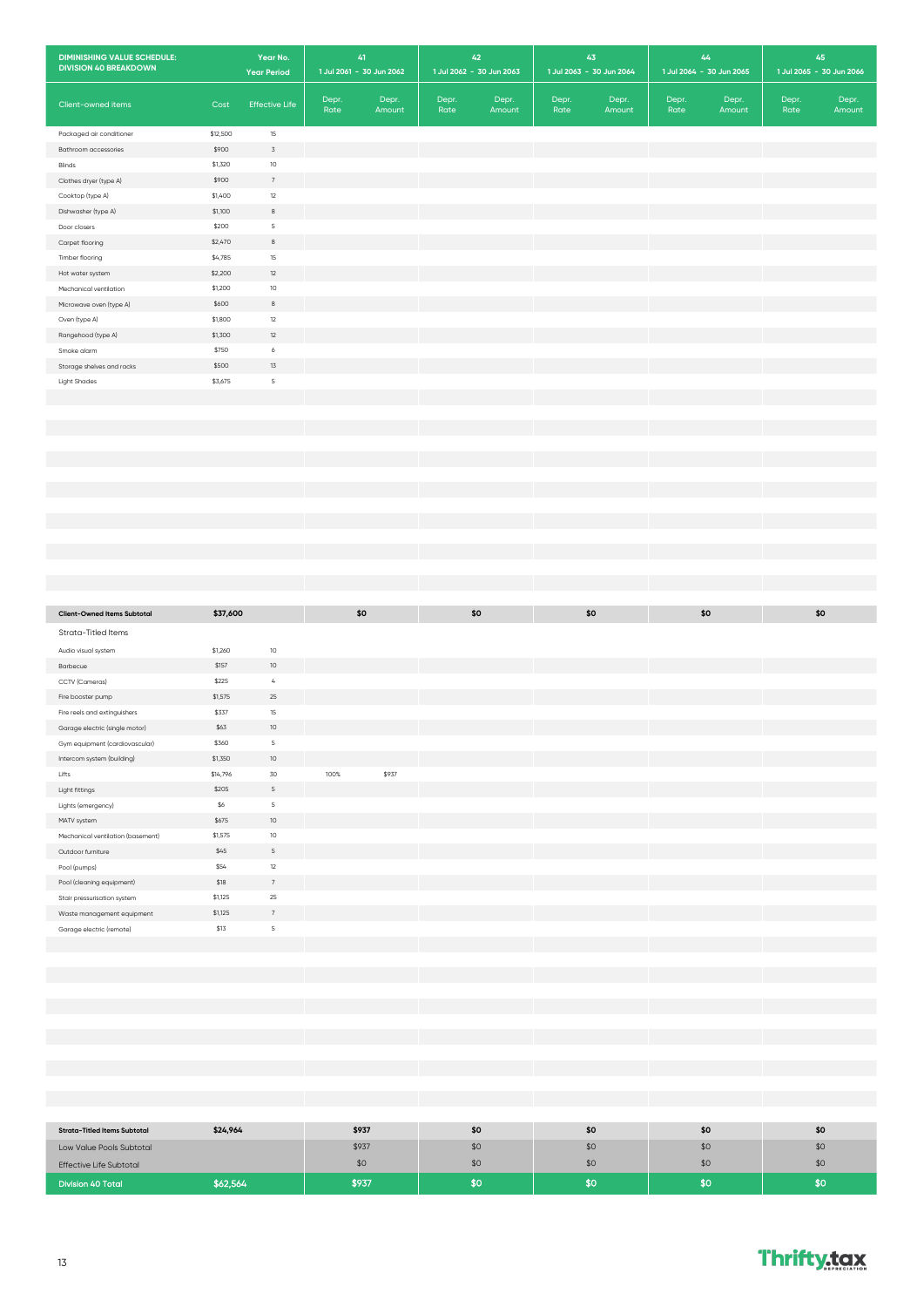| PRIME COST SCHEDULE:<br><b>DIVISION 40 BREAKDOWN</b> |          | Year No.<br><b>Year Period</b> |               | 1 (pro-rated)<br>1 Jul 2021 - 30 Jun 2022 |               | $\overline{2}$<br>1 Jul 2022 - 30 Jun 2023 |               | $\overline{\mathbf{3}}$<br>1 Jul 2023 - 30 Jun 2024 |               | 4<br>1 Jul 2024 - 30 Jun 2025 |               | 5<br>1 Jul 2025 - 30 Jun 2026 |
|------------------------------------------------------|----------|--------------------------------|---------------|-------------------------------------------|---------------|--------------------------------------------|---------------|-----------------------------------------------------|---------------|-------------------------------|---------------|-------------------------------|
| Client-owned items                                   | Cost     | <b>Effective Life</b>          | Depr.<br>Rate | Depr.<br>Amount                           | Depr.<br>Rate | Depr.<br>Amount                            | Depr.<br>Rate | Depr.<br>Amount                                     | Depr.<br>Rate | Depr.<br>Amount               | Depr.<br>Rate | Depr.<br>Amount               |
| Packaged air conditioner                             | \$12,500 | 15                             | 6.67%         | \$833                                     | 6.67%         | \$833                                      | 6.67%         | \$833                                               | 6.67%         | \$833                         | 6.67%         | \$833                         |
| Bathroom accessories                                 | \$900    | 3                              | 33.33%        | \$300                                     | 33.33%        | \$300                                      | 33.33%        | \$300                                               |               |                               |               |                               |
| Blinds                                               | \$1,320  | 10 <sup>°</sup>                | 10%           | \$132                                     | 10%           | \$132                                      | 10%           | \$132                                               | 10%           | \$132                         | 10%           | \$132                         |
| Clothes dryer (type A)                               | \$900    | $7\overline{ }$                | 14.29%        | \$129                                     | 14.29%        | \$129                                      | 14.29%        | \$129                                               | 14.29%        | \$129                         | 14.29%        | \$129                         |
| Cooktop (type A)                                     | \$1,400  | 12                             | 8.33%         | \$117                                     | 8.33%         | \$117                                      | 8.33%         | \$117                                               | 8.33%         | \$117                         | 8.33%         | \$117                         |
| Dishwasher (type A)                                  | \$1,100  | 8                              | 12.50%        | \$138                                     | 12.50%        | \$138                                      | 12.50%        | \$138                                               | 12.50%        | \$138                         | 12.50%        | \$138                         |
| Door closers                                         | \$200    | 5                              | 20%           | \$40                                      | 20%           | \$40                                       | 20%           | \$40                                                | 20%           | \$40                          | 20%           | \$40                          |
| Carpet flooring                                      | \$2,470  | 8                              | 12.50%        | \$309                                     | 12.50%        | \$309                                      | 12.50%        | \$309                                               | 12.50%        | \$309                         | 12.50%        | \$309                         |
| Timber flooring                                      | \$4,785  | 15                             | 6.67%         | \$319                                     | 6.67%         | \$319                                      | 6.67%         | \$319                                               | 6.67%         | \$319                         | 6.67%         | \$319                         |
| Hot water system                                     | \$2,200  | 12                             | 8.33%         | \$183                                     | 8.33%         | \$183                                      | 8.33%         | \$183                                               | 8.33%         | \$183                         | 8.33%         | \$183                         |
| Mechanical ventilation                               | \$1,200  | 10 <sup>10</sup>               | 10%           | \$120                                     | 10%           | \$120                                      | 10%           | \$120                                               | 10%           | \$120                         | 10%           | \$120                         |
| Microwave oven (type A)                              | \$600    | 8                              | 12.50%        | \$75                                      | 12.50%        | \$75                                       | 12.50%        | \$75                                                | 12.50%        | \$75                          | 12.50%        | \$75                          |
| Oven (type A)                                        | \$1,800  | $12\,$                         | 8.33%         | \$150                                     | 8.33%         | \$150                                      | 8.33%         | \$150                                               | 8.33%         | \$150                         | 8.33%         | \$150                         |
| Rangehood (type A)                                   | \$1,300  | 12                             | 8.33%         | \$108                                     | 8.33%         | \$108                                      | 8.33%         | \$108                                               | 8.33%         | \$108                         | 8.33%         | \$108                         |
| Smoke alarm                                          | \$750    | 6                              | 16.67%        | \$125                                     | 16.67%        | \$125                                      | 16.67%        | \$125                                               | 16.67%        | \$125                         | 16.67%        | \$125                         |
| Storage shelves and racks                            | \$500    | 13                             | 7.69%         | \$38                                      | 7.69%         | \$38                                       | 7.69%         | \$38                                                | 7.69%         | \$38                          | 7.69%         | \$38                          |
| <b>Light Shades</b>                                  | \$3,675  | $\mathsf S$                    | 20%           | \$735                                     | 20%           | \$735                                      | 20%           | \$735                                               | 20%           | \$735                         | 20%           | \$735                         |
|                                                      |          |                                |               |                                           |               |                                            |               |                                                     |               |                               |               |                               |
|                                                      |          |                                |               |                                           |               |                                            |               |                                                     |               |                               |               |                               |
|                                                      |          |                                |               |                                           |               |                                            |               |                                                     |               |                               |               |                               |
|                                                      |          |                                |               |                                           |               |                                            |               |                                                     |               |                               |               |                               |
|                                                      |          |                                |               |                                           |               |                                            |               |                                                     |               |                               |               |                               |
|                                                      |          |                                |               |                                           |               |                                            |               |                                                     |               |                               |               |                               |
|                                                      |          |                                |               |                                           |               |                                            |               |                                                     |               |                               |               |                               |
|                                                      |          |                                |               |                                           |               |                                            |               |                                                     |               |                               |               |                               |
|                                                      |          |                                |               |                                           |               |                                            |               |                                                     |               |                               |               |                               |
|                                                      |          |                                |               |                                           |               |                                            |               |                                                     |               |                               |               |                               |
|                                                      |          |                                |               |                                           |               |                                            |               |                                                     |               |                               |               |                               |
|                                                      |          |                                |               |                                           |               |                                            |               |                                                     |               |                               |               |                               |
|                                                      |          |                                |               |                                           |               |                                            |               |                                                     |               |                               |               |                               |
| <b>Subtotal Client-owned Items</b>                   | \$37,600 |                                |               | \$3,851                                   |               | \$3,851                                    |               | \$3,851                                             |               | \$3,551                       |               | \$3,551                       |

| <b>Subtotal Client-owned Items</b> | \$37,600 |                   |       | \$3,851 |       | \$3,851 | \$3,851 |       | \$3,551 |       | \$3,551 |       |
|------------------------------------|----------|-------------------|-------|---------|-------|---------|---------|-------|---------|-------|---------|-------|
| Strata-titled items                |          |                   |       |         |       |         |         |       |         |       |         |       |
| Audio visual system                | \$1,260  | 10 <sup>°</sup>   | 10%   | \$126   | 10%   | \$126   | 10%     | \$126 | 10%     | \$126 | 10%     | \$126 |
| Barbecue                           | \$158    | 10 <sup>10</sup>  | 10%   | \$16    | 10%   | \$16    | 10%     | \$16  | 10%     | \$16  | 10%     | \$16  |
| CCTV (Cameras)                     | \$225    | $\mathcal{L}_{b}$ | 25%   | \$56    | 25%   | \$56    | 25%     | \$56  | 25.00%  | \$56  | 25.00%  | \$1   |
| Fire booster pump                  | \$1,575  | 25                | $4\%$ | \$63    | 4%    | \$63    | $4\%$   | \$63  | 4%      | \$63  | $4\%$   | \$63  |
| Fire reels and extinguishers       | \$338    | 15                | 7%    | \$22    | 7%    | \$22    | 7%      | \$22  | 7%      | \$22  | 7%      | \$22  |
| Garage electric (single motor)     | \$63     | 10 <sup>10</sup>  | 10%   | \$6     | 10%   | \$6     | 10%     | \$6   | 10%     | \$6   | 10%     | \$6   |
| Gym equipment (cardiovascular)     | \$360    | 5                 | 20%   | \$72    | 20%   | \$72    | 20%     | \$72  | 20.00%  | \$72  | 20.00%  | \$72  |
| Intercom system (building)         | \$1,350  | 10 <sup>10</sup>  | 10%   | \$135   | 10%   | \$135   | 10%     | \$135 | 10%     | \$135 | 10%     | \$135 |
| Lifts                              | \$14,796 | 30                | 3%    | \$493   | 3%    | \$493   | 3%      | \$493 | 3%      | \$493 | 3%      | \$493 |
| Light fittings                     | \$205    | $\overline{5}$    | 20%   | \$41    | 20%   | \$41    | 20%     | \$41  | 20.00%  | \$41  | 20.00%  | \$41  |
| Lights (emergency)                 | \$7      | 5                 | 20%   | \$1     | 20%   | \$1     | 20%     | \$1   | 20%     | \$1   | 20.00%  | \$1   |
| MATV system                        | \$675    | 10 <sup>°</sup>   | 10%   | \$68    | 10%   | \$68    | 10%     | \$68  | 10%     | \$68  | 10%     | \$68  |
| Mechanical ventilation (basement)  | \$1,575  | 10 <sup>°</sup>   | 10%   | \$158   | 10%   | \$158   | 10%     | \$158 | 10%     | \$158 | 10%     | \$158 |
| Outdoor furniture                  | \$45     | $\overline{5}$    | 20%   | \$9     | 20%   | \$9     | 20%     | \$9   | 20.00%  | \$9   | 20.00%  | \$9   |
| Pool (pumps)                       | \$54     | 12                | 8%    | \$5     | $8\%$ | \$5     | 8%      | \$5   | $8\%$   | \$5   | 8%      | \$5   |
| Pool (cleaning equipment)          | \$18     | 7                 | 14%   | \$3     | 14%   | \$3     | 14%     | \$3   | 14%     | \$3   | 14.29%  | \$3   |
| Stair pressurisation system        | \$1,125  | 25                | 4%    | \$45    | 4%    | \$45    | $4\%$   | \$45  | $4\%$   | \$45  | $4\%$   | \$45  |
| Waste management equipment         | \$1,125  | 7                 | 14%   | \$161   | 14%   | \$161   | 14%     | \$161 | 14%     | \$161 | 14%     | \$161 |
| Garage electric (remote)           | \$14     | 5                 | 20%   | \$3     | 20%   | \$3     | 20%     | \$3   | 20.00%  | \$3   | 20.00%  | \$1   |
|                                    |          |                   |       |         |       |         |         |       |         |       |         |       |

| Subtotal Strata-titled items | \$24,966 | \$1,483 | \$1,483 | \$1,483 | \$1,483 | \$1,426 |
|------------------------------|----------|---------|---------|---------|---------|---------|
| <b>Division 40 Total</b>     | \$62,566 | \$5,334 | \$5,334 | \$5,334 | \$5,034 | \$4,977 |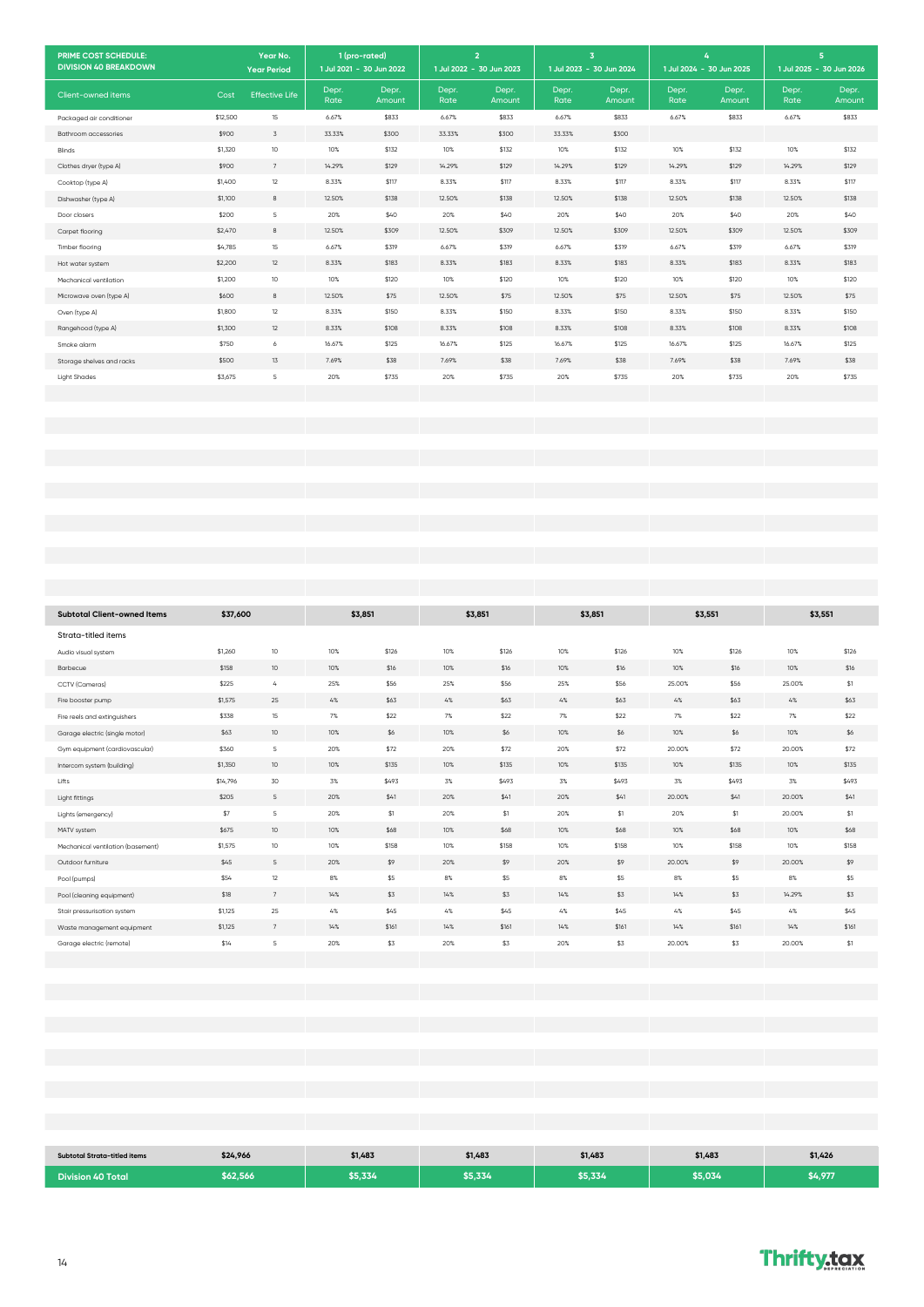| PRIME COST SCHEDULE:<br><b>DIVISION 40 BREAKDOWN</b>           |                  | Year No.<br><b>Year Period</b>     | 1 Jul 2026 - 30 Jun 2027 | $\boldsymbol{6}$ | $\overline{7}$<br>1 Jul 2027 - 30 Jun 2028 |               | 8<br>1 Jul 2028 - 30 Jun 2029 |               |           | 9<br>1 Jul 2029 - 30 Jun 2030 | $10\,$<br>1 Jul 2030 - 30 Jun 2031 |             |
|----------------------------------------------------------------|------------------|------------------------------------|--------------------------|------------------|--------------------------------------------|---------------|-------------------------------|---------------|-----------|-------------------------------|------------------------------------|-------------|
|                                                                |                  |                                    | Depr.                    | Depr.            | Depr.                                      | Depr.         | Depr.                         | Depr.         | Depr.     | Depr.                         | Depr.                              | Depr.       |
| Client-owned items                                             | Cost             | <b>Effective Life</b>              | Rate                     | Amount           | Rate                                       | Amount        | Rate                          | Amount        | Rate      | Amount                        | Rate                               | Amount      |
| Packaged air conditioner                                       | \$12,500         | $15\,$                             | 6.67%                    | \$833            | 6.67%                                      | \$833         | 6.67%                         | \$833         | 6.67%     | \$833                         | 6.67%                              | \$833       |
| Bathroom accessories<br>Blinds                                 | \$900<br>\$1,320 | $\ensuremath{\mathsf{3}}$<br>$10$  | 10%                      | \$132            | $10\%$                                     | \$132         | $10\%$                        | \$132         | 10%       | \$132                         | 10%                                | \$132       |
| Clothes dryer (type A)                                         | \$900            | $\sqrt{ }$                         | 14.29%                   | \$129            | 14.29%                                     | \$126         |                               |               |           |                               |                                    |             |
| Cooktop (type A)                                               | \$1,400          | 12                                 | 8.33%                    | \$117            | 8.33%                                      | \$117         | 8.33%                         | \$117         | 8.33%     | \$117                         | 8.33%                              | \$117       |
| Dishwasher (type A)                                            | \$1,100          | $_{\rm 8}$                         | 12.50%                   | \$138            | 12.50%                                     | \$138         | 12.50%                        | \$134         |           |                               |                                    |             |
| Door closers                                                   | \$200            | $\mathsf S$                        |                          |                  |                                            |               |                               |               |           |                               |                                    |             |
| Carpet flooring                                                | \$2,470          | $_{\rm 8}$                         | 12.50%                   | \$309            | 12.50%                                     | \$309         | 12.50%                        | \$307         |           |                               |                                    |             |
| Timber flooring                                                | \$4,785          | $15\,$                             | 6.67%                    | \$319            | 6.67%                                      | \$319         | 6.67%                         | \$319         | 6.67%     | \$319                         | 6.67%                              | \$319       |
| Hot water system                                               | \$2,200          | $12\,$                             | 8.33%                    | \$183            | 8.33%                                      | \$183         | 8.33%                         | \$183         | 8.33%     | \$183                         | 8.33%                              | \$183       |
| Mechanical ventilation<br>Microwave oven (type A)              | \$1,200<br>\$600 | 10<br>$^{\rm 8}$                   | 10%<br>12.50%            | \$120<br>\$75    | 10%<br>12.50%                              | \$120<br>\$75 | 10%<br>12.50%                 | \$120<br>\$75 | 10%       | \$120                         | 10%                                | \$120       |
| Oven (type A)                                                  | \$1,800          | 12                                 | 8.33%                    | \$150            | 8.33%                                      | \$150         | 8.33%                         | \$150         | 8.33%     | \$150                         | 8.33%                              | \$150       |
| Rangehood (type A)                                             | \$1,300          | 12                                 | 8.33%                    | \$108            | 8.33%                                      | \$108         | 8.33%                         | \$108         | 8.33%     | \$108                         | 8.33%                              | \$108       |
| Smoke alarm                                                    | \$750            | 6                                  | 16.67%                   | \$125            |                                            |               |                               |               |           |                               |                                    |             |
| Storage shelves and racks                                      | \$500            | 13                                 | 7.69%                    | \$38             | 7.69%                                      | \$38          | 7.69%                         | \$38          | 7.69%     | \$38                          | 7.69%                              | \$38        |
| Light Shades                                                   | \$3,675          | $\mathsf S$                        |                          |                  |                                            |               |                               |               |           |                               |                                    |             |
|                                                                |                  |                                    |                          |                  |                                            |               |                               |               |           |                               |                                    |             |
|                                                                |                  |                                    |                          |                  |                                            |               |                               |               |           |                               |                                    |             |
|                                                                |                  |                                    |                          |                  |                                            |               |                               |               |           |                               |                                    |             |
|                                                                |                  |                                    |                          |                  |                                            |               |                               |               |           |                               |                                    |             |
|                                                                |                  |                                    |                          |                  |                                            |               |                               |               |           |                               |                                    |             |
|                                                                |                  |                                    |                          |                  |                                            |               |                               |               |           |                               |                                    |             |
|                                                                |                  |                                    |                          |                  |                                            |               |                               |               |           |                               |                                    |             |
|                                                                |                  |                                    |                          |                  |                                            |               |                               |               |           |                               |                                    |             |
|                                                                |                  |                                    |                          |                  |                                            |               |                               |               |           |                               |                                    |             |
|                                                                |                  |                                    |                          |                  |                                            |               |                               |               |           |                               |                                    |             |
|                                                                |                  |                                    |                          |                  |                                            |               |                               |               |           |                               |                                    |             |
|                                                                |                  |                                    |                          |                  |                                            |               |                               |               |           |                               |                                    |             |
| <b>Subtotal Client-owned Items</b>                             | \$37,600         |                                    | \$2,776                  |                  | \$2,648                                    |               |                               | \$2,516       |           | \$2,000                       | \$2,000                            |             |
| Strata-titled items                                            |                  |                                    |                          |                  |                                            |               |                               |               |           |                               |                                    |             |
| Audio visual system                                            | \$1,260          | 10                                 | 10%                      | \$126            | 10%                                        | \$126         | 10%                           | \$126         | 10.00%    | \$126                         | 10.00%                             | \$126       |
| Barbecue                                                       | \$158            | $10$                               | 10%                      | \$16             | 10%                                        | \$16          | 10%                           | \$16          | 10.00%    | \$16                          | 10.00%                             | \$13        |
| CCTV (Cameras)                                                 | \$225            | $\mathcal{L}_b$                    |                          |                  |                                            |               |                               |               |           |                               |                                    |             |
| Fire booster pump                                              | \$1,575          | 25                                 | $4\%$                    | \$63             | $4\%$                                      | \$63          | $4\%$                         | \$63          | $4\%$     | \$63                          | $4\%$                              | \$63        |
| Fire reels and extinguishers<br>Garage electric (single motor) | \$338<br>\$63    | 15<br>10                           | 7%<br>10%                | \$22<br>\$6      | $7\%$<br>10%                               | \$22<br>\$6   | $7\%$<br>10%                  | \$22<br>\$6   | 7%<br>10% | \$22<br>\$6                   | $7\%$<br>10.00%                    | \$22<br>\$6 |
| Gym equipment (cardiovascular)                                 | \$360            | $\sf S$                            |                          |                  |                                            |               |                               |               |           |                               |                                    |             |
| Intercom system (building)                                     | \$1,350          | $10$                               | 10%                      | \$135            | 10%                                        | \$135         | 10%                           | \$135         | 10.00%    | \$135                         | 10.00%                             | \$135       |
| Lifts                                                          | \$14,796         | 30                                 | $3\%$                    | \$493            | 3%                                         | \$493         | 3%                            | \$493         | 3%        | \$493                         | $3\%$                              | \$493       |
| Light fittings                                                 | \$205            | $\mathsf S$                        |                          |                  |                                            |               |                               |               |           |                               |                                    |             |
| Lights (emergency)                                             | \$7              | $\sf S$                            | 20.00%                   | $$1\,$           |                                            |               |                               |               |           |                               |                                    |             |
| MATV system                                                    | \$675            | $10\,$                             | 10%                      | \$68             | $10\%$                                     | \$68          | $10\%$                        | \$68          | 10.00%    | \$68                          | 10.00%                             | \$63        |
| Mechanical ventilation (basement)                              | \$1,575          | $10$                               | 10%                      | \$158            | 10%                                        | \$158         | 10%                           | \$158         | 10.00%    | \$158                         | 10.00%                             | \$153       |
| Outdoor furniture                                              | \$45             | $\mathsf S$                        |                          |                  |                                            |               |                               |               |           |                               |                                    |             |
| Pool (pumps)<br>Pool (cleaning equipment)                      | \$54<br>\$18     | $12\,$<br>$\overline{\phantom{a}}$ | $8\%$<br>14.29%          | \$5<br>\$3       | $8\%$                                      | \$5           | $8\%$                         | \$5           | $8\%$     | \$5                           | 8.33%                              | \$5         |
| Stair pressurisation system                                    | \$1,125          | $25\,$                             | $4\%$                    | \$45             | $4\%$                                      | \$45          | $4\%$                         | \$45          | $4\%$     | \$45                          | $4\%$                              | \$45        |
| Waste management equipment                                     | \$1,125          | $\sqrt{ }$                         | 14.29%                   | \$161            | 14.29%                                     | \$159         |                               |               |           |                               |                                    |             |
| Garage electric (remote)                                       | \$14             | $\sf S$                            |                          |                  |                                            |               |                               |               |           |                               |                                    |             |
|                                                                |                  |                                    |                          |                  |                                            |               |                               |               |           |                               |                                    |             |
|                                                                |                  |                                    |                          |                  |                                            |               |                               |               |           |                               |                                    |             |
|                                                                |                  |                                    |                          |                  |                                            |               |                               |               |           |                               |                                    |             |
|                                                                |                  |                                    |                          |                  |                                            |               |                               |               |           |                               |                                    |             |
|                                                                |                  |                                    |                          |                  |                                            |               |                               |               |           |                               |                                    |             |
|                                                                |                  |                                    |                          |                  |                                            |               |                               |               |           |                               |                                    |             |
|                                                                |                  |                                    |                          |                  |                                            |               |                               |               |           |                               |                                    |             |
|                                                                |                  |                                    |                          |                  |                                            |               |                               |               |           |                               |                                    |             |
|                                                                |                  |                                    |                          |                  |                                            |               |                               |               |           |                               |                                    |             |
|                                                                |                  |                                    |                          |                  |                                            |               |                               |               |           |                               |                                    |             |
|                                                                |                  |                                    |                          |                  |                                            |               |                               |               |           |                               |                                    |             |
| Subtotal Strata-titled items                                   | \$24,966         |                                    | \$1,302                  |                  | \$1,296                                    |               | \$1,137                       |               |           | \$1,137                       | \$1,124                            |             |
| <b>Division 40 Total</b>                                       | \$62,566         |                                    | \$4,078                  |                  | \$3,944                                    |               | \$3,653                       |               | \$3,137   |                               | \$3,124                            |             |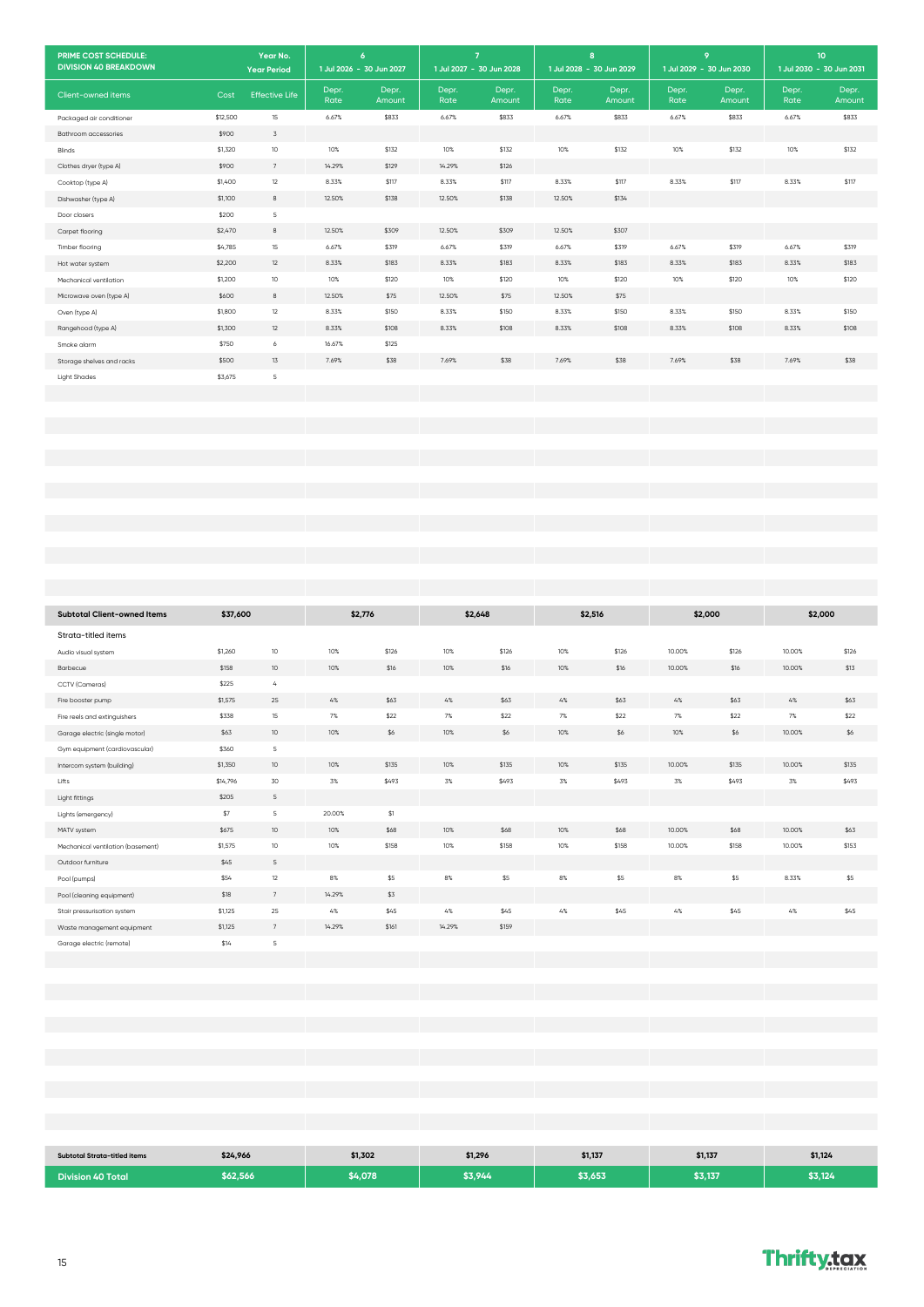| PRIME COST SCHEDULE:<br><b>DIVISION 40 BREAKDOWN</b> |                  | Year No.                   | $11\,$<br>1 Jul 2031 - 30 Jun 2032 |        |       | 12<br>1 Jul 2032 - 30 Jun 2033 | $1\overline{3}$<br>1 Jul 2033 - 30 Jun 2034 |        | 1 Jul 2034 - 30 Jun 2035 | 14     | 15<br>1 Jul 2035 - 30 Jun 2036 |        |
|------------------------------------------------------|------------------|----------------------------|------------------------------------|--------|-------|--------------------------------|---------------------------------------------|--------|--------------------------|--------|--------------------------------|--------|
|                                                      |                  | <b>Year Period</b>         | Depr.                              | Depr.  | Depr. | Depr.                          | Depr.                                       | Depr.  | Depr.                    | Depr.  | Depr.                          | Depr.  |
| Client-owned items                                   | Cost             | <b>Effective Life</b>      | Rate                               | Amount | Rate  | Amount                         | Rate                                        | Amount | Rate                     | Amount | Rate                           | Amount |
| Packaged air conditioner                             | \$12,500         | 15                         | 6.67%                              | \$833  | 6.67% | \$833                          | 6.67%                                       | \$833  | 6.67%                    | \$833  | 6.67%                          | \$833  |
| Bathroom accessories                                 | \$900            | $\mathfrak{Z}$             |                                    |        |       |                                |                                             |        |                          |        |                                |        |
| Blinds<br>Clothes dryer (type A)                     | \$1,320<br>\$900 | $10$<br>$\,$ 7 $\,$        |                                    |        |       |                                |                                             |        |                          |        |                                |        |
| Cooktop (type A)                                     | \$1,400          | $12\,$                     | 8.33%                              | \$117  | 8.33% | \$113                          |                                             |        |                          |        |                                |        |
| Dishwasher (type A)                                  | \$1,100          | $^{\rm 8}$                 |                                    |        |       |                                |                                             |        |                          |        |                                |        |
| Door closers                                         | \$200            | $\sf S$                    |                                    |        |       |                                |                                             |        |                          |        |                                |        |
| Carpet flooring                                      | \$2,470          | $^{\rm 8}$                 |                                    |        |       |                                |                                             |        |                          |        |                                |        |
| Timber flooring                                      | \$4,785          | 15                         | 6.67%                              | \$319  | 6.67% | \$319                          | 6.67%                                       | \$319  | 6.67%                    | \$319  | 6.67%                          | \$319  |
| Hot water system                                     | \$2,200          | $12\,$                     | 8.33%                              | \$183  | 8.33% | \$183                          | 8.33%                                       | $\$4$  |                          |        |                                |        |
| Mechanical ventilation                               | \$1,200          | 10                         |                                    |        |       |                                |                                             |        |                          |        |                                |        |
| Microwave oven (type A)<br>Oven (type A)             | \$600<br>\$1,800 | $^{\rm 8}$<br>12           | 8.33%                              | \$150  | 8.33% | \$150                          |                                             |        |                          |        |                                |        |
| Rangehood (type A)                                   | \$1,300          | 12                         | 8.33%                              | \$108  | 8.33% | \$108                          | 8.33%                                       | \$4    |                          |        |                                |        |
| Smoke alarm                                          | \$750            | $\acute{\rm{o}}$           |                                    |        |       |                                |                                             |        |                          |        |                                |        |
| Storage shelves and racks                            | \$500            | 13                         | 7.69%                              | \$38   | 7.69% | \$38                           | 7.69%                                       | \$38   | 7.69%                    | \$6    |                                |        |
| <b>Light Shades</b>                                  | \$3,675          | $\sf S$                    |                                    |        |       |                                |                                             |        |                          |        |                                |        |
|                                                      |                  |                            |                                    |        |       |                                |                                             |        |                          |        |                                |        |
|                                                      |                  |                            |                                    |        |       |                                |                                             |        |                          |        |                                |        |
|                                                      |                  |                            |                                    |        |       |                                |                                             |        |                          |        |                                |        |
|                                                      |                  |                            |                                    |        |       |                                |                                             |        |                          |        |                                |        |
|                                                      |                  |                            |                                    |        |       |                                |                                             |        |                          |        |                                |        |
|                                                      |                  |                            |                                    |        |       |                                |                                             |        |                          |        |                                |        |
|                                                      |                  |                            |                                    |        |       |                                |                                             |        |                          |        |                                |        |
|                                                      |                  |                            |                                    |        |       |                                |                                             |        |                          |        |                                |        |
|                                                      |                  |                            |                                    |        |       |                                |                                             |        |                          |        |                                |        |
|                                                      |                  |                            |                                    |        |       |                                |                                             |        |                          |        |                                |        |
|                                                      |                  |                            |                                    |        |       |                                |                                             |        |                          |        |                                |        |
|                                                      |                  |                            |                                    |        |       |                                |                                             |        |                          |        |                                |        |
| <b>Subtotal Client-owned Items</b>                   | \$37,600         |                            | \$1,748                            |        |       | \$1,744                        | \$1,198                                     |        | \$1,158                  |        | \$1,152                        |        |
| Strata-titled items                                  |                  |                            |                                    |        |       |                                |                                             |        |                          |        |                                |        |
| Audio visual system                                  | \$1,260          | 10                         |                                    |        |       |                                |                                             |        |                          |        |                                |        |
| Barbecue                                             | \$158            | $10$                       |                                    |        |       |                                |                                             |        |                          |        |                                |        |
| CCTV (Cameras)                                       | \$225            | $\mathcal{L}_{\mathsf{a}}$ |                                    |        |       |                                |                                             |        |                          |        |                                |        |
| Fire booster pump                                    | \$1,575          | 25                         | $4\%$                              | \$63   | $4\%$ | \$63                           | $4\%$                                       | \$63   | $4\%$                    | \$63   | $4\%$                          | \$63   |
| Fire reels and extinguishers                         | \$338            | 15                         | 7%                                 | \$22   | 7%    | \$22                           | 7%                                          | \$22   | 7%                       | $$22$  | 6.67%                          | \$22   |
| Garage electric (single motor)                       | \$63             | 10                         | 10.00%                             | \$3    |       |                                |                                             |        |                          |        |                                |        |
| Gym equipment (cardiovascular)                       | \$360            | $\mathsf S$                |                                    |        |       |                                |                                             |        |                          |        |                                |        |
| Intercom system (building)                           | \$1,350          | 10                         |                                    |        |       |                                |                                             |        |                          |        |                                |        |
| Lifts                                                | \$14,796         | 30                         | $3\%$                              | \$493  | $3\%$ | \$493                          | $3\%$                                       | \$493  | $3\%$                    | \$493  | 3%                             | \$493  |
| Light fittings                                       | \$205<br>$$7\,$  | $\mathsf S$<br>$\sf S$     |                                    |        |       |                                |                                             |        |                          |        |                                |        |
| Lights (emergency)<br>MATV system                    | \$675            | $10$                       |                                    |        |       |                                |                                             |        |                          |        |                                |        |
| Mechanical ventilation (basement)                    | \$1,575          | $10\,$                     |                                    |        |       |                                |                                             |        |                          |        |                                |        |
| Outdoor furniture                                    | \$45             | $\mathsf S$                |                                    |        |       |                                |                                             |        |                          |        |                                |        |
| Pool (pumps)                                         | \$54             | $12\,$                     | 8.33%                              | $\$4$  |       |                                |                                             |        |                          |        |                                |        |
| Pool (cleaning equipment)                            | $$18$            | $\boldsymbol{7}$           |                                    |        |       |                                |                                             |        |                          |        |                                |        |
| Stair pressurisation system                          | \$1,125          | $25\,$                     | $4\%$                              | \$45   | $4\%$ | \$45                           | $4\%$                                       | \$45   | $4\%$                    | \$45   | $4\%$                          | \$45   |
| Waste management equipment                           | \$1,125          | $\overline{\phantom{a}}$   |                                    |        |       |                                |                                             |        |                          |        |                                |        |
| Garage electric (remote)                             | \$14             | $\mathsf S$                |                                    |        |       |                                |                                             |        |                          |        |                                |        |
|                                                      |                  |                            |                                    |        |       |                                |                                             |        |                          |        |                                |        |
|                                                      |                  |                            |                                    |        |       |                                |                                             |        |                          |        |                                |        |
|                                                      |                  |                            |                                    |        |       |                                |                                             |        |                          |        |                                |        |
|                                                      |                  |                            |                                    |        |       |                                |                                             |        |                          |        |                                |        |
|                                                      |                  |                            |                                    |        |       |                                |                                             |        |                          |        |                                |        |
|                                                      |                  |                            |                                    |        |       |                                |                                             |        |                          |        |                                |        |
|                                                      |                  |                            |                                    |        |       |                                |                                             |        |                          |        |                                |        |
|                                                      |                  |                            |                                    |        |       |                                |                                             |        |                          |        |                                |        |
|                                                      |                  |                            |                                    |        |       |                                |                                             |        |                          |        |                                |        |
|                                                      |                  |                            |                                    |        |       |                                |                                             |        |                          |        |                                |        |
|                                                      |                  |                            |                                    |        |       |                                |                                             |        |                          |        |                                |        |
| <b>Subtotal Strata-titled items</b>                  | \$24,966         |                            | \$630                              |        |       | \$623                          | \$623                                       |        |                          | \$623  | \$623                          |        |
| <b>Division 40 Total</b>                             | \$62,566         |                            | \$2,378                            |        |       | \$2,367                        | \$1,821                                     |        | \$1,781                  |        | \$1,775                        |        |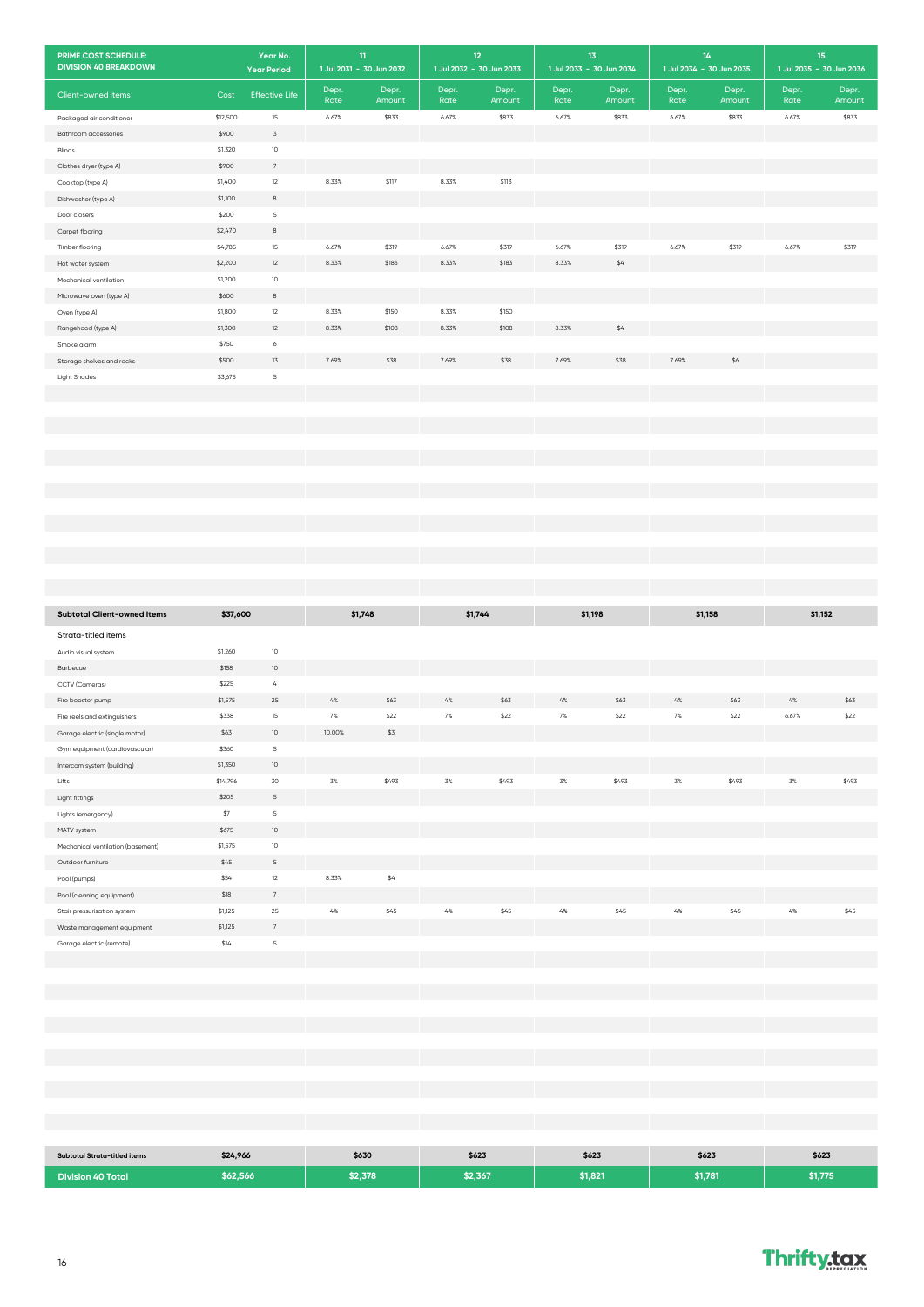| PRIME COST SCHEDULE:<br><b>DIVISION 40 BREAKDOWN</b> |                   | Year No.<br><b>Year Period</b> |       | 16 <sub>1</sub><br>1 Jul 2036 - 30 Jun 2037 |       | $17\,$<br>1 Jul 2037 - 30 Jun 2038 | 18<br>1 Jul 2038 - 30 Jun 2039 |        | 19<br>1 Jul 2039 - 30 Jun 2040 |        |       | 20<br>1 Jul 2040 - 30 Jun 2041 |
|------------------------------------------------------|-------------------|--------------------------------|-------|---------------------------------------------|-------|------------------------------------|--------------------------------|--------|--------------------------------|--------|-------|--------------------------------|
|                                                      |                   |                                | Depr. | Depr.                                       | Depr. | Depr.                              | Depr.                          | Depr.  | Depr.                          | Depr.  | Depr. | Depr.                          |
| Client-owned items                                   | Cost              | <b>Effective Life</b>          | Rate  | Amount                                      | Rate  | Amount                             | Rate                           | Amount | Rate                           | Amount | Rate  | Amount                         |
| Packaged air conditioner                             | \$12,500          | $15\,$<br>$\mathfrak Z$        | 6.67% | \$5                                         |       |                                    |                                |        |                                |        |       |                                |
| Bathroom accessories<br>Blinds                       | \$900<br>\$1,320  | $10\,$                         |       |                                             |       |                                    |                                |        |                                |        |       |                                |
| Clothes dryer (type A)                               | \$900             | $7\overline{ }$                |       |                                             |       |                                    |                                |        |                                |        |       |                                |
| Cooktop (type A)                                     | \$1,400           | $12\,$                         |       |                                             |       |                                    |                                |        |                                |        |       |                                |
| Dishwasher (type A)                                  | \$1,100           | $^{\rm 8}$                     |       |                                             |       |                                    |                                |        |                                |        |       |                                |
| Door closers                                         | \$200             | $\mathsf S$                    |       |                                             |       |                                    |                                |        |                                |        |       |                                |
| Carpet flooring                                      | \$2,470           | $^{\rm 8}$                     |       |                                             |       |                                    |                                |        |                                |        |       |                                |
| Timber flooring                                      | \$4,785           | 15                             |       |                                             |       |                                    |                                |        |                                |        |       |                                |
| Hot water system                                     | \$2,200           | $12\,$<br>$10$                 |       |                                             |       |                                    |                                |        |                                |        |       |                                |
| Mechanical ventilation<br>Microwave oven (type A)    | \$1,200<br>\$600  | 8                              |       |                                             |       |                                    |                                |        |                                |        |       |                                |
| Oven (type A)                                        | \$1,800           | $12\,$                         |       |                                             |       |                                    |                                |        |                                |        |       |                                |
| Rangehood (type A)                                   | \$1,300           | 12                             |       |                                             |       |                                    |                                |        |                                |        |       |                                |
| Smoke alarm                                          | \$750             | 6                              |       |                                             |       |                                    |                                |        |                                |        |       |                                |
| Storage shelves and racks                            | \$500             | 13                             |       |                                             |       |                                    |                                |        |                                |        |       |                                |
| Light Shades                                         | \$3,675           | $\mathsf S$                    |       |                                             |       |                                    |                                |        |                                |        |       |                                |
|                                                      |                   |                                |       |                                             |       |                                    |                                |        |                                |        |       |                                |
|                                                      |                   |                                |       |                                             |       |                                    |                                |        |                                |        |       |                                |
|                                                      |                   |                                |       |                                             |       |                                    |                                |        |                                |        |       |                                |
|                                                      |                   |                                |       |                                             |       |                                    |                                |        |                                |        |       |                                |
|                                                      |                   |                                |       |                                             |       |                                    |                                |        |                                |        |       |                                |
|                                                      |                   |                                |       |                                             |       |                                    |                                |        |                                |        |       |                                |
|                                                      |                   |                                |       |                                             |       |                                    |                                |        |                                |        |       |                                |
|                                                      |                   |                                |       |                                             |       |                                    |                                |        |                                |        |       |                                |
|                                                      |                   |                                |       |                                             |       |                                    |                                |        |                                |        |       |                                |
|                                                      |                   |                                |       |                                             |       |                                    |                                |        |                                |        |       |                                |
|                                                      |                   |                                |       |                                             |       |                                    |                                |        |                                |        |       |                                |
|                                                      |                   |                                |       |                                             |       |                                    |                                |        |                                |        |       |                                |
| <b>Subtotal Client-owned Items</b>                   | \$37,600          |                                | \$5   |                                             |       | \$0                                | \$0                            |        | \$0                            |        |       | \$0                            |
| Strata-titled items                                  |                   |                                |       |                                             |       |                                    |                                |        |                                |        |       |                                |
| Audio visual system                                  | \$1,260           | $10$                           |       |                                             |       |                                    |                                |        |                                |        |       |                                |
| Barbecue                                             | \$158             | $10$                           |       |                                             |       |                                    |                                |        |                                |        |       |                                |
| CCTV (Cameras)                                       | \$225             | $\mathcal{L}_{b}$              |       |                                             |       |                                    |                                |        |                                |        |       |                                |
| Fire booster pump                                    | \$1,575           | 25                             | $4\%$ | \$63                                        | $4\%$ | \$63                               | $4\%$                          | \$63   | $4\%$                          | \$63   | $4\%$ | \$63                           |
| Fire reels and extinguishers                         | \$338             | $15\,$                         | 6.67% | $$7\,$                                      |       |                                    |                                |        |                                |        |       |                                |
| Garage electric (single motor)                       | \$63              | 10 <sup>°</sup>                |       |                                             |       |                                    |                                |        |                                |        |       |                                |
| Gym equipment (cardiovascular)                       | \$360             | $\mathsf S$                    |       |                                             |       |                                    |                                |        |                                |        |       |                                |
| Intercom system (building)                           | \$1,350           | $10\,$                         |       |                                             |       |                                    |                                |        |                                |        |       |                                |
| Lifts<br>Light fittings                              | \$14,796<br>\$205 | 30<br>$\mathsf S$              | $3\%$ | \$493                                       | 3%    | \$493                              | 3%                             | \$493  | 3%                             | \$493  | 3%    | \$493                          |
| Lights (emergency)                                   | $$7\,$            | $\mathsf S$                    |       |                                             |       |                                    |                                |        |                                |        |       |                                |
| MATV system                                          | \$675             | $10\,$                         |       |                                             |       |                                    |                                |        |                                |        |       |                                |
| Mechanical ventilation (basement)                    | \$1,575           | $10\,$                         |       |                                             |       |                                    |                                |        |                                |        |       |                                |
| Outdoor furniture                                    | \$45              | $\mathsf S$                    |       |                                             |       |                                    |                                |        |                                |        |       |                                |
| Pool (pumps)                                         | \$54              | $12\,$                         |       |                                             |       |                                    |                                |        |                                |        |       |                                |
| Pool (cleaning equipment)                            | \$18              | $\scriptstyle\rm 7$            |       |                                             |       |                                    |                                |        |                                |        |       |                                |
| Stair pressurisation system                          | \$1,125           | 25                             | $4\%$ | \$45                                        | $4\%$ | \$45                               | $4\%$                          | \$45   | $4\%$                          | \$45   | $4\%$ | \$45                           |
| Waste management equipment                           | \$1,125           | $\overline{\phantom{a}}$       |       |                                             |       |                                    |                                |        |                                |        |       |                                |
| Garage electric (remote)                             | \$14              | $\mathsf S$                    |       |                                             |       |                                    |                                |        |                                |        |       |                                |
|                                                      |                   |                                |       |                                             |       |                                    |                                |        |                                |        |       |                                |
|                                                      |                   |                                |       |                                             |       |                                    |                                |        |                                |        |       |                                |
|                                                      |                   |                                |       |                                             |       |                                    |                                |        |                                |        |       |                                |
|                                                      |                   |                                |       |                                             |       |                                    |                                |        |                                |        |       |                                |
|                                                      |                   |                                |       |                                             |       |                                    |                                |        |                                |        |       |                                |
|                                                      |                   |                                |       |                                             |       |                                    |                                |        |                                |        |       |                                |
|                                                      |                   |                                |       |                                             |       |                                    |                                |        |                                |        |       |                                |
|                                                      |                   |                                |       |                                             |       |                                    |                                |        |                                |        |       |                                |
|                                                      |                   |                                |       |                                             |       |                                    |                                |        |                                |        |       |                                |
|                                                      |                   |                                |       |                                             |       |                                    |                                |        |                                |        |       |                                |
| Subtotal Strata-titled items                         | \$24,966          |                                |       | \$608                                       |       | \$601                              | \$601                          |        | \$601                          |        |       | \$601                          |
| <b>Division 40 Total</b>                             | \$62,566          |                                |       | \$613                                       |       | \$601                              | \$601                          |        | \$601                          |        |       | \$601                          |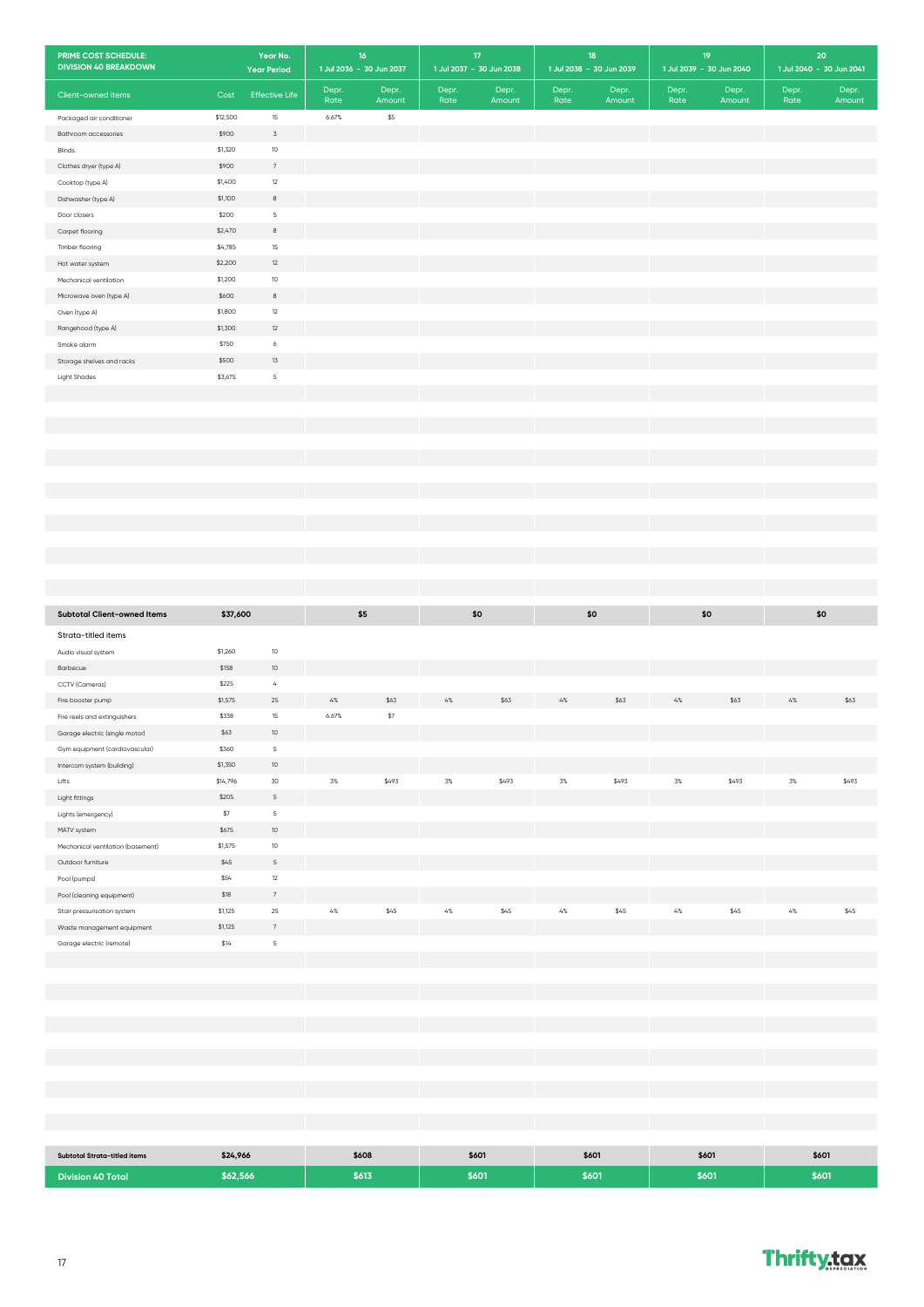| PRIME COST SCHEDULE:<br><b>DIVISION 40 BREAKDOWN</b> |                   | Year No.<br><b>Year Period</b> | 21<br>1 Jul 2041 - 30 Jun 2042 |        | 22<br>1 Jul 2042 - 30 Jun 2043 |        | 23<br>1 Jul 2043 - 30 Jun 2044 |        | $24$<br>1 Jul 2044 - 30 Jun 2045 |        |       | 25<br>1 Jul 2045 - 30 Jun 2046 |
|------------------------------------------------------|-------------------|--------------------------------|--------------------------------|--------|--------------------------------|--------|--------------------------------|--------|----------------------------------|--------|-------|--------------------------------|
|                                                      |                   |                                | Depr.                          | Depr.  | Depr.                          | Depr.  | Depr.                          | Depr.  | Depr.                            | Depr.  | Depr. | Depr.                          |
| Client-owned items                                   | Cost              | <b>Effective Life</b>          | Rate                           | Amount | Rate                           | Amount | Rate                           | Amount | Rate                             | Amount | Rate  | Amount                         |
| Packaged air conditioner                             | \$12,500<br>\$900 | 15<br>$\overline{3}$           |                                |        |                                |        |                                |        |                                  |        |       |                                |
| Bathroom accessories<br>Blinds                       | \$1,320           | $10$                           |                                |        |                                |        |                                |        |                                  |        |       |                                |
| Clothes dryer (type A)                               | \$900             | $7\phantom{.}$                 |                                |        |                                |        |                                |        |                                  |        |       |                                |
| Cooktop (type A)                                     | \$1,400           | $12\,$                         |                                |        |                                |        |                                |        |                                  |        |       |                                |
| Dishwasher (type A)                                  | \$1,100           | 8                              |                                |        |                                |        |                                |        |                                  |        |       |                                |
| Door closers                                         | \$200             | $\mathsf S$                    |                                |        |                                |        |                                |        |                                  |        |       |                                |
| Carpet flooring                                      | \$2,470           | 8                              |                                |        |                                |        |                                |        |                                  |        |       |                                |
| Timber flooring                                      | \$4,785           | 15                             |                                |        |                                |        |                                |        |                                  |        |       |                                |
| Hot water system                                     | \$2,200           | 12                             |                                |        |                                |        |                                |        |                                  |        |       |                                |
| Mechanical ventilation                               | \$1,200           | $10$                           |                                |        |                                |        |                                |        |                                  |        |       |                                |
| Microwave oven (type A)                              | \$600             | 8                              |                                |        |                                |        |                                |        |                                  |        |       |                                |
| Oven (type A)                                        | \$1,800           | $12\,$<br>12                   |                                |        |                                |        |                                |        |                                  |        |       |                                |
| Rangehood (type A)<br>Smoke alarm                    | \$1,300<br>\$750  | 6                              |                                |        |                                |        |                                |        |                                  |        |       |                                |
| Storage shelves and racks                            | \$500             | $13\,$                         |                                |        |                                |        |                                |        |                                  |        |       |                                |
| Light Shades                                         | \$3,675           | $\mathsf S$                    |                                |        |                                |        |                                |        |                                  |        |       |                                |
|                                                      |                   |                                |                                |        |                                |        |                                |        |                                  |        |       |                                |
|                                                      |                   |                                |                                |        |                                |        |                                |        |                                  |        |       |                                |
|                                                      |                   |                                |                                |        |                                |        |                                |        |                                  |        |       |                                |
|                                                      |                   |                                |                                |        |                                |        |                                |        |                                  |        |       |                                |
|                                                      |                   |                                |                                |        |                                |        |                                |        |                                  |        |       |                                |
|                                                      |                   |                                |                                |        |                                |        |                                |        |                                  |        |       |                                |
|                                                      |                   |                                |                                |        |                                |        |                                |        |                                  |        |       |                                |
|                                                      |                   |                                |                                |        |                                |        |                                |        |                                  |        |       |                                |
|                                                      |                   |                                |                                |        |                                |        |                                |        |                                  |        |       |                                |
|                                                      |                   |                                |                                |        |                                |        |                                |        |                                  |        |       |                                |
|                                                      |                   |                                |                                |        |                                |        |                                |        |                                  |        |       |                                |
|                                                      |                   |                                |                                |        |                                |        |                                |        |                                  |        |       |                                |
|                                                      |                   |                                |                                |        |                                |        |                                |        |                                  |        |       |                                |
| <b>Subtotal Client-owned Items</b>                   | \$37,600          |                                | \$0                            |        | \$0                            |        | \$0                            |        | \$0                              |        |       | \$0                            |
| Strata-titled items                                  |                   |                                |                                |        |                                |        |                                |        |                                  |        |       |                                |
| Audio visual system                                  | \$1,260           | $10$                           |                                |        |                                |        |                                |        |                                  |        |       |                                |
| Barbecue                                             | \$158             | $10$                           |                                |        |                                |        |                                |        |                                  |        |       |                                |
| CCTV (Cameras)                                       | \$225             | $\mathcal{L}_{b}$              |                                |        |                                |        |                                |        |                                  |        |       |                                |
| Fire booster pump                                    | \$1,575           | $25\,$                         | $4\%$                          | \$63   | $4\%$                          | \$63   | $4\%$                          | \$63   | 4.00%                            | \$63   | 4.00% | \$63                           |
| Fire reels and extinguishers                         | \$338             | $15\,$                         |                                |        |                                |        |                                |        |                                  |        |       |                                |
| Garage electric (single motor)                       | \$63              | $10$                           |                                |        |                                |        |                                |        |                                  |        |       |                                |
| Gym equipment (cardiovascular)                       | \$360             | $\mathsf S$                    |                                |        |                                |        |                                |        |                                  |        |       |                                |
| Intercom system (building)                           | \$1,350           | $10\,$                         |                                |        |                                |        |                                |        |                                  |        |       |                                |
| Lifts                                                | \$14,796<br>\$205 | 30<br>$\mathsf S$              | $3\%$                          | \$493  | 3%                             | \$493  | 3%                             | \$493  | 3%                               | \$493  | 3%    | \$493                          |
| Light fittings                                       |                   | $\mathsf S$                    |                                |        |                                |        |                                |        |                                  |        |       |                                |
| Lights (emergency)<br>MATV system                    | $\$7$<br>\$675    | $10\,$                         |                                |        |                                |        |                                |        |                                  |        |       |                                |
| Mechanical ventilation (basement)                    | \$1,575           | 10                             |                                |        |                                |        |                                |        |                                  |        |       |                                |
| Outdoor furniture                                    | \$45              | $\mathsf S$                    |                                |        |                                |        |                                |        |                                  |        |       |                                |
| Pool (pumps)                                         | \$54              | $12\,$                         |                                |        |                                |        |                                |        |                                  |        |       |                                |
| Pool (cleaning equipment)                            | \$18              | $\overline{7}$                 |                                |        |                                |        |                                |        |                                  |        |       |                                |
| Stair pressurisation system                          | \$1,125           | 25                             | $4\%$                          | \$45   | $4\%$                          | \$45   | $4\%$                          | \$45   | 4.00%                            | \$45   | 4.00% | \$45                           |
| Waste management equipment                           | \$1,125           | $\sqrt{ }$                     |                                |        |                                |        |                                |        |                                  |        |       |                                |
| Garage electric (remote)                             | \$14              | $\sf S$                        |                                |        |                                |        |                                |        |                                  |        |       |                                |
|                                                      |                   |                                |                                |        |                                |        |                                |        |                                  |        |       |                                |
|                                                      |                   |                                |                                |        |                                |        |                                |        |                                  |        |       |                                |
|                                                      |                   |                                |                                |        |                                |        |                                |        |                                  |        |       |                                |
|                                                      |                   |                                |                                |        |                                |        |                                |        |                                  |        |       |                                |
|                                                      |                   |                                |                                |        |                                |        |                                |        |                                  |        |       |                                |
|                                                      |                   |                                |                                |        |                                |        |                                |        |                                  |        |       |                                |
|                                                      |                   |                                |                                |        |                                |        |                                |        |                                  |        |       |                                |
|                                                      |                   |                                |                                |        |                                |        |                                |        |                                  |        |       |                                |
|                                                      |                   |                                |                                |        |                                |        |                                |        |                                  |        |       |                                |
|                                                      |                   |                                |                                |        |                                |        |                                |        |                                  |        |       |                                |
|                                                      |                   |                                |                                |        |                                |        |                                |        |                                  |        |       |                                |
| <b>Subtotal Strata-titled items</b>                  | \$24,966          |                                | \$601                          |        | \$601                          |        | \$601                          |        | \$601                            |        |       | \$601                          |
| <b>Division 40 Total</b>                             | \$62,566          |                                |                                | \$601  | \$601                          |        | \$601                          |        | \$601                            |        |       | \$601                          |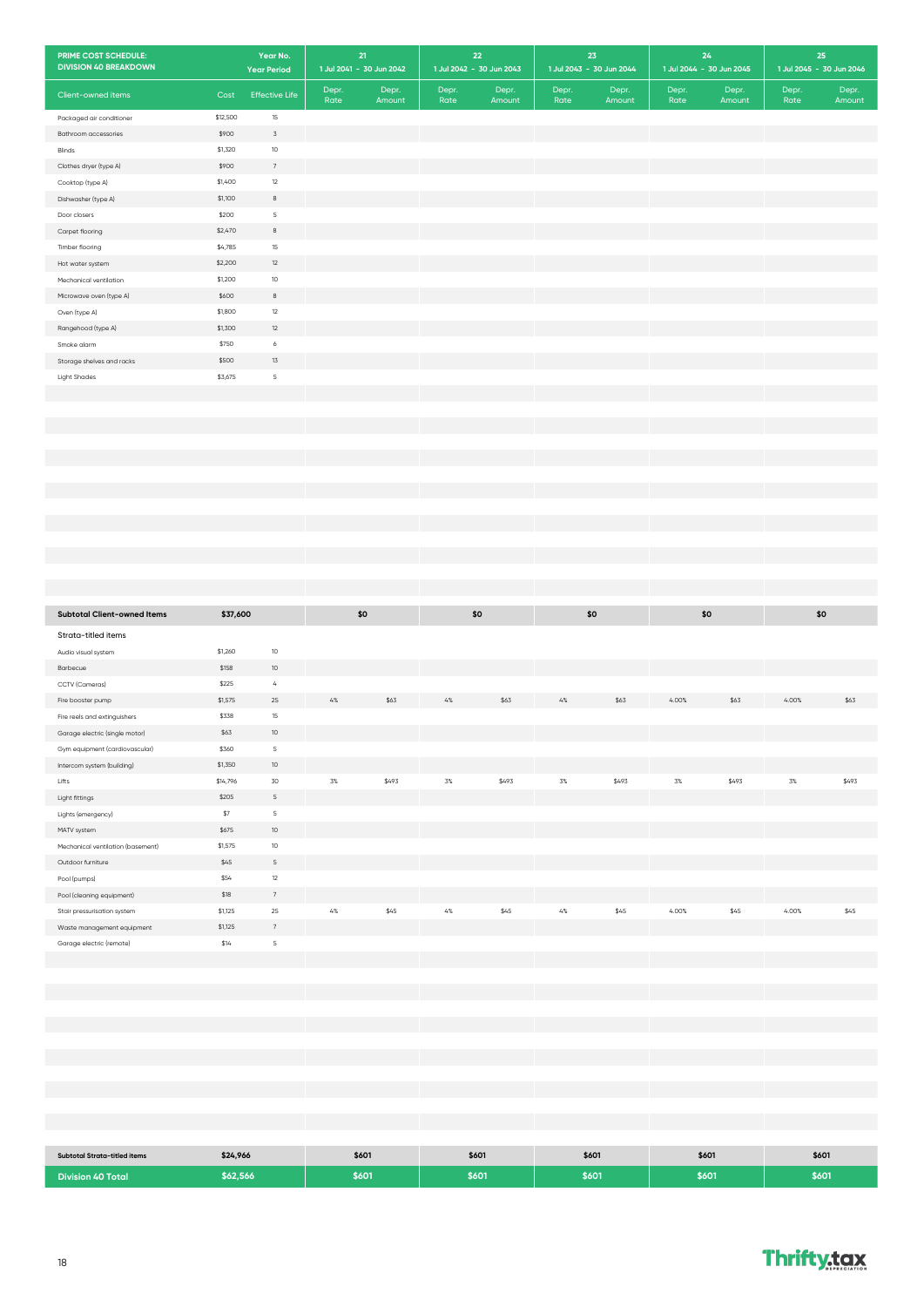| PRIME COST SCHEDULE:<br><b>DIVISION 40 BREAKDOWN</b> |                   | Year No.<br><b>Year Period</b> | 26<br>1 Jul 2046 - 30 Jun 2047 |        |       | $27\,$<br>1 Jul 2047 - 30 Jun 2048 |       | ${\bf 28}$<br>1 Jul 2048 - 30 Jun 2049 |       | 29<br>1 Jul 2049 - 30 Jun 2050 | 30<br>1 Jul 2050 - 30 Jun 2051 |        |
|------------------------------------------------------|-------------------|--------------------------------|--------------------------------|--------|-------|------------------------------------|-------|----------------------------------------|-------|--------------------------------|--------------------------------|--------|
| Client-owned items                                   | Cost              | <b>Effective Life</b>          | Depr.                          | Depr.  | Depr. | Depr.                              | Depr. | Depr.                                  | Depr. | Depr.                          | Depr.                          | Depr.  |
| Packaged air conditioner                             | \$12,500          | 15                             | Rate                           | Amount | Rate  | Amount                             | Rate  | Amount                                 | Rate  | Amount                         | Rate                           | Amount |
| Bathroom accessories                                 | \$900             | $\mathfrak{Z}$                 |                                |        |       |                                    |       |                                        |       |                                |                                |        |
| Blinds                                               | \$1,320           | $10\,$                         |                                |        |       |                                    |       |                                        |       |                                |                                |        |
| Clothes dryer (type A)                               | \$900             | $\overline{\phantom{a}}$       |                                |        |       |                                    |       |                                        |       |                                |                                |        |
| Cooktop (type A)                                     | \$1,400           | $12\,$                         |                                |        |       |                                    |       |                                        |       |                                |                                |        |
| Dishwasher (type A)                                  | \$1,100           | $^{\rm 8}$                     |                                |        |       |                                    |       |                                        |       |                                |                                |        |
| Door closers                                         | \$200             | $\mathsf S$                    |                                |        |       |                                    |       |                                        |       |                                |                                |        |
| Carpet flooring                                      | \$2,470           | $\bf8$                         |                                |        |       |                                    |       |                                        |       |                                |                                |        |
| Timber flooring                                      | \$4,785           | $15\,$                         |                                |        |       |                                    |       |                                        |       |                                |                                |        |
| Hot water system                                     | \$2,200           | $12\,$                         |                                |        |       |                                    |       |                                        |       |                                |                                |        |
| Mechanical ventilation                               | \$1,200           | $10$                           |                                |        |       |                                    |       |                                        |       |                                |                                |        |
| Microwave oven (type A)                              | \$600             | $^{\rm 8}$                     |                                |        |       |                                    |       |                                        |       |                                |                                |        |
| Oven (type A)                                        | \$1,800           | $12\,$                         |                                |        |       |                                    |       |                                        |       |                                |                                |        |
| Rangehood (type A)                                   | \$1,300           | $12\,$                         |                                |        |       |                                    |       |                                        |       |                                |                                |        |
| Smoke alarm                                          | \$750             | $\acute{\rm{o}}$               |                                |        |       |                                    |       |                                        |       |                                |                                |        |
| Storage shelves and racks                            | \$500             | $13\,$                         |                                |        |       |                                    |       |                                        |       |                                |                                |        |
| Light Shades                                         | \$3,675           | $\mathsf S$                    |                                |        |       |                                    |       |                                        |       |                                |                                |        |
|                                                      |                   |                                |                                |        |       |                                    |       |                                        |       |                                |                                |        |
|                                                      |                   |                                |                                |        |       |                                    |       |                                        |       |                                |                                |        |
|                                                      |                   |                                |                                |        |       |                                    |       |                                        |       |                                |                                |        |
|                                                      |                   |                                |                                |        |       |                                    |       |                                        |       |                                |                                |        |
|                                                      |                   |                                |                                |        |       |                                    |       |                                        |       |                                |                                |        |
|                                                      |                   |                                |                                |        |       |                                    |       |                                        |       |                                |                                |        |
|                                                      |                   |                                |                                |        |       |                                    |       |                                        |       |                                |                                |        |
|                                                      |                   |                                |                                |        |       |                                    |       |                                        |       |                                |                                |        |
|                                                      |                   |                                |                                |        |       |                                    |       |                                        |       |                                |                                |        |
|                                                      |                   |                                |                                |        |       |                                    |       |                                        |       |                                |                                |        |
|                                                      |                   |                                |                                |        |       |                                    |       |                                        |       |                                |                                |        |
|                                                      |                   |                                |                                |        |       |                                    |       |                                        |       |                                |                                |        |
|                                                      |                   |                                |                                |        |       |                                    |       |                                        |       |                                |                                |        |
| <b>Subtotal Client-owned Items</b>                   | \$37,600          |                                | \$0                            |        |       | \$0                                |       | \$0                                    |       | \$0                            | \$0                            |        |
| Strata-titled items                                  |                   |                                |                                |        |       |                                    |       |                                        |       |                                |                                |        |
| Audio visual system                                  | \$1,260           | $10$                           |                                |        |       |                                    |       |                                        |       |                                |                                |        |
| Barbecue                                             | \$158             | $10\,$                         |                                |        |       |                                    |       |                                        |       |                                |                                |        |
| CCTV (Cameras)                                       | \$225             | $\mathcal{L}_{\mathbf{i}}$     |                                |        |       |                                    |       |                                        |       |                                |                                |        |
| Fire booster pump                                    | \$1,575           | 25                             |                                |        |       |                                    |       |                                        |       |                                |                                |        |
| Fire reels and extinguishers                         | \$338             | 15                             |                                |        |       |                                    |       |                                        |       |                                |                                |        |
| Garage electric (single motor)                       | \$63              | $10$                           |                                |        |       |                                    |       |                                        |       |                                |                                |        |
| Gym equipment (cardiovascular)                       | \$360             | $\mathsf S$                    |                                |        |       |                                    |       |                                        |       |                                |                                |        |
| Intercom system (building)                           | \$1,350           | $10\,$                         |                                |        |       |                                    |       |                                        |       |                                |                                |        |
| Lifts<br>Light fittings                              | \$14,796<br>\$205 | 30<br>$\overline{5}$           | $3\%$                          | \$493  | $3\%$ | \$493                              | 3%    | \$493                                  | 3%    | \$493                          | 3.33%                          | \$493  |
|                                                      | $$7\,$            | $\mathsf S$                    |                                |        |       |                                    |       |                                        |       |                                |                                |        |
| Lights (emergency)<br>MATV system                    | \$675             | $10$                           |                                |        |       |                                    |       |                                        |       |                                |                                |        |
| Mechanical ventilation (basement)                    | \$1,575           | $10\,$                         |                                |        |       |                                    |       |                                        |       |                                |                                |        |
| Outdoor furniture                                    | \$45              | $\mathsf S$                    |                                |        |       |                                    |       |                                        |       |                                |                                |        |
| Pool (pumps)                                         | \$54              | $12\,$                         |                                |        |       |                                    |       |                                        |       |                                |                                |        |
| Pool (cleaning equipment)                            | \$18              | $\scriptstyle{7}$              |                                |        |       |                                    |       |                                        |       |                                |                                |        |
| Stair pressurisation system                          | \$1,125           | 25                             |                                |        |       |                                    |       |                                        |       |                                |                                |        |
| Waste management equipment                           | \$1,125           | $\scriptstyle{7}$              |                                |        |       |                                    |       |                                        |       |                                |                                |        |
| Garage electric (remote)                             | \$14              | $\mathsf S$                    |                                |        |       |                                    |       |                                        |       |                                |                                |        |
|                                                      |                   |                                |                                |        |       |                                    |       |                                        |       |                                |                                |        |
|                                                      |                   |                                |                                |        |       |                                    |       |                                        |       |                                |                                |        |
|                                                      |                   |                                |                                |        |       |                                    |       |                                        |       |                                |                                |        |
|                                                      |                   |                                |                                |        |       |                                    |       |                                        |       |                                |                                |        |
|                                                      |                   |                                |                                |        |       |                                    |       |                                        |       |                                |                                |        |
|                                                      |                   |                                |                                |        |       |                                    |       |                                        |       |                                |                                |        |
|                                                      |                   |                                |                                |        |       |                                    |       |                                        |       |                                |                                |        |
|                                                      |                   |                                |                                |        |       |                                    |       |                                        |       |                                |                                |        |
|                                                      |                   |                                |                                |        |       |                                    |       |                                        |       |                                |                                |        |
|                                                      |                   |                                |                                |        |       |                                    |       |                                        |       |                                |                                |        |
|                                                      |                   |                                |                                |        |       |                                    |       |                                        |       |                                |                                |        |
|                                                      |                   |                                |                                |        |       |                                    |       |                                        |       |                                |                                |        |
| <b>Subtotal Strata-titled items</b>                  | \$24,966          |                                | \$493                          |        |       | \$493                              |       | \$493                                  |       | \$493                          | \$493                          |        |
| <b>Division 40 Total</b>                             | \$62,566          |                                | \$493                          |        |       | \$493                              |       | \$493                                  |       | \$493                          | \$493                          |        |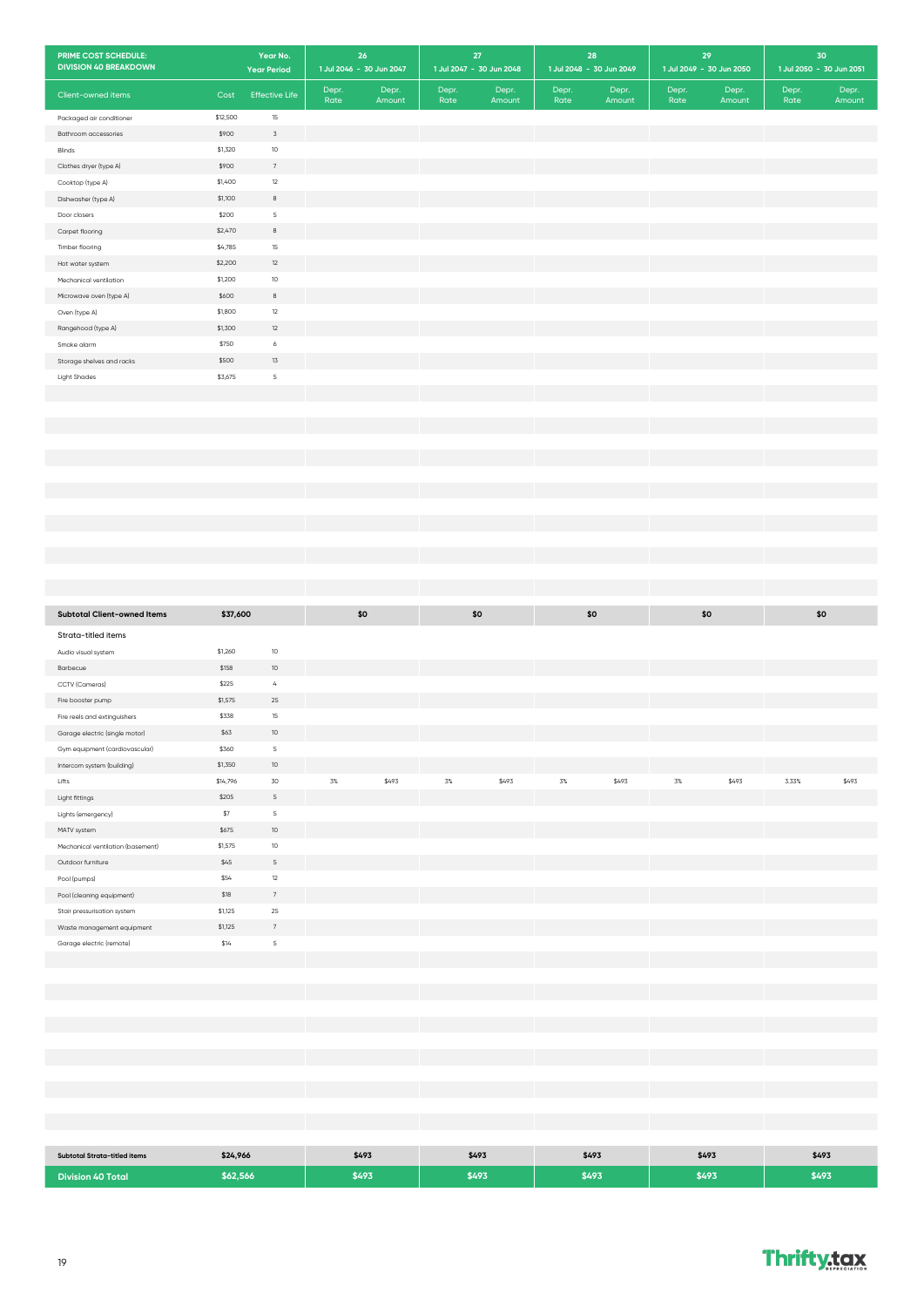| PRIME COST SCHEDULE:<br><b>DIVISION 40 BREAKDOWN</b> |          | Year No.<br><b>Year Period</b> |               | $31$<br>1 Jul 2051 - 30 Jun 2052 | 32<br>1 Jul 2052 - 30 Jun 2053   | 33<br>1 Jul 2053 - 30 Jun 2054   | 34<br>1 Jul 2054 - 30 Jun 2055   | 35<br>1 Jul 2055 - 30 Jun 2056   |
|------------------------------------------------------|----------|--------------------------------|---------------|----------------------------------|----------------------------------|----------------------------------|----------------------------------|----------------------------------|
| Client-owned items                                   | Cost     | <b>Effective Life</b>          | Depr.<br>Rate | Depr.<br>Amount                  | Depr.<br>Depr.<br>Rate<br>Amount | Depr.<br>Depr.<br>Rate<br>Amount | Depr.<br>Depr.<br>Rate<br>Amount | Depr.<br>Depr.<br>Rate<br>Amount |
| Packaged air conditioner                             | \$12,500 | 15                             |               |                                  |                                  |                                  |                                  |                                  |
| Bathroom accessories                                 | \$900    | 3                              |               |                                  |                                  |                                  |                                  |                                  |
| Blinds                                               | \$1,320  | $10$                           |               |                                  |                                  |                                  |                                  |                                  |
| Clothes dryer (type A)                               | \$900    | $\overline{7}$                 |               |                                  |                                  |                                  |                                  |                                  |
| Cooktop (type A)                                     | \$1,400  | 12                             |               |                                  |                                  |                                  |                                  |                                  |
| Dishwasher (type A)                                  | \$1,100  | $^{\rm 8}$                     |               |                                  |                                  |                                  |                                  |                                  |
| Door closers                                         | \$200    | $\mathsf S$                    |               |                                  |                                  |                                  |                                  |                                  |
| Carpet flooring                                      | \$2,470  | $^{\rm 8}$                     |               |                                  |                                  |                                  |                                  |                                  |
| Timber flooring                                      | \$4,785  | $15\,$                         |               |                                  |                                  |                                  |                                  |                                  |
| Hot water system                                     | \$2,200  | $12\,$                         |               |                                  |                                  |                                  |                                  |                                  |
| Mechanical ventilation                               | \$1,200  | $10\,$                         |               |                                  |                                  |                                  |                                  |                                  |
| Microwave oven (type A)                              | \$600    | $_{\rm 8}$                     |               |                                  |                                  |                                  |                                  |                                  |
| Oven (type A)                                        | \$1,800  | 12                             |               |                                  |                                  |                                  |                                  |                                  |
| Rangehood (type A)                                   | \$1,300  | $12\,$                         |               |                                  |                                  |                                  |                                  |                                  |
| Smoke alarm                                          | \$750    | $\acute{\rm{o}}$               |               |                                  |                                  |                                  |                                  |                                  |
| Storage shelves and racks                            | \$500    | 13                             |               |                                  |                                  |                                  |                                  |                                  |
| <b>Light Shades</b>                                  | \$3,675  | $\sf S$                        |               |                                  |                                  |                                  |                                  |                                  |
|                                                      |          |                                |               |                                  |                                  |                                  |                                  |                                  |
|                                                      |          |                                |               |                                  |                                  |                                  |                                  |                                  |
|                                                      |          |                                |               |                                  |                                  |                                  |                                  |                                  |
|                                                      |          |                                |               |                                  |                                  |                                  |                                  |                                  |
|                                                      |          |                                |               |                                  |                                  |                                  |                                  |                                  |
|                                                      |          |                                |               |                                  |                                  |                                  |                                  |                                  |
|                                                      |          |                                |               |                                  |                                  |                                  |                                  |                                  |
|                                                      |          |                                |               |                                  |                                  |                                  |                                  |                                  |
|                                                      |          |                                |               |                                  |                                  |                                  |                                  |                                  |
|                                                      |          |                                |               |                                  |                                  |                                  |                                  |                                  |
|                                                      |          |                                |               |                                  |                                  |                                  |                                  |                                  |
|                                                      |          |                                |               |                                  |                                  |                                  |                                  |                                  |
|                                                      |          |                                |               |                                  |                                  |                                  |                                  |                                  |
|                                                      |          |                                |               |                                  |                                  |                                  |                                  |                                  |
| <b>Subtotal Client-owned Items</b>                   | \$37,600 |                                |               | \$0                              | \$0                              | \$0                              | \$0                              | \$0                              |
| Strata-titled items                                  |          |                                |               |                                  |                                  |                                  |                                  |                                  |
| Audio visual system                                  | \$1,260  | $10\,$                         |               |                                  |                                  |                                  |                                  |                                  |
| Barbecue                                             | \$158    | $10\,$                         |               |                                  |                                  |                                  |                                  |                                  |
| CCTV (Cameras)                                       | \$225    | $\mathcal{L}_{\!s}$            |               |                                  |                                  |                                  |                                  |                                  |
| Fire booster pump                                    | \$1,575  | 25                             |               |                                  |                                  |                                  |                                  |                                  |
| Fire reels and extinguishers                         | \$338    | 15                             |               |                                  |                                  |                                  |                                  |                                  |
| Garage electric (single motor)                       | \$63     | 10                             |               |                                  |                                  |                                  |                                  |                                  |
| Gym equipment (cardiovascular)                       | \$360    | $\mathsf S$                    |               |                                  |                                  |                                  |                                  |                                  |
| Intercom system (building)                           | \$1,350  | $10\,$                         |               |                                  |                                  |                                  |                                  |                                  |
| Lifts                                                | \$14,796 | 30                             | 3.33%         | $$6\,$                           |                                  |                                  |                                  |                                  |
| Light fittings                                       | \$205    | $\mathsf S$                    |               |                                  |                                  |                                  |                                  |                                  |
| Lights (emergency)                                   | \$7      | $\mathsf S$                    |               |                                  |                                  |                                  |                                  |                                  |
| MATV system                                          | \$675    | $10\,$                         |               |                                  |                                  |                                  |                                  |                                  |
| Mechanical ventilation (basement)                    | \$1,575  | $10$                           |               |                                  |                                  |                                  |                                  |                                  |
| Outdoor furniture                                    | \$45     | $\mathsf S$                    |               |                                  |                                  |                                  |                                  |                                  |
| Pool (pumps)                                         | \$54     | $12\,$                         |               |                                  |                                  |                                  |                                  |                                  |
| Pool (cleaning equipment)                            | \$18     | $7\phantom{.}$                 |               |                                  |                                  |                                  |                                  |                                  |
| Stair pressurisation system                          | \$1,125  | $25\,$                         |               |                                  |                                  |                                  |                                  |                                  |
| Waste management equipment                           | \$1,125  | $\scriptstyle{7}$              |               |                                  |                                  |                                  |                                  |                                  |
| Garage electric (remote)                             | \$14     | $\sf S$                        |               |                                  |                                  |                                  |                                  |                                  |
|                                                      |          |                                |               |                                  |                                  |                                  |                                  |                                  |
|                                                      |          |                                |               |                                  |                                  |                                  |                                  |                                  |
|                                                      |          |                                |               |                                  |                                  |                                  |                                  |                                  |
|                                                      |          |                                |               |                                  |                                  |                                  |                                  |                                  |
|                                                      |          |                                |               |                                  |                                  |                                  |                                  |                                  |
|                                                      |          |                                |               |                                  |                                  |                                  |                                  |                                  |
|                                                      |          |                                |               |                                  |                                  |                                  |                                  |                                  |
|                                                      |          |                                |               |                                  |                                  |                                  |                                  |                                  |
|                                                      |          |                                |               |                                  |                                  |                                  |                                  |                                  |
|                                                      |          |                                |               |                                  |                                  |                                  |                                  |                                  |
|                                                      |          |                                |               |                                  |                                  |                                  |                                  |                                  |
|                                                      |          |                                |               |                                  |                                  |                                  |                                  |                                  |
| <b>Subtotal Strata-titled items</b>                  | \$24,966 |                                |               | \$6                              | \$0                              | \$0                              | \$0                              | \$0                              |
| <b>Division 40 Total</b>                             | \$62,566 |                                |               | \$6                              | \$0                              | \$0                              | \$0                              | \$0                              |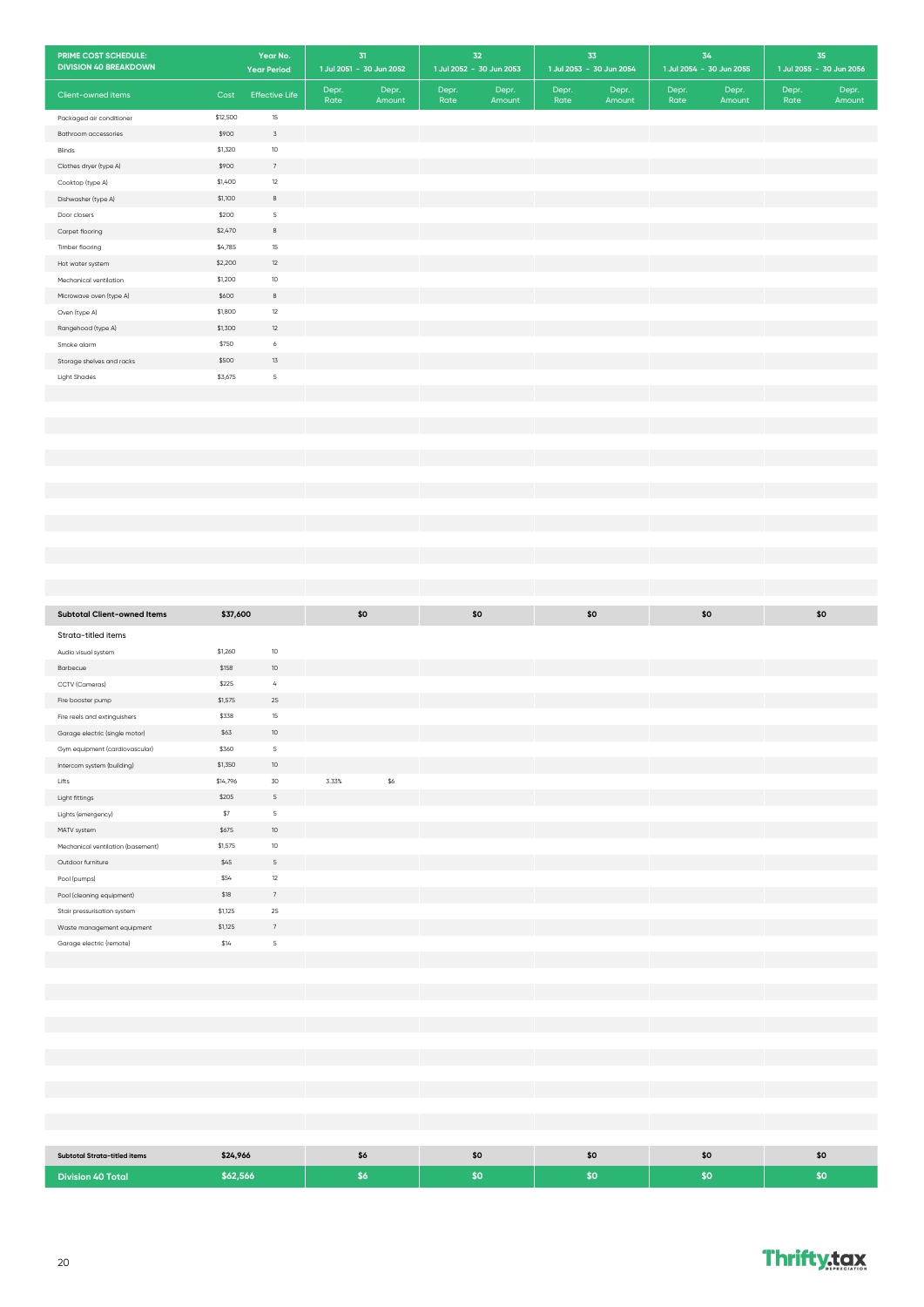## **DIVISION 43 (CAPITAL WORKS) BREAKDOWN**

| Year No.       |           | <b>Financial Year Period</b> | <b>Initial</b><br><b>Capital Works</b> | <b>Additional</b><br><b>Renovations</b> | <b>Total Div 43</b><br><b>Depreciation</b> | <b>Costs + Renovations</b><br>(If applicable) |           |
|----------------|-----------|------------------------------|----------------------------------------|-----------------------------------------|--------------------------------------------|-----------------------------------------------|-----------|
| $\mathbf{1}$   | 1/07/2021 | 30/06/2022                   | \$7,332                                | \$0                                     | \$7,332                                    |                                               |           |
| $\overline{2}$ | 1/07/2022 | 30/06/2023                   | \$7,332                                | \$0                                     | \$7,332                                    | Original Build Date                           | 1/07/2021 |
| $\mathsf 3$    | 1/07/2023 | 30/06/2024                   | \$7,332                                | \$0                                     | \$7,332                                    | Initial Capital Works                         | \$293,283 |
| $\overline{4}$ | 1/07/2024 | 30/06/2025                   | \$7,332                                | \$0                                     | \$7,332                                    | <b>Schedule Start</b>                         | 1/07/2021 |
| 5              | 1/07/2025 | 30/06/2026                   | \$7,332                                | \$0                                     | \$7,332                                    | Schedule Start Cost                           | \$293,283 |
| 6              | 1/07/2026 | 30/06/2027                   | \$7,332                                | \$0                                     | \$7,332                                    |                                               |           |
| $\overline{7}$ | 1/07/2027 | 30/06/2028                   | \$7,332                                | \$0                                     | \$7,332                                    |                                               |           |
| 8              | 1/07/2028 | 30/06/2029                   | \$7,332                                | \$0                                     | \$7,332                                    |                                               |           |
| 9              | 1/07/2029 | 30/06/2030                   | \$7,332                                | \$0                                     | \$7,332                                    |                                               |           |
| 10             | 1/07/2030 | 30/06/2031                   | \$7,332                                | \$0                                     | \$7,332                                    |                                               |           |
| 11             | 1/07/2031 | 30/06/2032                   | \$7,332                                | \$0                                     | \$7,332                                    |                                               |           |
| 12             | 1/07/2032 | 30/06/2033                   | \$7,332                                | \$0                                     | \$7,332                                    |                                               |           |
| 13             | 1/07/2033 | 30/06/2034                   | \$7,332                                | \$0                                     | \$7,332                                    |                                               |           |
| 14             | 1/07/2034 | 30/06/2035                   | \$7,332                                | \$0                                     | \$7,332                                    |                                               |           |
| 15             | 1/07/2035 | 30/06/2036                   | \$7,332                                | \$0                                     | \$7,332                                    |                                               |           |
| 16             | 1/07/2036 | 30/06/2037                   | \$7,332                                | \$0                                     | \$7,332                                    |                                               |           |
| 17             | 1/07/2037 | 30/06/2038                   | \$7,332                                | \$0                                     | \$7,332                                    |                                               |           |
| 18             | 1/07/2038 | 30/06/2039                   | \$7,332                                | \$0                                     | \$7,332                                    |                                               |           |
| 19             | 1/07/2039 | 30/06/2040                   | \$7,332                                | \$0                                     | \$7,332                                    |                                               |           |
| $20\,$         | 1/07/2040 | 30/06/2041                   | \$7,332                                | \$0                                     | \$7,332                                    |                                               |           |
| 21             | 1/07/2041 | 30/06/2042                   | \$7,332                                | \$0                                     | \$7,332                                    |                                               |           |
| $22\,$         | 1/07/2042 | 30/06/2043                   | \$7,332                                | \$0                                     | \$7,332                                    |                                               |           |
| 23             | 1/07/2043 | 30/06/2044                   | \$7,332                                | \$0                                     | \$7,332                                    |                                               |           |
| 24             | 1/07/2044 | 30/06/2045                   | \$7,332                                | \$0                                     | \$7,332                                    |                                               |           |
| 25             | 1/07/2045 | 30/06/2046                   | \$7,332                                | \$0                                     | \$7,332                                    |                                               |           |
| 26             | 1/07/2046 | 30/06/2047                   | \$7,332                                | \$0                                     | \$7,332                                    |                                               |           |
| 27             | 1/07/2047 | 30/06/2048                   | \$7,332                                | \$0                                     | \$7,332                                    |                                               |           |
| 28             | 1/07/2048 | 30/06/2049                   | \$7,332                                | \$0                                     | \$7,332                                    |                                               |           |
| 29             | 1/07/2049 | 30/06/2050                   | \$7,332                                | \$0                                     | \$7,332                                    |                                               |           |
| 30             | 1/07/2050 | 30/06/2051                   | \$7,332                                | \$0                                     | \$7,332                                    |                                               |           |
| 31             | 1/07/2051 | 30/06/2052                   | \$7,332                                | \$0                                     | \$7,332                                    |                                               |           |
| 32             | 1/07/2052 | 30/06/2053                   | \$7,332                                | \$0                                     | \$7,332                                    |                                               |           |
| 33             | 1/07/2053 | 30/06/2054                   | \$7,332                                | \$0                                     | \$7,332                                    |                                               |           |
| 34             | 1/07/2054 | 30/06/2055                   | \$7,332                                | \$0                                     | \$7,332                                    |                                               |           |
| 35             | 1/07/2055 | 30/06/2056                   | \$7,332                                | \$0                                     | \$7,332                                    |                                               |           |
| 36             | 1/07/2056 | 30/06/2057                   | \$7,332                                | \$0                                     | \$7,332                                    |                                               |           |
| 37             | 1/07/2057 | 30/06/2058                   | \$7,332                                | \$0                                     | \$7,332                                    |                                               |           |
| 38             | 1/07/2058 | 30/06/2059                   | \$7,332                                | \$0                                     | \$7,332                                    |                                               |           |
| 39             | 1/07/2059 | 30/06/2060                   | \$7,332                                | \$0                                     | \$7,332                                    |                                               |           |
| 40             | 1/07/2060 | 30/06/2061                   | \$7,332                                | \$0                                     | \$7,332                                    |                                               |           |
| 41             | 1/07/2061 | 30/06/2062                   | \$3                                    | \$0                                     | \$3                                        |                                               |           |
| 42             | 1/07/2062 | 30/06/2063                   | \$0                                    | \$0                                     | \$0                                        |                                               |           |
| 43             | 1/07/2063 | 30/06/2064                   | \$0                                    | \$0                                     | \$0                                        |                                               |           |
| 44             | 1/07/2064 | 30/06/2065                   | \$0                                    | \$0                                     | \$0                                        |                                               |           |
| <b>Total</b>   |           |                              | \$293,283                              | \$0                                     | \$293,283                                  |                                               |           |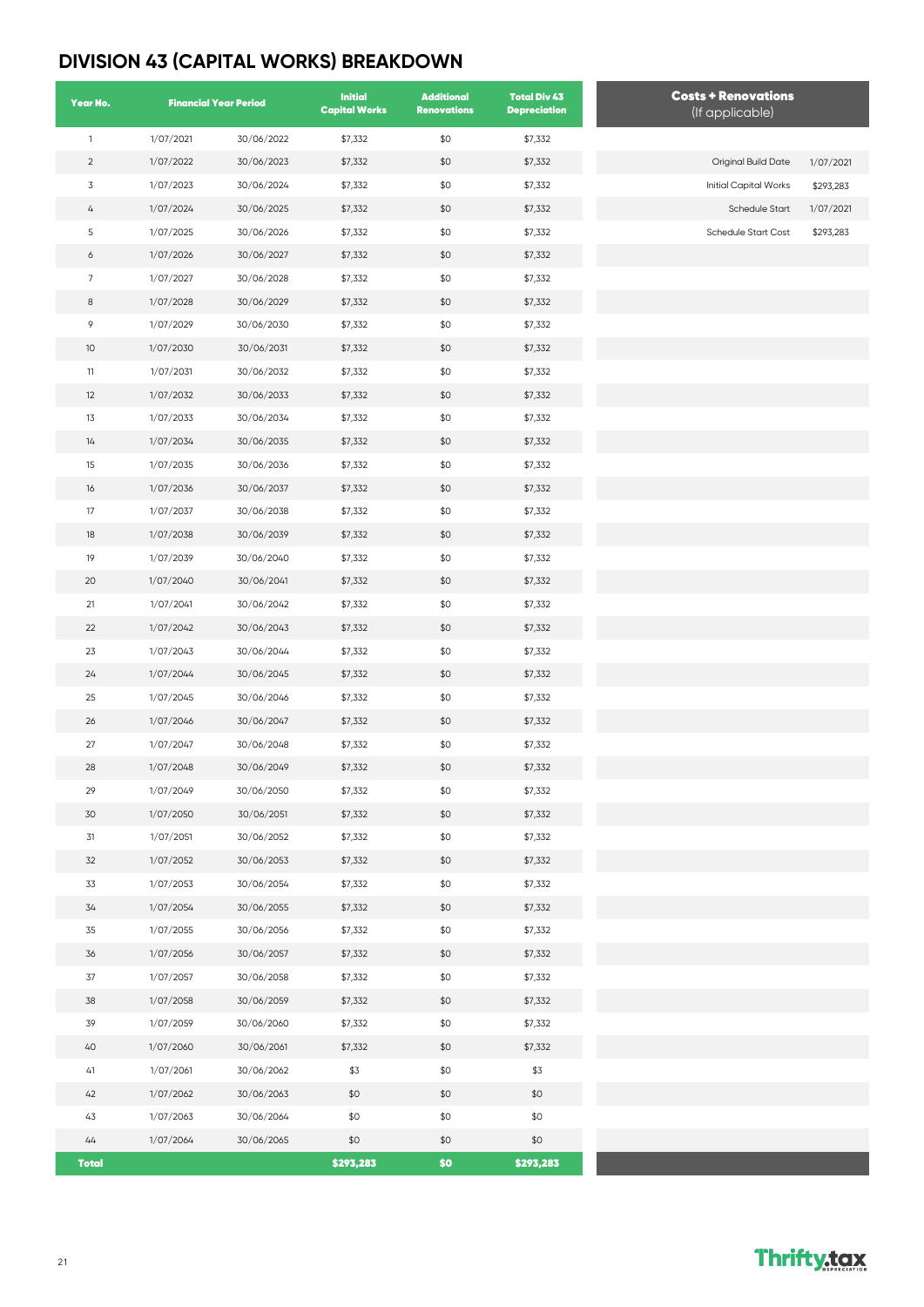# **Tax depreciation report guide**

Your report will either include one of the following:

#### **(A) Diminishing Value & Prime Cost Schedules**

Where division 40 is claimable, Thrifty tax reports include both methods available for depreciation:

- Diminishing Value
- Prime Cost

You can use either method of depreciation. However, you cannot switch methods once you have begun claiming depreciation; you must stick to your chosen method.

The 'total depreciation' column contains the total amount of depreciation you can claim for each financial year you used the property for investment purposes.

#### **Division 40 Breakdown of Items**

The diminishing value and prime cost schedule breakdowns expand each item to display how much it depreciates each year along with the residual value. Low value pools can be found in this section at the bottom of the page.

#### **(B) Capital Works Schedule**

Where division 40 is not claimable, Thrifty Tax includes a capital works schedule. For most residential properties, the depreciation rate is 2.5% per annum over 40 years, starting from the build date. This schedule will also include any capital works improvements depreciating at the same rate of 2.5% per annum over 40 years, starting from the renovation date.

#### **Capital Loss Schedule**

The capital loss schedule includes all the items in your property that are no longer eligible to be claimed for depreciation. They can, however, be claimed as a capital loss if you scrap them. If your report includes a capital loss schedule, those items are still depreciating, so each column represents an items residual value for that year. If you scrap a particular item (e.g. replace a cook-top) with a brand new item, the residual value of the original item in that year can be claimed in full as a capital loss. This may be used to offset a capital gain. However, we strongly recommend contacting your tax agent for advice on claiming capital losses.

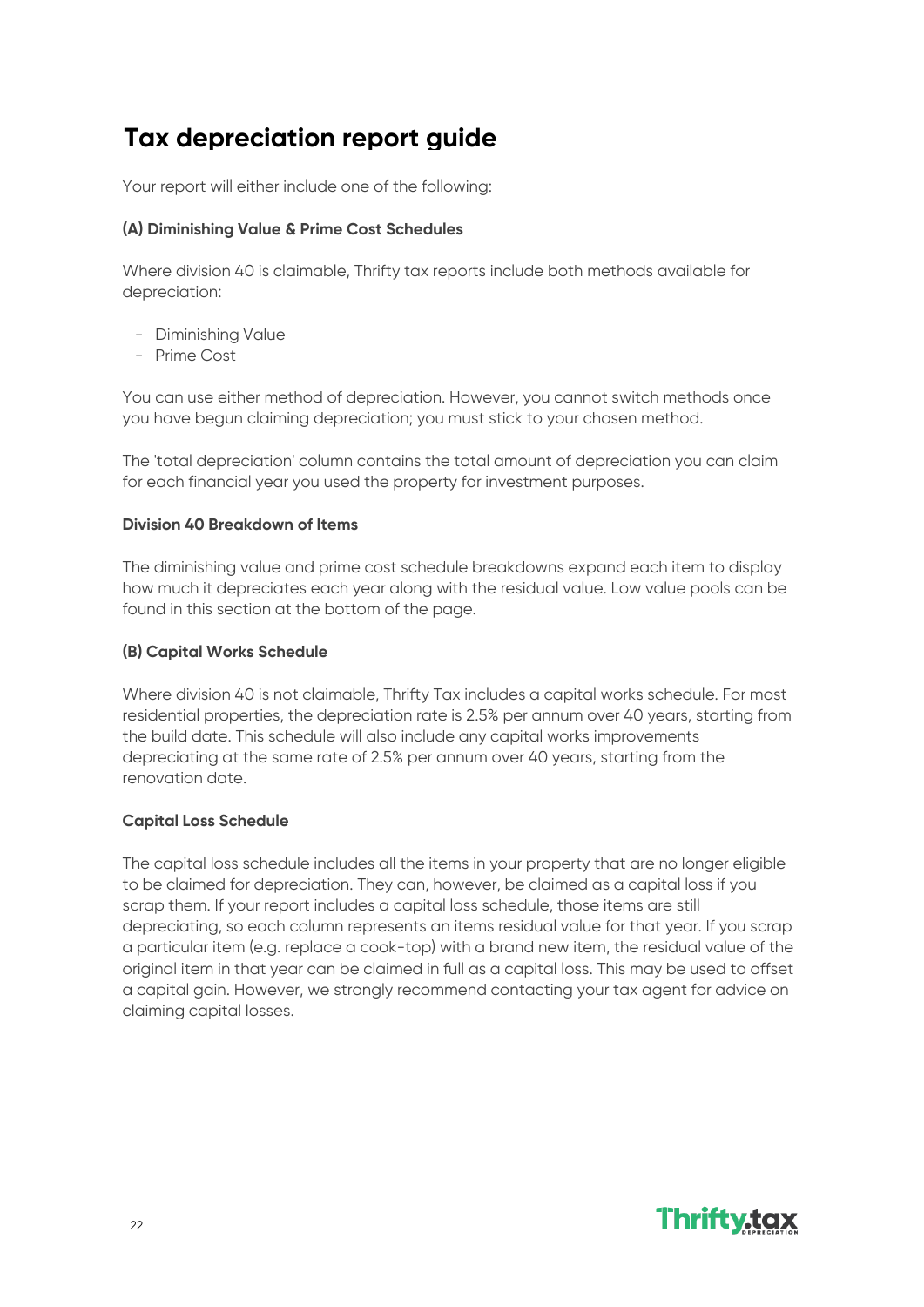#### **Division 40 - Plant & Equipment**

Division 40 refers to the plant and equipment items made up of fixtures and fittings, usually known to be easily removable assets. Each item has an effective life (measured in years) set out by the ATO. You can find the list of items along with their effective life from the ATO website in a document called 'Taxation Ruling'; the current version is called 'TR 2021/3 - Income tax: effective life of depreciating assets'.

#### **Division 43 - Capital Works**

Division 43 refers to the depreciation of the structure of the building, usually objects that are irremovable. Capital Works may also be known as 'building write-off' or 'capital works'. Residential properties built after the 15th September 1987 are eligible to claim capital works deductions at a rate of 2.5% per annum over 40 years.

#### **Immediate Write-off**

Plant & equipment items with a starting value of \$300 or less qualify for an immediate full deduction.

#### **Low Value Pool**

Plant & equipment items with a value of \$1,000 or less in any financial year will enter the low value pool where the tax deduction rate becomes either 18.75% (for the first year) or 37.5% (subsequent years). The low value pool values can be found at the bottom of the division 40 breakdown of items pages where applicable.